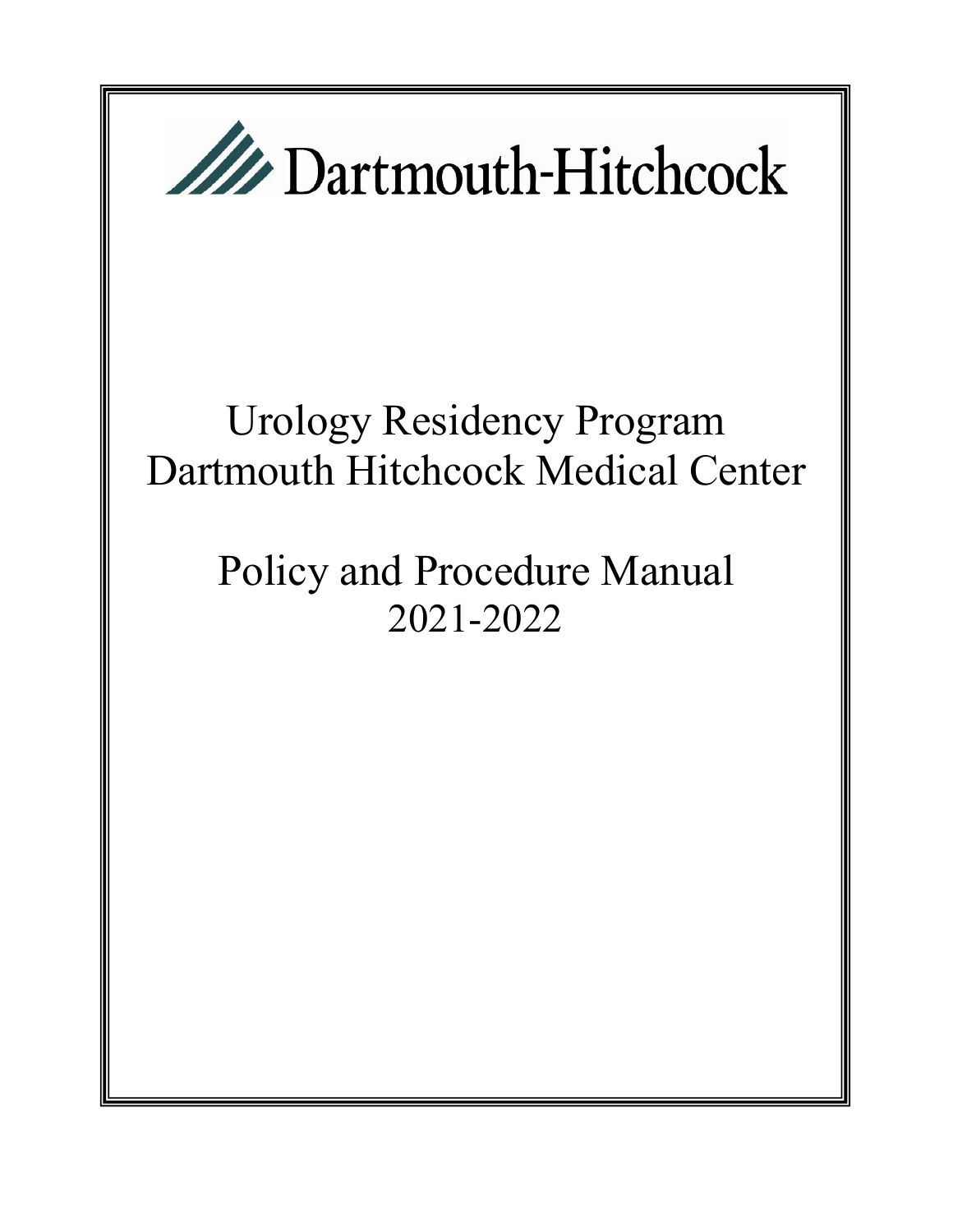| <b>Table of Contents</b>                    | Page |
|---------------------------------------------|------|
| I. DHMC/Urology GME Policies                |      |
| 1. Duty Hours and Moonlighting              | 2    |
| 2. Resident Responsibilities                | 8    |
| 3. Resident Supervision                     | 16   |
| 4. Grievance/Fair Hearing Policy            | 18   |
| 5. Paid Parental Leave Policy               | 18   |
| 6. Resident Well-Being Policy               | 19   |
| II. Urology Section Policies                |      |
| 1. Clinic                                   | 21   |
| 2. Consent Forms                            | 21   |
| 3. Dress Code *                             | 22   |
| 4. Educational Conferences                  | 22   |
| 5. Evaluations                              | 23   |
| 6. Funding                                  | 24   |
| 7. In-house and Same Day Surgery Patients   | 24   |
| 8. Laboratory and X-Ray Results             | 25   |
| 9. Lockers                                  | 25   |
| 10.Logs                                     | 25   |
| 11. Memberships                             | 26   |
| 12. Office Resources and Personnel          | 26   |
| 13. Operating Rooms                         | 26   |
| 14. Physician Orders                        | 26   |
| 15. Recruitment                             | 28   |
| 16. Resident Curriculum                     | 27   |
| 17. Rotations                               | 33   |
| 18. Selection Process/Appointment/Promotion | 33   |
| 19. Appointment                             | 34   |
| 20. Promotion                               | 34   |
| 21. Surgery Bookings                        | 34   |
| 22.TDX                                      | 35   |
| 23. Trips and Meetings                      | 35   |
| 24. DOS Resident Business Travel Policy     | 35   |
| 25. Meetings                                | 40   |
| 26. Vacation                                | 40   |
| 27. Visiting Professors                     | 41   |
| 28. Vendor Sponsorships                     | 41   |
| 29.* Appendix                               | 42   |
| i. Dress Code Policy                        |      |
| Civility<br>$\ddot{\mathbf{11}}$ .          | 43   |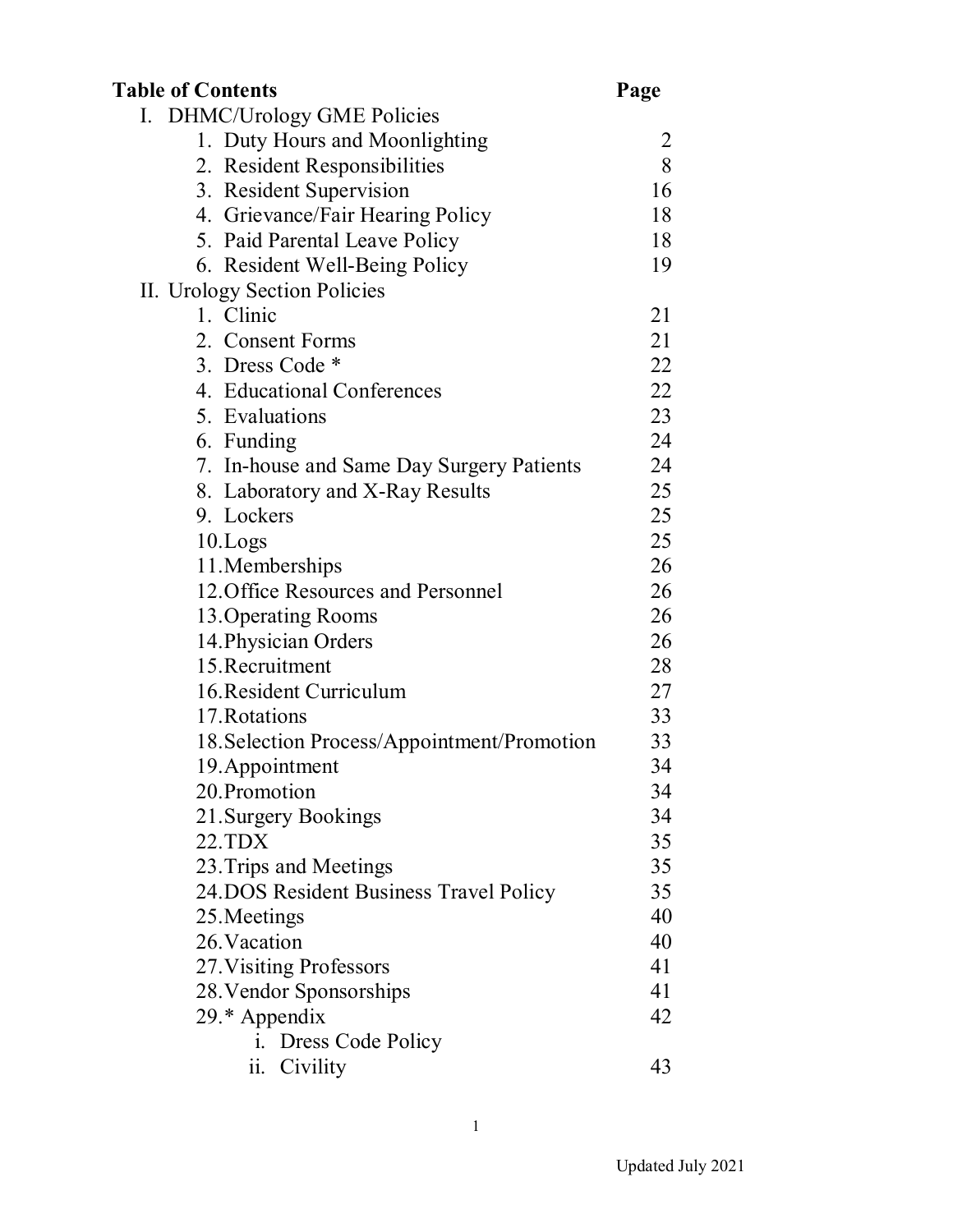# **I. DHMC/Urology GME Policies 1. Duty Hours and Moonlighting**

- **Purpose** Urology at DHMC is committed to the provision of a high-quality resident training environment, balancing time for educational experiences with patient care responsibilities. We supervise and promote resident physicians' health and well-being while they learn to deliver safe, effective patient care. We support limits on resident work hours, while assuming responsibility for addressing the impact of compliance with the ACGME Duty Hours requirements on our delivery of care and our resident physicians' educational experience.
- **Definition** Providing residents with a sound academic and clinical education must be carefully planned and balanced with concerns for patient safety and resident well-being. The learning objectives of our urology program will not be compromised by excessive reliance on residents to fulfill service obligations. Didactic and clinical education has priority in the allotment of our residents' time and energies. Duty hour assignments shall recognize that faculty and residents have collective responsibility for the safety and welfare of patients. Residents will adhere to the resident duty hour rules as defined by the ACGME and the DHMC GME policy.

### **GME Policy Statement**

#### A. **Clinical Experience and Education Work Hours:**

All residency and fellowship programs will adhere to the following work hour requirements mandated by the ACGME, specialty-specific Review Committee (RC), and D-H as defined below.

#### 1. **Clinical and Educational Work Activities:**

Residents must report the following work activities:

#### **Patient care:**

- Inpatient and outpatient care occurring at the hospital or while at home
- Administrative duties related to patient care occurring at the hospital or while at home
- Electronic Medical Record (EMR) note writing, preparation of discharge summaries, phone calls related to patient care, while at home or at the hospital
- The provision for transfer of patient care / sign-outs
- Time spent in-house during call activities

#### **Education/Academic:**

- Scheduled academic activities such as conferences or unique educational events
- Research
- Time spent at regional/national conferences/meetings when attendance at the meeting is required by the program, or when the Resident is acting as a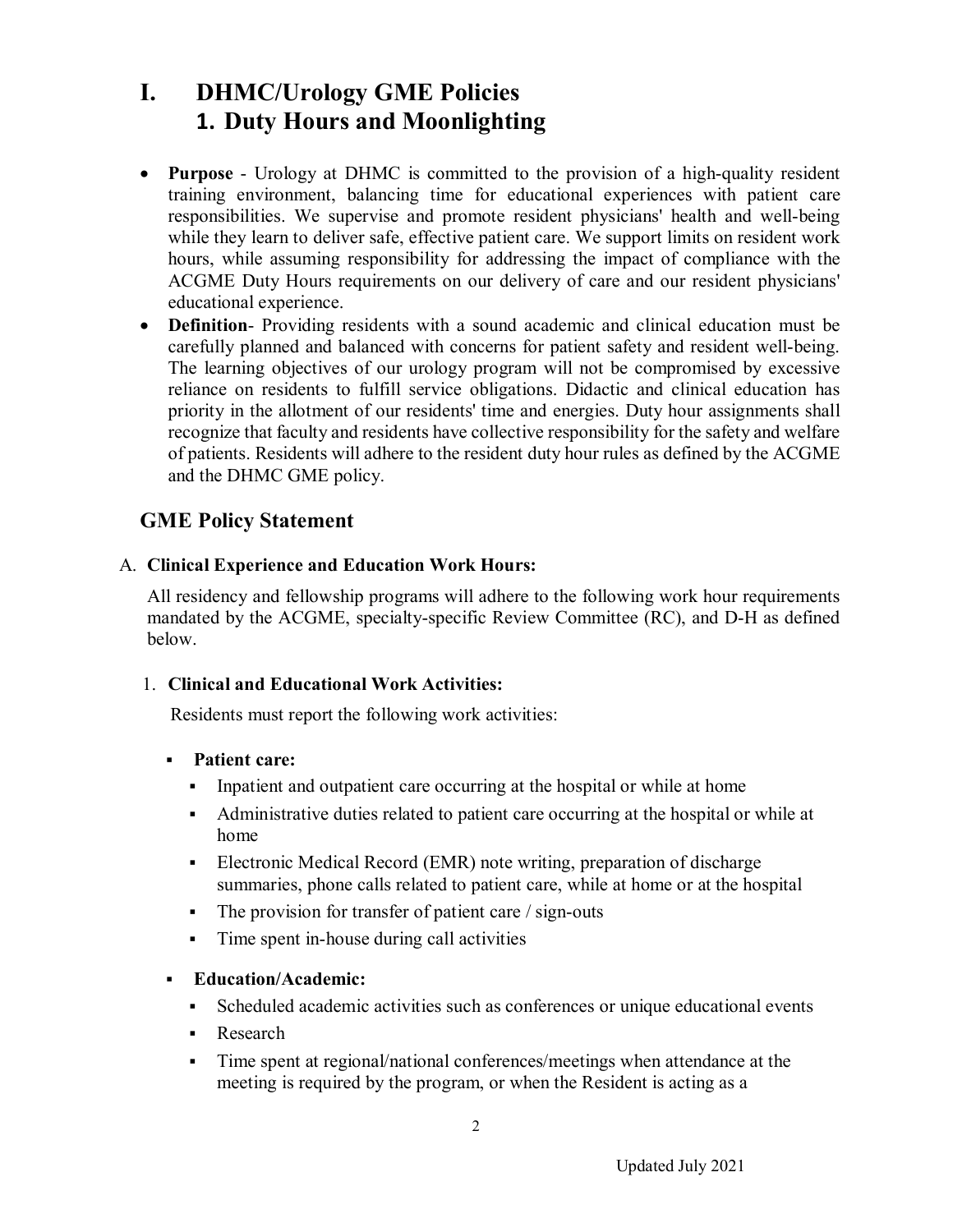representative of the program (i.e. presenting a paper or poster). Only actual meeting time counts towards work hours.

- Hours spent on activities that are required by the accreditation standards, such as membership on a hospital committee, or that are accepted practice in residency programs, such as Residents' participation in interviewing residency candidates.
- **The following activities are excluded from work hour reporting:**
	- Academic preparation time, such as time spent preparing for presentations or journal club, board review, or other reading and study time.
	- Travel and non-conference time when at a regional/national conference/meeting.

#### 2. **Maximum Hours of Clinical and Educational Work per Week:**

- Clinical and educational work must be limited to no more than 80 hours per week, averaged over 28 days or the length of the rotation block, whichever is shorter.
- When vacation is taken during a block, the remainder of the block must be compliant with all clinical and educational work hour rules.

#### 3. **Mandatory Time Free of Clinical Work and Education:**

- The program must design an effective program structure that is configured to provide Residents with educational opportunities as well as reasonable opportunities for rest and personal well-being.
- Resident should have eight hours off between scheduled clinical work and education periods.
	- Residents may choose to stay to care for patients or return to the hospital with fewer than eight hours free of clinical experience and education. This must occur within the context of the 80-hour and the one-day-off-in-seven requirements.
- Residents must have at least 14 hours free of clinical work and education after 24 hours of in-house call.
- Residents must be scheduled for a minimum of one day in seven free of clinical work and required education (when averaged over four weeks).
	- At-home call cannot be assigned on these free days.
	- It is not permissible to have the day off regularly or frequently scheduled on a Resident's post-call day but in smaller programs it may occasionally be necessary to have the day off fall on the post-call day.

#### 4. **Maximum Clinical Work and Education Period Length:**

- Clinical and educational work periods for Residents must not exceed 24 hours of continuous scheduled clinical assignments.
- Up to four hours of additional time may be used for activities related to patient safety, such as providing effective transitions of care, and/or Resident education.
	- Additional patient care responsibilities must not be assigned to a Resident during this time.
- 5. **Clinical and Educational Work Hour Exceptions:**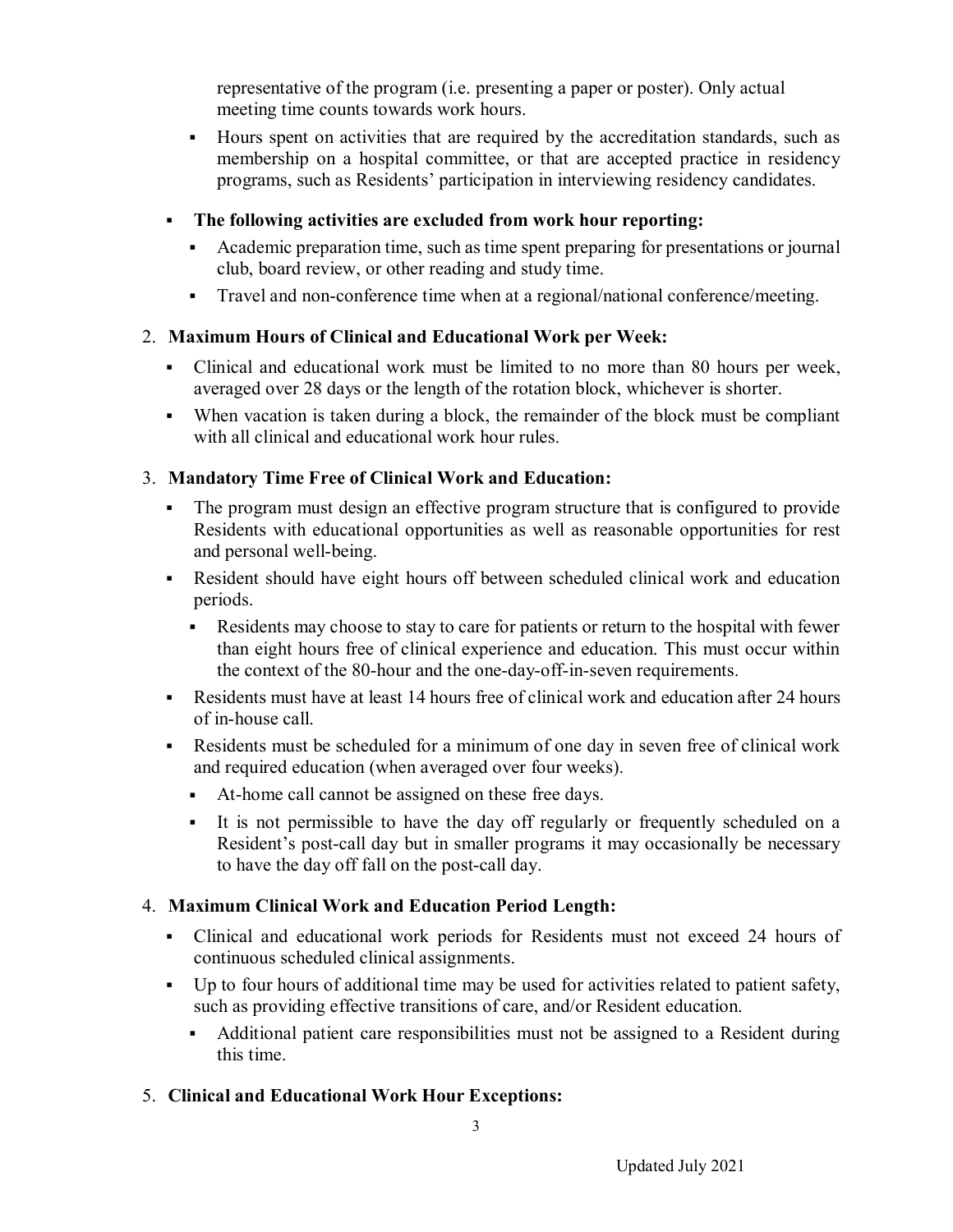- In rare circumstances, after handing off other responsibilities, a Resident, on the Resident's initiative, may elect to remain or return to the clinical site in the following circumstances:
	- To continue to provide care to a single severely ill or unstable patient
	- To provide humanistic attention to the needs of a patient or family, or;
	- To attend unique educational events.
- These additional hours of care or education will be counted toward the 80-hour weekly limit.
- 6. **Moonlighting:** Please see the GME Moonlighting Policy
	- 1. Dartmouth-Hitchcock Medical Center neither encourages nor discourages moonlighting. House staff are not required to moonlight.
	- 2. The resident must have a permanent license to practice medicine in each state where he/she moonlights. A permanent license is different from a training license. It is the sole responsibility of the resident to apply for and obtain a permanent license.
	- 3. The resident must complete a moonlighting request form within the MedHub system and have both Program Director and Graduate Medical Education approval prior to starting.
	- 4. The resident's Program Director will monitor and ensure moonlighting or *locum tenens* work does not interfere with the ability of the resident to meet the goals, objectives, assigned duties and responsibilities of the program and ensure resident reporting of and compliance with duty hour requirements. All moonlighting work hours done within DHMC must be reported by the resident as regular duty hours. These duty hours will be calculated and become part of the residents' total hours worked and are subject to all ACGME duty hour regulations.
	- 5. The resident's Program Director must sign off on the moonlighting request form identifying moonlighting assignments and may restrict moonlighting based upon training program considerations. The Program Director may withdraw permission to moonlight if it is seen as producing adverse effects on the resident's training experience.
	- 6. Residents pursuing *locum tenens* or who moonlight outside of DHMC are not covered by DHMC liability or malpractice insurance.

#### **DHMC Urology Moonlighting Policy**

- a. Because residency education is a full-time endeavor, moonlighting must not interfere with the ability of the resident to achieve the goals and objectives of the educational program.
- b. In Urology the program director will not allow any RESIDENT to moonlight unless the resident has achieved a score of >50th percentile ON THE AUA IN-SERVICE EXAM. If a resident has been moonlighting but then scores less than the 50th percentile the resident will be asked to stop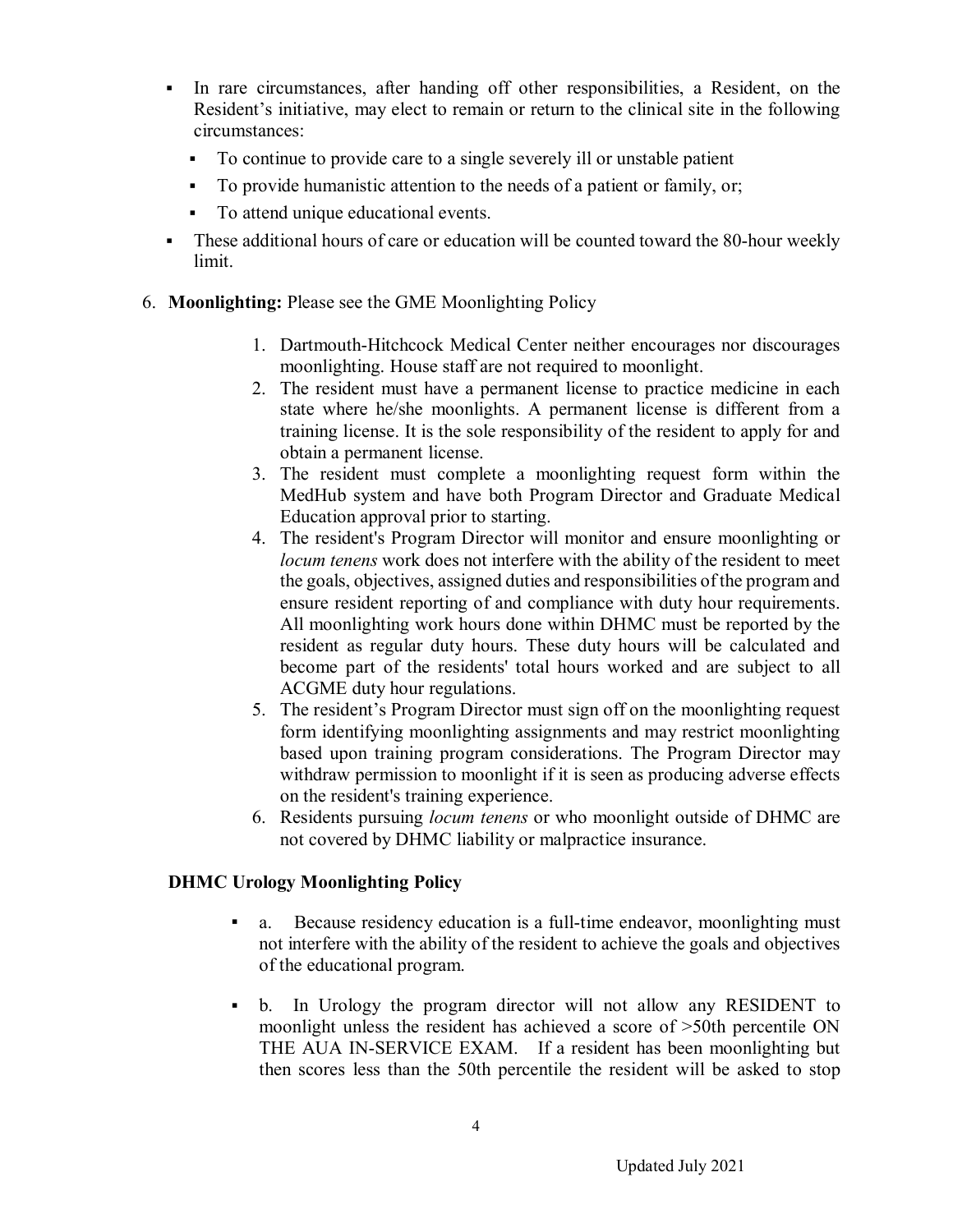moonlighting within 2 months of when the in-service scores are released in early January.

- 7. **In-House Night Float:** Night float must occur within the context of the 80-hour and oneday-off-in-seven requirements.
- 8. **In-House Call:** Residents must not be scheduled for in-house call more frequently than every third night (when averaged over a four-week period).
- 9. **At-Home Call:** At-home call (pager call) is call taken from outside the assigned institution. While scheduled for at-home call a Resident may return to the hospital to provide direct patient care for new or established patients. Home call is only appropriate if the service intensity and frequency of being called in is low.
	- **Frequency:** The frequency of at-home call is not subject to the every third night limitation.
		- At-home call must not be so frequent as to preclude rest and reasonable personal time for each Resident.
		- Residents taking at-home call must be provided with one-day-in-seven completely free from all educational and clinical responsibilities, averaged over a four-week period.
	- **Reporting of Hours:** Residents must report time spent on patient care activities while at home, including pages, phone calls and EMR documentation as well as time spent in the hospital providing direct care for new or established patients. These hours count toward the 80-hour work limit.

For information on how to log "Complete Work Hours", please refer to the 'MedHub Quickstart Guide-Residents/Fellows' on the MedHub portal https://dh.medhub.com  $\rightarrow$  Resources/Documents $\rightarrow$  MedHub Training Documentation.

 The Program Director and the faculty must monitor the demands of at-home call in the program and make scheduling adjustments as necessary to mitigate excessive service demands and/or fatigue.

#### **DHMC Urology Call Rules**

- a. Residents will leave the hospital after working 30 consecutive hours.
	- please tell us if you have been up all night or are about to break one of these rules
	- violations will be dealt with immediately
	- if you are asked to go home LEAVE
- b. You must consider these rules when you change the call schedule.
- c. It is your responsibility to see that you are in beeper range. Long range beepers are available. You should be able to get to the hospital within 30 minutes. An on call room is available if you are concerned about bad weather, etc.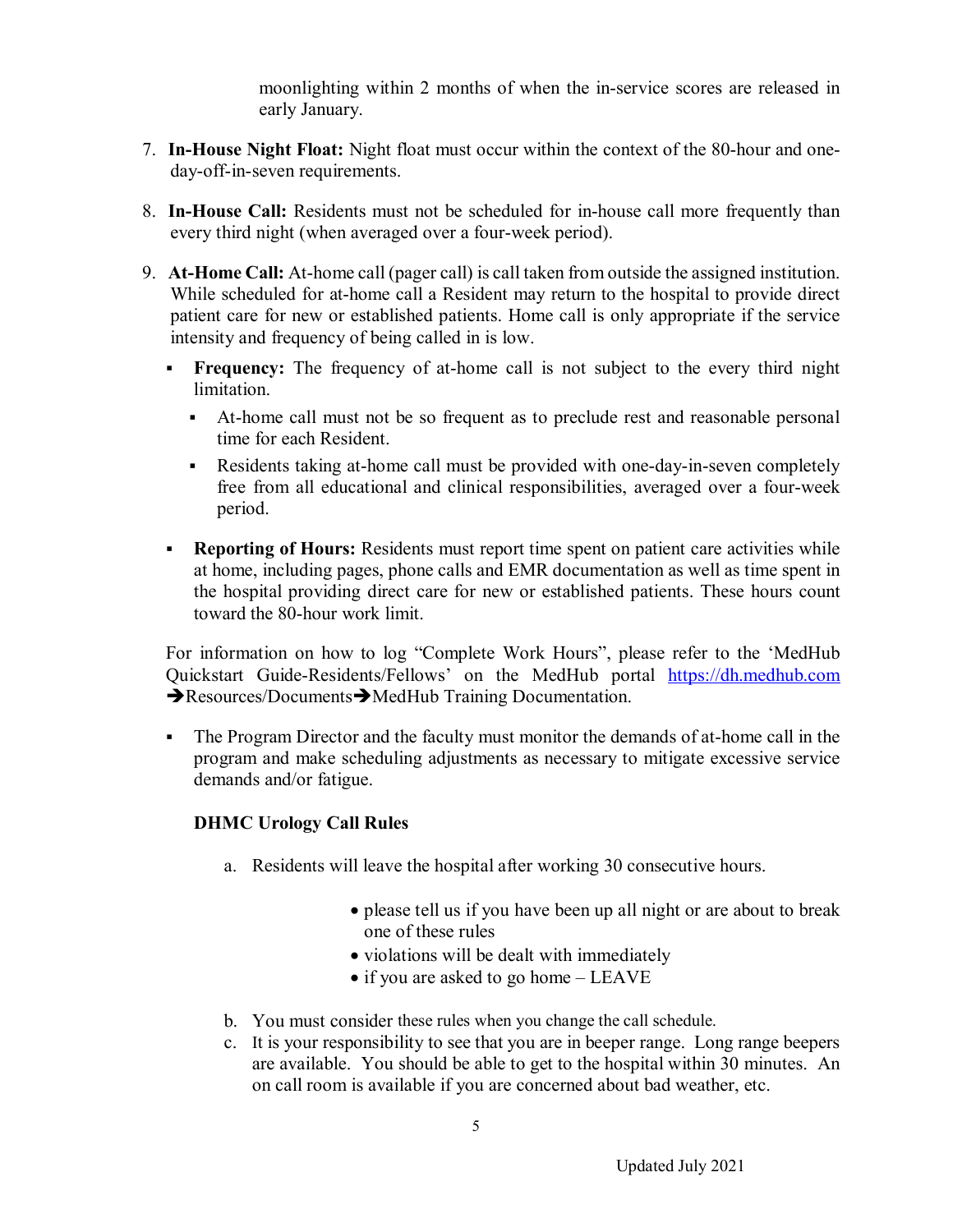- d. Meal allowance will be provided based on the hours that you are at the DH. (see revised policy)
- e. If you are at work and are too tired or if you are sick and you cannot work effectively or if you have worked too many hours and will break the duty hour rules you have an obligation to stop working. You should let the Chief resident know and the attending that you are assigned to work with know that you need to rest.

You may choose to go home (please consider taking a taxi or Uber) and return when rested or

You may use a call room for a nap

#### **Education & Orientation**

- a. The Institution sends a clear message to all DHMC faculty and residents regarding the critical importance of adhering to the Institutional and Program Requirements for resident duty hours. **Honesty in reporting is expected.**
- b. At general GME orientation the institutional expectations of compliance with duty hour regulations as well as duty hours reporting compliance were reviewed as was didactic material about the effects of sleeplessness and fatigue on physical health, cognitive development, and mental well-being. The section and institutional expectations are reviewed yearly at Urology orientation by the Program Director at the start of every academic year. A written copy is provided to all residents and the policy is posted on the GME and Urology websites.

#### **Reporting Procedures**

- a. DHMC has a standard system for use by all residents to document duty hours. Currently this standard system is a part of the MedHub resident management system. To ensure accuracy and timeliness of the data:
	- Each resident is responsible for direct entry of their own duty hour information into the MedHub System.
	- Residents are expected to log their hours weekly. Repeated failure to log hours, greater than 3times in a 6 month time period, will be noted on the resident's end of year evaluation as a failure of expected professional behavior. This will also be reflected on the resident's Milestone report and possibly on their final credentialing paperwork.
	- Residents are able to log Duty Hours for the current week and the week prior. Lockout occurs every Sunday at 12:01am.
	- By design, there is no resident unlock for Duty Hours. Program Coordinators will have to log Duty Hours for residents who get locked out. Residents are expected to use the global set of duty hour labels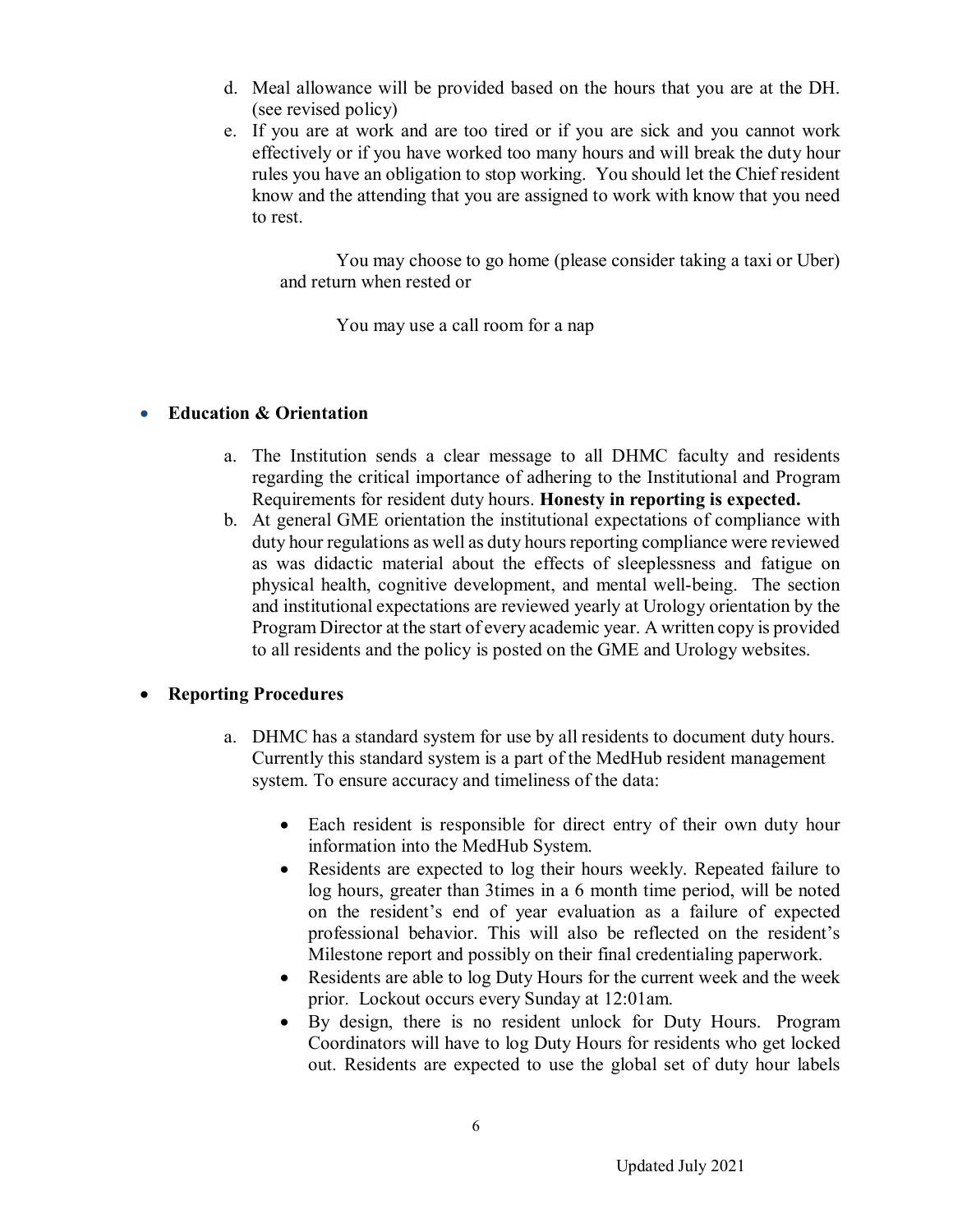available to all programs to ensure reported data is consistent across programs.

- **b.** The program Coordinator and or Program Director may randomly check duty hour calendars for compliance. Residents' whose hours appear to be inaccurate or that are not up to date will be sent an email notice that they need to log their hours within 24 hours. A resident who fails to log their hours will not go to the OR until their duty hour report is up to date.
- c. The standard definition of "reporting compliance" for the institution is that within seven days of a month's end, each resident completes 80% of that month's calendar.
- d. The program Coordinator will have a seven day window, immediately following the seven days provided to residents, to internally audit and confirm duty hours as reported by our residents before the reports are finalized. No changes to the monthly duty hour report should be entered beyond the specified audit window.
- e. The GME Office utilizes a standard reporting form across all programs to track data relating to both reporting compliance and duty hour violations. All required data is derived from the MedHub system and may be acquired by GME staff independent of the training program.
- f. In order to increase transparency, as well as foster improved compliance, the standard GME-generated data set will be made widely available to all residents, faculty, and administrative members of the DHMC community on a quarterly basis.

#### **Reporting Non-Compliance & Administrative Action**

- a. A standard threshold for "administrative action" in response to reporting noncompliance exists across all DHMC programs with the following thresholds and administrative actions:
	- Three months of zero compliance in any given academic year will generate a Letter of Concern from the Director of GME to be placed in the resident's QA file citing a pattern of reporting non-compliance that reflects negatively on the resident physician's professionalism.
	- Continued reporting non-compliance following receipt of a Letter of Concern will trigger a review by the GME Duty Hours Subcommittee and may result in disciplinary action up to and including dismissal.
- b. There are two systems for confidential reporting: GME Confidential is available for confidential reporting or guidance regarding duty hours, and a confidential telephone hotline is also available. Both systems forward all reports to the designated resident representative on the Duty Hours Subcommittee. Residents should be educated about confidential reporting by both GME and their own programs.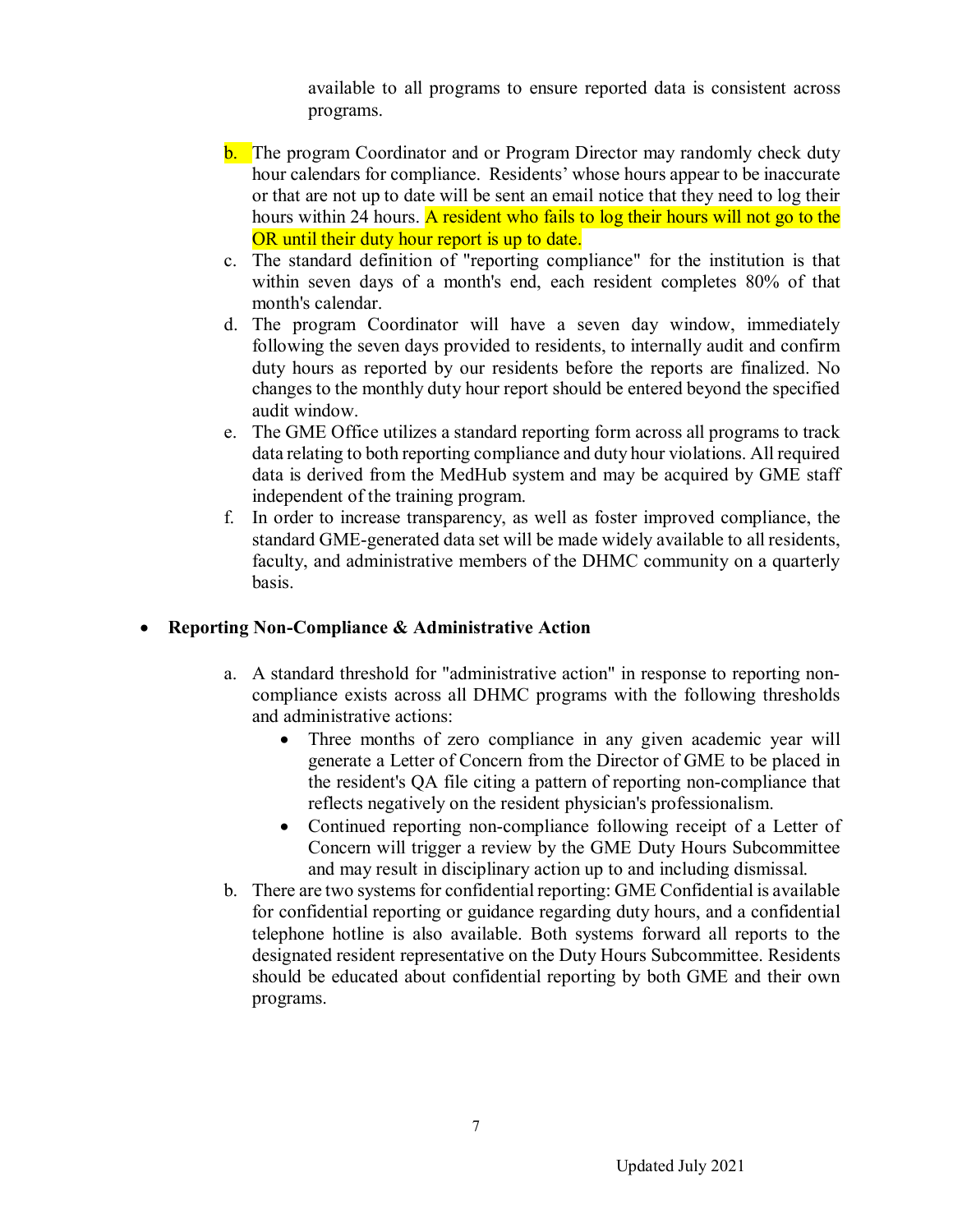#### **Urology Call Schedule**

- The Chief Resident is responsible for the resident call schedule. This is posted on Qgenda.
- The resident who is on call on a weekend should be free from call during the week prior to and week following their weekend.
- The resident covers both hospitals (MHMH and VA) with attending backup. Rounds are made with an attending on the weekend days. The resident should round in the afternoon at both hospitals.
- If residents switch call they are responsible to make the changes in Qgenda and notify the Coordinator.
- If a resident leaves the hospital during the day or is unable to come to work, the attending that you are working with, the Residency Coordinator and the Chief Resident should be notified. Notify Dr. Pais or Dr. Gormley if the Coordinator is unavailable.
- **It is the responsibility of the Chief Resident to post EACH day, on the call board; the name of the on call resident for that day. This is the person with the urology on call beeper and who will be responsible for urgent/emergent calls. The secretaries and nurses must know who is on call. The on call resident should be the person who has the least surgical responsibilities for the day.** If the on call person is in the OR the attending needs to release them to deal with the emergency.
- **Meal Money**
	- Individuals who are scheduled for In-House Overnight Call or **Home Call – Called In** will receive an email from Kelly Rose with the amount of funding dispersed to the Cafeteria and/or Cravin's for the timeframe of July 1- December  $31, 2019$ . You will receive a like email in late December covering the second half of the academic year. In order for time to be counted towards meal funding  $($ >3 hours duration called in), it must be logged as **"called in"**
	- **As a special reminder for those scheduled to take Home Call**: It is essential that you log all Home Call-Called In hours in MedHub, utilizing the Home Call - Called In designation, to meet the obligations of your Agreement of Appointment (GME Contract). Also, failure to log these hours appropriately effects your junior colleagues' meal funding for the following year (i.e.: PGY4 logging this in academic year 2019- 2020, impacts meal funding for the PGY4 in the same program in academic year 2020- 2021).

# **2. Resident Responsibilities**

#### **Purpose**

During the time of residency training, residents have many professional responsibilities including, but not limited to, the clinical care of patients, improving their own educational preparation, and teaching those with whom they work. In addition, graduate medical education is based on the principle progressively increasing levels of responsibility in caring for patients under the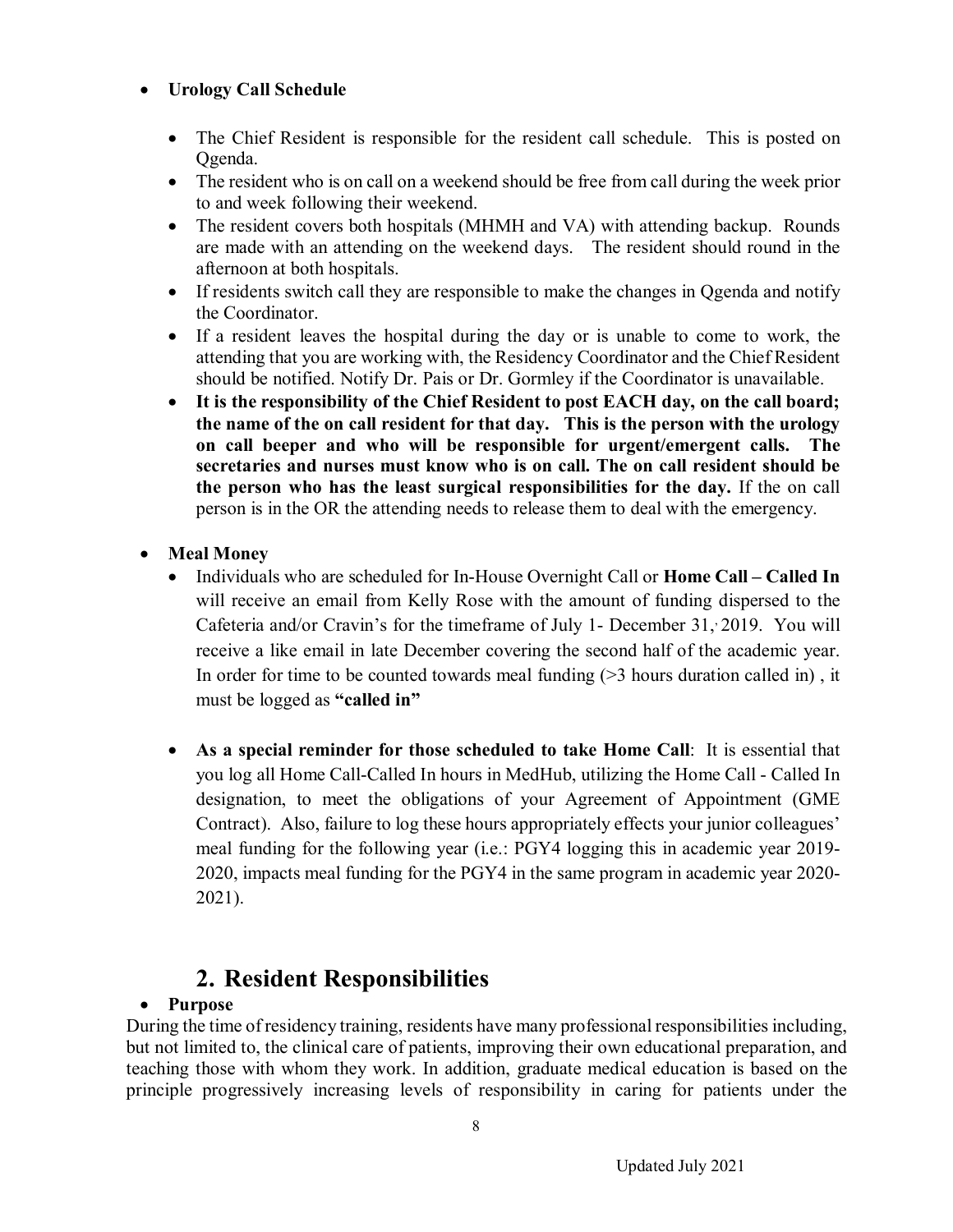supervision of qualified faculty. The responsibilities for each year of Urology training, including goals and objectives, are in the Resident Curriculum. The general description of resident activities as they progress through training as described in the GME policy is also adhered to.

#### **Definition**

#### *Clinical Care*

Residents are expected to provide competent and compassionate patient care, and to work effectively as a member of the health care team. This implies professional demeanor and conduct both in direct patient care and in communication with family members, other health care professionals, and support staff. The highest level of professionalism is expected at all times. Residents are directly responsible to the faculty attending to whom they have been assigned for all matters related to the professional care of patients. Under the supervision of attending physicians, general responsibilities of the resident physician may include:

- perform initial and ongoing assessment of patient's medical, physical, and psychosocial status
- perform history and physical
- develop assessment and treatment plan
- perform rounds
- record progress notes
- order tests, examinations, medications, and therapies
- interpret results of tests
- arrange for discharge and after care
- write or dictate admission notes, progress notes, procedure notes, and discharge summaries
- provide patient education and counseling regarding test results, disease processes, and discharge planning
- perform procedures
- assist in surgery and/or perform surgical procedures with appropriate supervision.

Residents at all levels should have a strong commitment to patient safety and professionalism. It is a physician's responsibility to appear for duty appropriately rested and fit to provide the services required by their patients. Physicians must recognize that under certain circumstances, the best interests of the patient may be served by transitioning that patient's care to another qualified and rested provider. Urology residents must participate in clinical quality improvement and patient safety programs throughout their training. A resident may come up with a project on their own or it may be suggested by a faculty member. The resident may do this work as part of a research elective or a residents may be called upon to do this as part of the morbidity and mortality review process or in response to action items developed at the annual program evaluation.

Call schedules will be organized to minimize the number of transitions in patient care. Residents must be competent in communicating with team members in the hand-over process.

#### *Learning and Education*

Residents are recognized as adult learners and ultimately the acquisition of knowledge, skills, and professional attitudes is the responsibility of each individual. The Urology Residency Program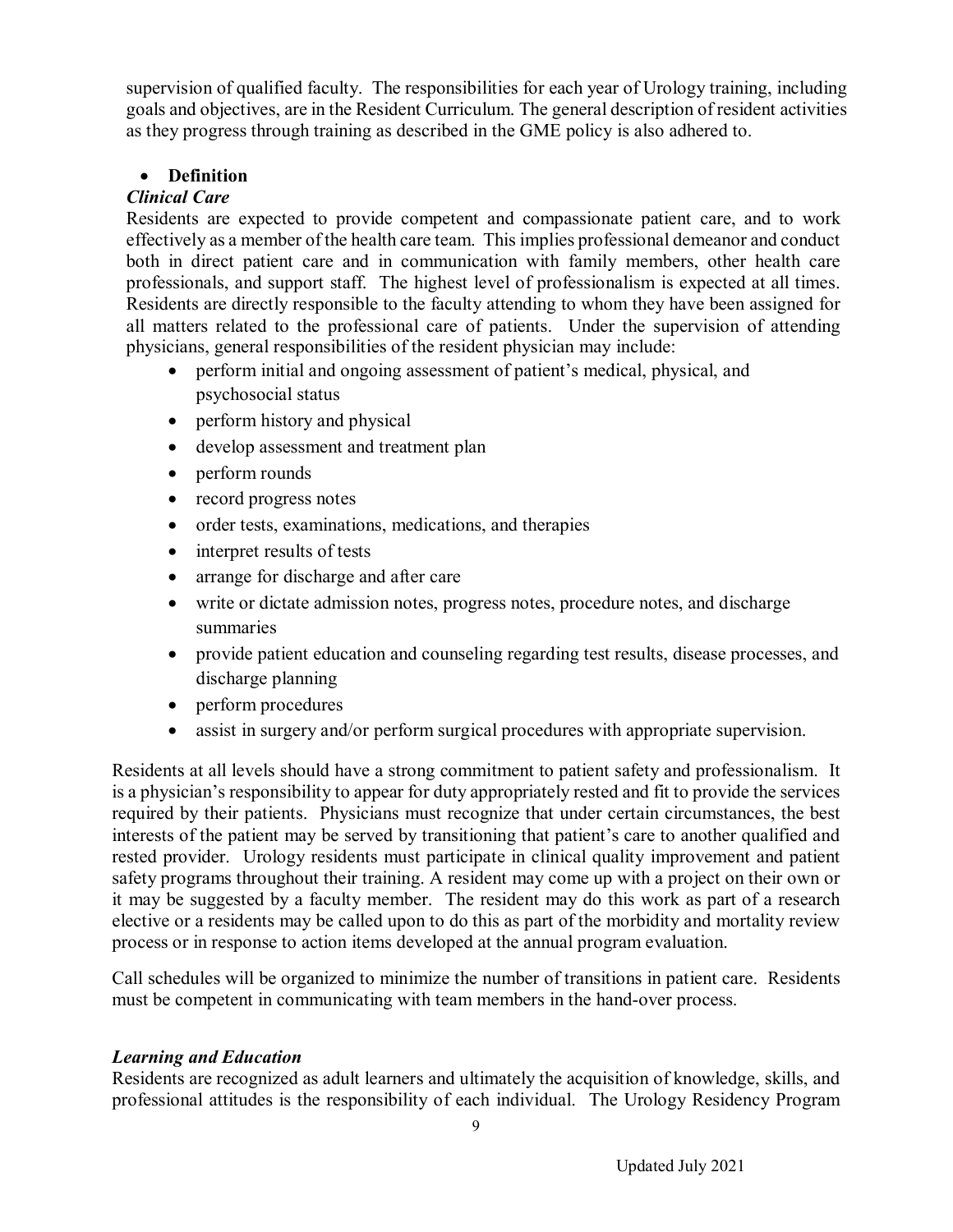will provide an ample selection of educational offerings. The expectation is that residents will attend educational conferences as required. The conference programs are designed to provide an interactive didactic forum to augment the resident's reading and clinical experience.

An essential component of learning is the development of life-long learning skills; all physicians must practice disciplined ongoing acquisition of medical knowledge. The resident is expected to develop a personal program of reading. Besides the general reading in the specialty, the resident should do directed daily reading relating to problems that they encounter in the care of patients. The resident is responsible for reading prior to performing or assisting in procedures that they have not yet had the opportunity to see.

The ACGME (www.acgme.org) has defined the following six areas as General Competencies and stipulates that programs require their residents to develop them to the level of a new practitioner by the completion of training:

- 1. Patient Care
- 2. Medical knowledge
- 3. Practice-based learning and improvement
- 4. Interpersonal and communication skills
- 5. Professionalism
- 6. Systems-based practice

Residents are referred to the DHMC urology residency curricula, their global evaluation form and the ACGME website:

http://www.acgme.org/acWebsite/downloads/RRC\_progReq/480\_urology\_07012009.pdf for further description of the competencies.

Residents should familiarize themselves with the ACGME Milestones 2.0 for Urology. Each resident will be evaluated using the Milestones twice per year by the Clinical Competency Committee.

#### *Discipline-Specific Education*

A primary responsibility of graduate medical trainees is to meet the educational goals of their specific programs. In Urology, as in all MHMH-sponsored GME programs, the Residency Program Director is responsible for the organization and implementation of discipline-specific educational objectives. The resident is expected to manifest active involvement in learning, and has responsibility for the following:

- familiarity with the program's educational objectives and residency curriculum
- development of competence in the six areas listed above
- development of a personal growth program of learning to foster continued professional growth
- experience with quality assurance/performance improvement

All residents must provide data on their educational experience to their program director and GME office as requested. The provision of regular feedback on faculty, program and overall educational experiences via confidential written or electronic evaluations, is an essential part of the continuous improvement of the educational programs within our institution and is required by the ACGME.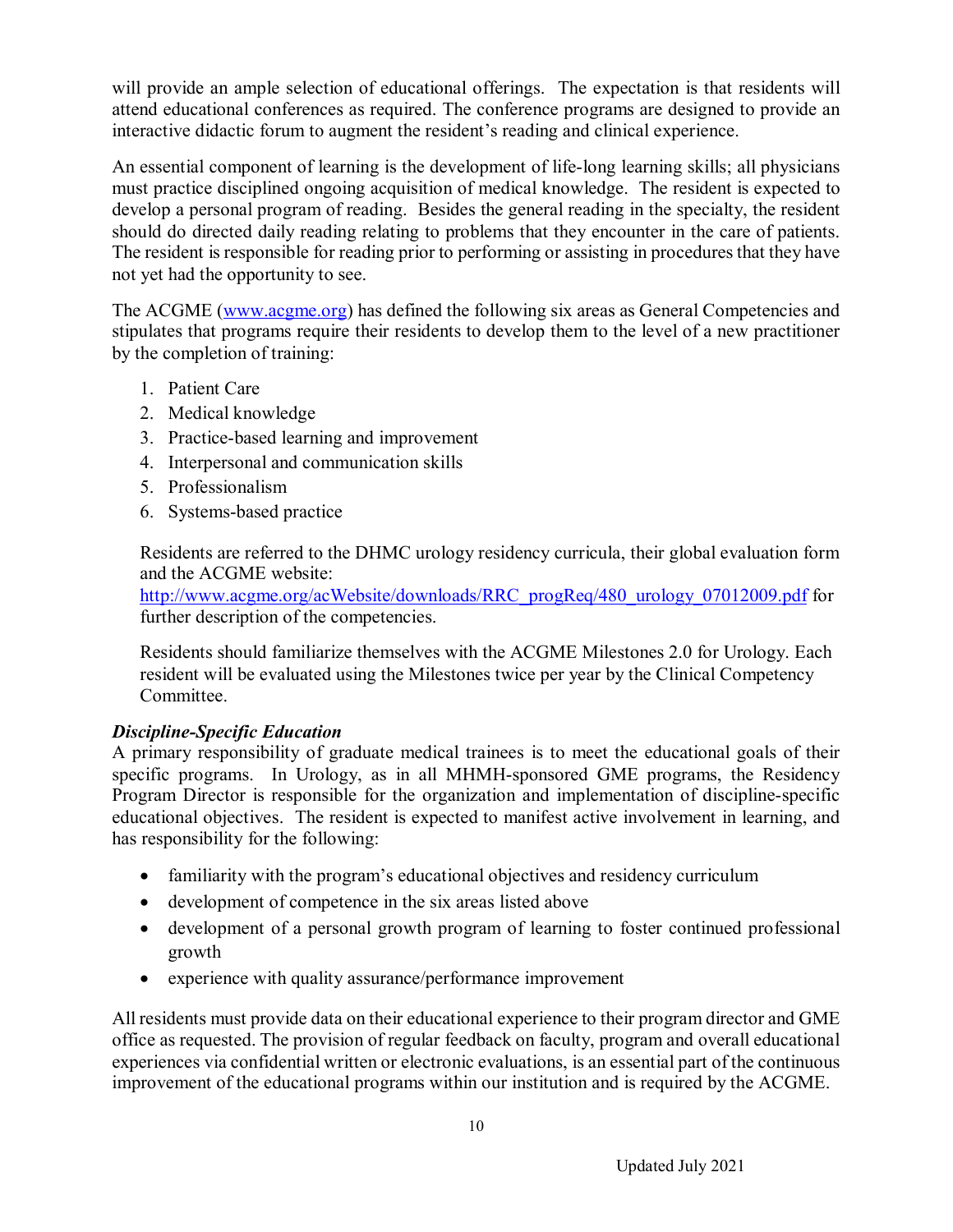Active participation in departmental and hospital committees provide an opportunity for residents to become familiar with administrative aspects of health care and involvement with such experiences is strongly encouraged.

#### *Teaching Others*

Residents are also expected to teach and mentor junior residents, medical students, and other learners with whom they interact. Collaborative learning is an important part of graduate medical education and residents' involvement with the education of other members of the health care team is vitally important.

#### *Graduated Levels of Responsibility*

Graduate medical education is based on the principle of progressively increasing levels of responsibility in caring for patients under the supervision of the faculty. The overriding consideration must be the safe and effective care of the patient that is the responsibility of the faculty attending. The faculty is responsible for evaluating the progress of each resident in acquiring the skills necessary for the resident to progress to the next level of training. Factors considered in this evaluation include the resident's clinical experience, judgment, professionalism, cognitive knowledge, and technical skills. At each level of training, there is a set of competencies that the resident is expected to master. Our residents are expected to have retained those competencies that they accomplished in the preceding years. Each resident is responsible for knowing the limits of their scope of authority and the circumstances under which they are permitted to act with conditional independence.

#### **General Responsibilities of Urology Residents**

- All patient care must be supervised by qualified faculty.
- On-call and clinical assignment schedules must be available at all clinical service locations so that residents, nursing staff and ancillary personnel can easily identify the assigned resident and their faculty supervisor.
- PGY-1 level residents, during the day, must be supervised either directly or indirectly, with direct supervision immediately available.
- At night, when a PGY-1 level resident is not assigned to our service the on-call urology resident may, in an emergent situation, ask the PGY-1 level resident on call for General Surgery to assess a patient while the urology resident travels to the hospital.
- In recognition of their responsibility to the institution and commitment to adhere to the highest standards of patient care, resident physicians shall routinely notify the responsible attending physician based on the guidelines noted below under Supervision.

#### **General Responsibilities of Urology Faculty**

- Routinely review resident physician documentation in the medical record.
- Be attentive to compliance with institutional requirements such as problem lists, medication reconciliation, and additional field defined document priorities.
- Provide resident physicians with constructive feedback as appropriate.
- Serve as a role model to resident physicians in the provision of patient care that demonstrates professionalism and exemplary communication skills.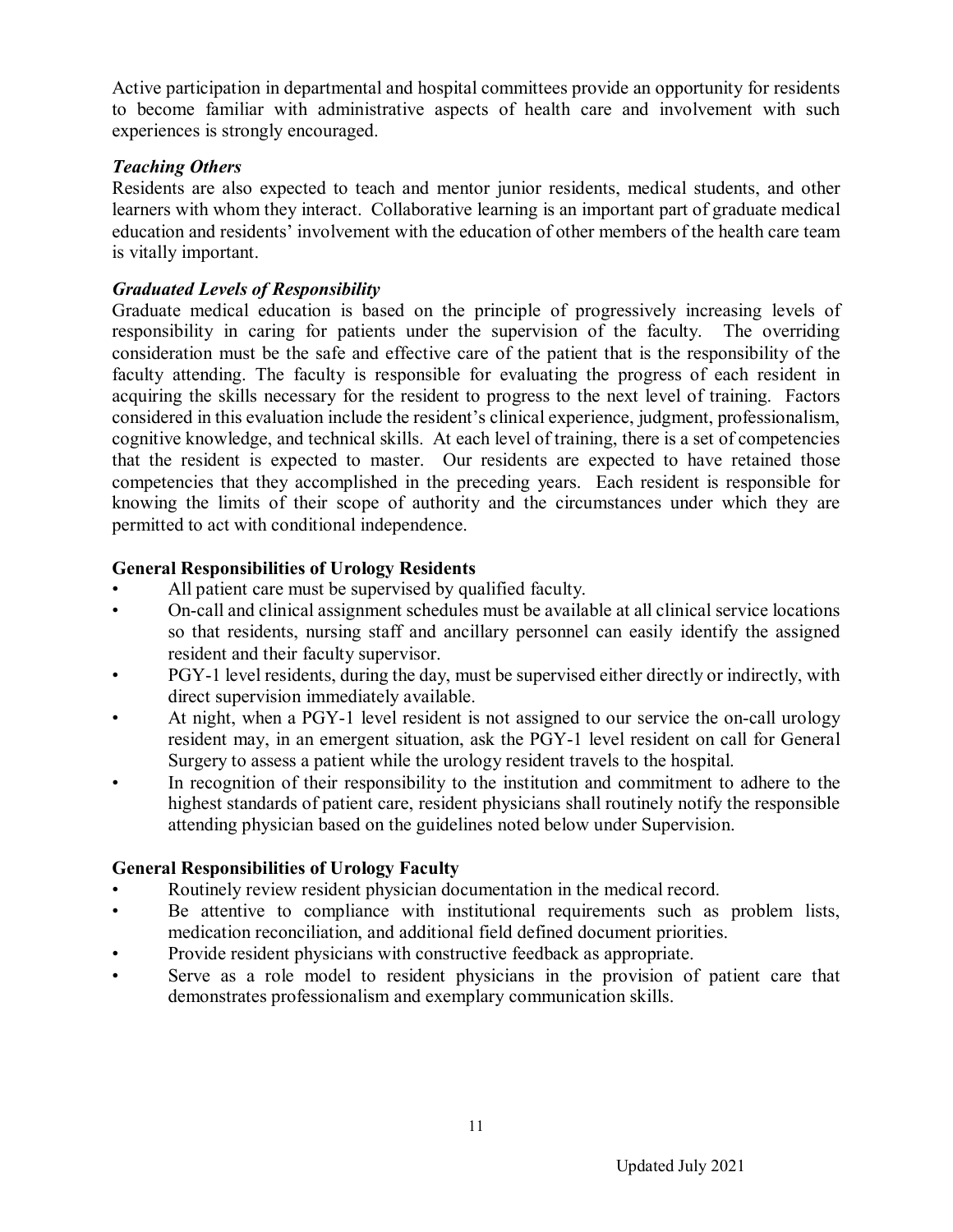#### **Responsibilities by Resident Year**

**PGY 1**- The Intern is expected to participate in direct patient care with the team, evaluate patients, attend clinic and participate in cases in the operating room. The Intern on the Urology service is expected to ask for help and to ask questions. The Intern should always be able to find answers to their questions.

The Intern is expected to know what is happening with our patients, day or night. This includes working with and learning from the Physician Assistant on the team. We view patient care as a team effort, with all of us working together and learning from each other.

The Intern is expected to come to Urology clinic. The Chief will assign the Intern to the clinics of various urology attending clinics to encompass both general and subspecialty urology. When the Intern is unassigned and finished their work on the floor they should feel free to join anybody in clinic. Interns will also be assigned to particular ORs but again they should feel free to come to any of the urology faculty's cases when they are not assigned.

**The PGY-1 must complete USMLE Step 3 prior to the end of their intern year.**

**PGY 2-** Junior urology residents should be capable of managing patients with virtually any routine or complicated condition and of supervising a PGY 1 or a mid-level provider in their daily activities. The resident is responsible for coordinating the care of multiple patients on the team assigned. Individuals in the second post graduate year will perform additional diagnostic and therapeutic procedures (primarily cystoscopy and difficult catheterization) with indirect supervision once competency has been documented. The PGY 2 can perform progressively more complex procedures under the direct supervision of the faculty. In addition to serving as the junior resident on the DH adult urology service, the PGY2 resident will also serve as the pediatric urology resident for a 3 month rotation in the first half and second half of the year. Progressive autonomy will be provided over the 2 pediatric urology rotations.

**PGY-3** - The PGY-3 should begin to have an understanding of the role of practitioner in an integrated health care delivery system and to be aware of the issues in health care management facing patients and physicians. PGY-3's assume an increased level of responsibility. The third year of urology begins transition to leadership and the resident should be able to assume responsibility organizing the service at the Veteran's Affairs Medical Center in White River Junction, VT (VAMC). The resident should have mastery of the information contained in standard tests and be facile in using the literature to solve specific problems. The resident will be responsible for presentations at conferences and for teaching junior residents and students on a routine basis.

**PGY 4** - The PGY-4 will participate and perform increasingly complex procedures and provides further opportunity for leadership growth. In the first half of the academic year, the PGY4 will be assigned to the VAMC, at which they will be responsible for medical and surgical care of urology patients and manage the urology service under the supervision of attending physicians. They will also spend 3 months in Concord to participate in a wide variety of urologic cases and assist in the management of the urology service. In the second half of the academic year they will return for a second rotation at Concord hospital, and finally will assume the role of DH Senior, performing more complex cases and assuming primary management and coordination of the urology consult service.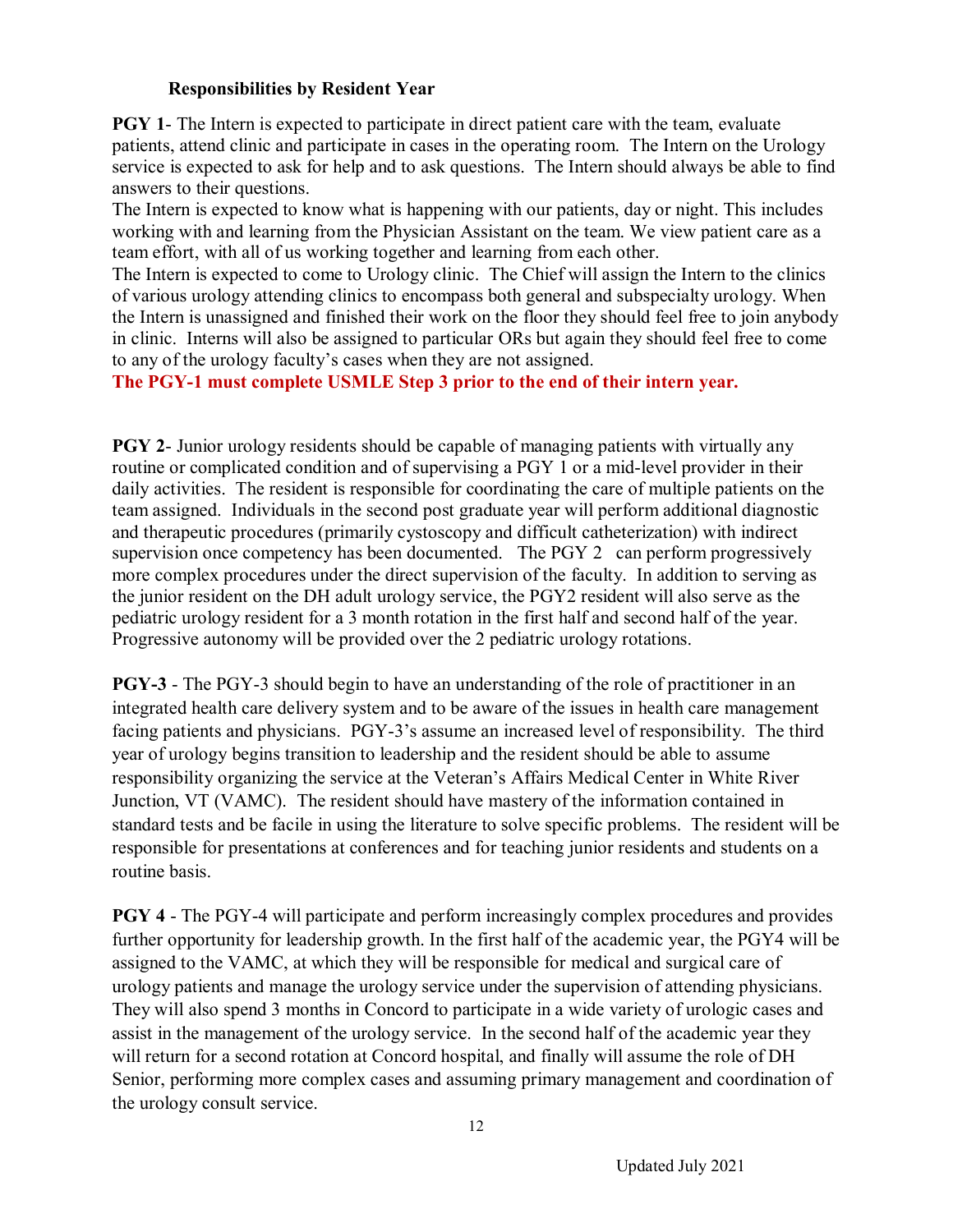The resident will be responsible for presentations at conferences and for teaching junior residents and students on a routine basis.

**PGY 5** - The PGY 5 resident takes responsibility for the management of the urology service, under the supervision of the faculty. The PGY 5 can perform most complex and high risk procedures expected of a physician with the supervision of the attending physician. The attending physician should be comfortable allowing the PGY 5 resident to manage all common problems expected to be encountered during independent practice. During the final year of training the resident should have the opportunity to demonstrate the mature ethical, judgmental and clinical skills needed for independent practice. The PGY 5 will give or will have given as a PGY 4, a formal presentation at a regional or national meeting and will assume a leadership role in teaching on the service. The mores and values of the profession should be highly developed, including the expected selfless dedication to patient care, a habit of lifelong study and commitment to continuous improvement of self and the practice of medicine. The PGY-5 assigned to the Administrative Chief position will have additional responsibilities for managing the entire urology service, under the supervision of the faculty. The Chief resident will be responsible for assigning cases and clinic coverage on a weekly basis. The PGY-5 residents will be responsible for making and administering the call schedule. The two PGY-5 residents, together with the program director, will make and administer the conference schedule.

#### **Responsibilities by Site DHMC**

Under in-direct supervision, residents are potentially responsible for total patient care of all urological patients at Dartmouth-Hitchcock Medical Center. Residents cover the emergency room on a prearranged schedule. On each clinical rotation on the Lebanon campus, residents are teamed with 2-3 faculty; they spend 2-3 days in the operating room and 2-3 days in the out-patient clinic with one of these supervising faculty. Residents are responsible for all urology in-patients in the medical center.

In the emergency room, the patients are seen by the resident who evaluates, diagnoses and selects the initial course of management which may include hospital admission. The supervising urologist is notified of the admission, the patient's history and examination and other evaluations are reviewed. When deemed necessary the supervising urologist will personally assess the patient. The management plan is finalized in concert with the supervising urologist. If surgery is indicated, the resident will operate under direct faculty supervision. The resident will be responsible for the follow-up care of each patient in the hospital or in the out-patient clinic.

For patients to be admitted from the ED, new guidance has been provided:

The EMERGENCY DEPARTMENT providers will place the admit order and bed request. This means that as SOON as you make the decision to admit, please close the loop by communicating with the ED team the decision to admit, the level of care required, and the admitting attending name. This new work policy is intended to improve flow of patients out of the ED and ensure better patient safety. The unintended positive consequence will be improved communication between consultants and the ED.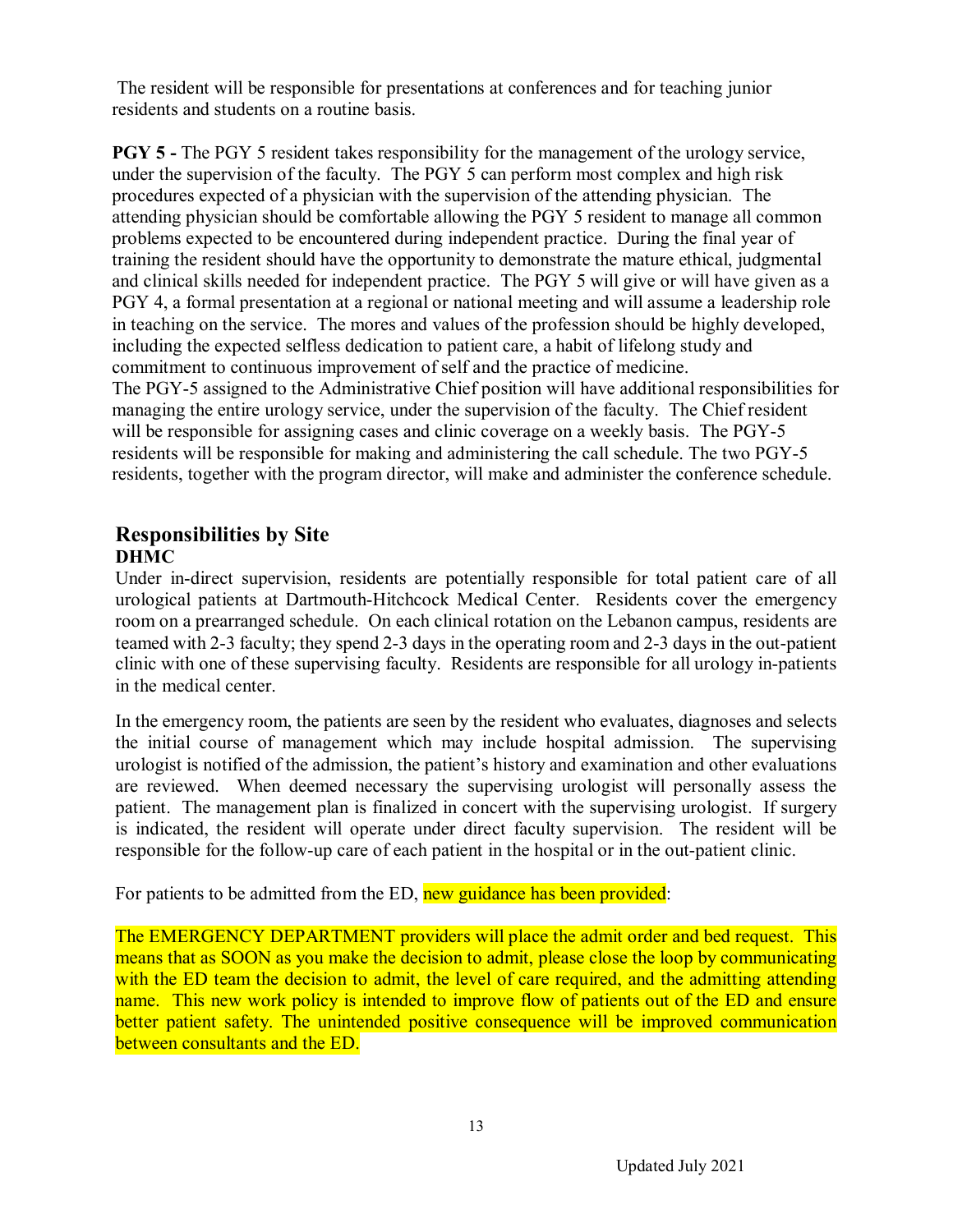The surgical team will still need to "Assign team" once they have time and write full admission orders. The ED provider is JUST placing the bed request and order to admit to facilitate patients getting more timely bed assignments

In the Dartmouth-Hitchcock Clinic, males and females of all ages, including pediatrics are seen. All patients booking in the clinic are booked under a staff urologist. When possible, new patients are first seen by a resident. The resident performs the initial evaluation and formulates a diagnosis before presenting the case to the urologist. Together they examine the patient, review any tests, select further investigations and plan management. Those patients seen solely by the staff urologist who require surgery and/or admission are discussed with the responsible resident. Other cases which have particular educational pertinence are presented at the weekly uroradiology conference for resident education.

Post-operative follow-up patients may be seen by the responsible resident in conjunction with the operating urologist to facilitate continuity of care.

In Mary Hitchcock Memorial Hospital, all patients are the responsibility of the resident under the indirect supervision of the admitting attending. The adult urology service is in one geographic area; pediatric urology patients are admitted to the pediatric surgical ward. Each patient is utilized for teaching and the residents are allowed progressive responsibility by the attending relative to the individual residents experience and ability. Generally the residents are responsible for the day-to-day decisions on the wards. Ideally each in-patient is seen by an attending urologist every day.

Residents are involved in all urological surgery performed in the operating rooms at Mary Hitchcock Memorial Hospital or in the Outpatient Surgical Center, usually as the operating surgeon. The responsible attending urologist is always scrubbed or present in the operating room or for certain minor cases readily available in the building. Residents are responsible for the postoperative care and management of complications on all patients under appropriate graded attending supervision.

The resident performs consultations at the request of other services and may recommend medical or surgical procedures after appropriate examinations and consultation with the supervising urology faculty. The residents have a close association with residents of other programs and at times they participate in conferences and teaching experiences of those services. They are particularly concerned with the teaching of the interns who may be assigned to the urology service at night and with the surgical and medical residents in the emergency room.

#### **VA**

At the VA the resident has complete responsibility for all patients with indirect supervision.

At the Veterans Affairs Medical Center, the vast majority of patients are adult males. The urology resident is responsible for the total patient care in the out-patient clinic, emergency room and the in-patient ward service. The resident is the operating surgeon on virtually all urology cases with direct supervision. At the VA, the resident covers the emergency room during daytime hours; outpatient clinic and operating room schedules do not conflict. Attendings are physically present or immediately available in the clinic and operating room. Long-term care is provided by the resident through the out-patient clinic.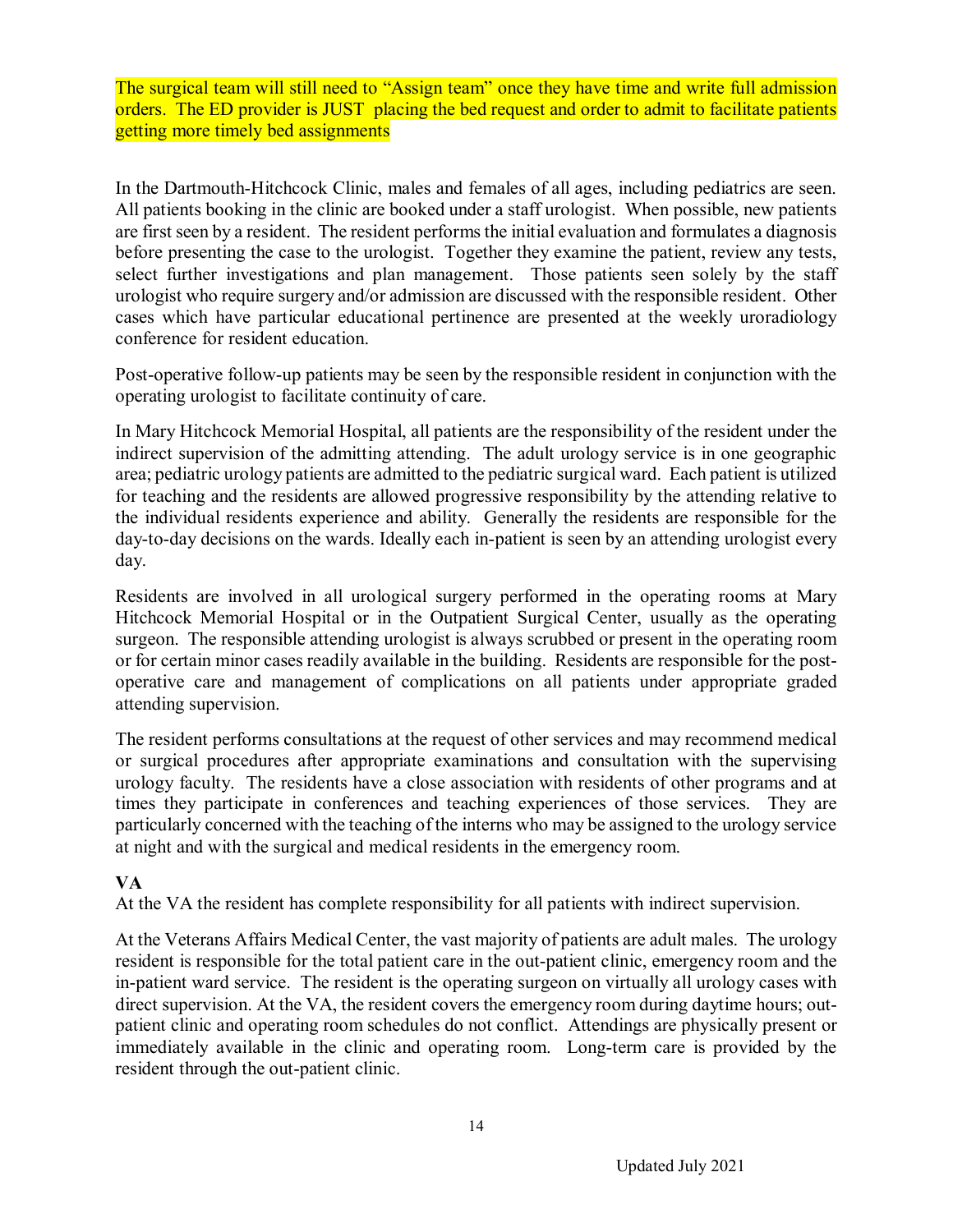#### **New London**

At the discretion of the Chief Resident and Program Director, DH-assigned resident will be assigned to participate in the surgical care of men's health urology patients at New London Hospital with Drs. Gross and Grant.

At New London Hospital, the majority of patients are adult males, with a focus on surgery for BPH and ED. The urology resident is responsible for pre and immediate postoperative patient care. The resident will participate and operate on all urology cases with direct supervision. They are not responsible for on site, after hour's care, which will be directed to the responsible attending. Attendings are physically present in the operating room.

#### **Concord Urology**

While rotating at Concord the resident's responsibility under supervision for total patient care is the same as at DHMC except that the resident may see only a portion of the patients. The Concord resident under indirect supervision is potentially responsible for total patient care of all urological in-patients. The resident operates with direct supervision usually 5 days per week and is in clinic when not operating.

The resident covers the emergency room on a prearranged schedule. The resident evaluates, diagnoses and selects the initial course of management which may include hospital admission. The supervising urologist is notified of the admission, the patient's history and examination and other evaluations are reviewed. When deemed necessary the supervising urologist will personally assess the patient. The management plan is finalized in concert with the supervising urologist. If surgery is indicated, the resident will operate under direct faculty supervision.

At Concord Urology males and females of all ages, including pediatrics are seen. All patients booked in the clinic are booked under a staff urologist. When the resident is in clinic they will see any new patients. The resident performs the initial evaluation and formulates a diagnosis before presenting the case to the urologist. Together they examine the patient, review any tests, select further investigations and plan management. Post-operative follow-up patients are seen by the responsible resident when possible in conjunction with the attending urologist.

At Concord Hospital all patients are the responsibility of the resident under indirect supervision of the admitting attending. The resident is allowed progressive responsibility by the attending relative to the individual residents experience and ability. Generally the residents are responsible for the day-to-day decisions on the wards.

As there is only one urology resident in Concord the resident is not involved in all urological surgery performed in the operating rooms but when they are involved it is usually as the operating surgeon. The responsible attending urologist is always scrubbed or present in the operating room. The resident is responsible for the post-operative care and management of complications on all patients under appropriate graded attending supervision.

The resident performs consultations at the request of other services and may recommend medical or surgical procedures after appropriate examinations and consultation with the supervising urology faculty.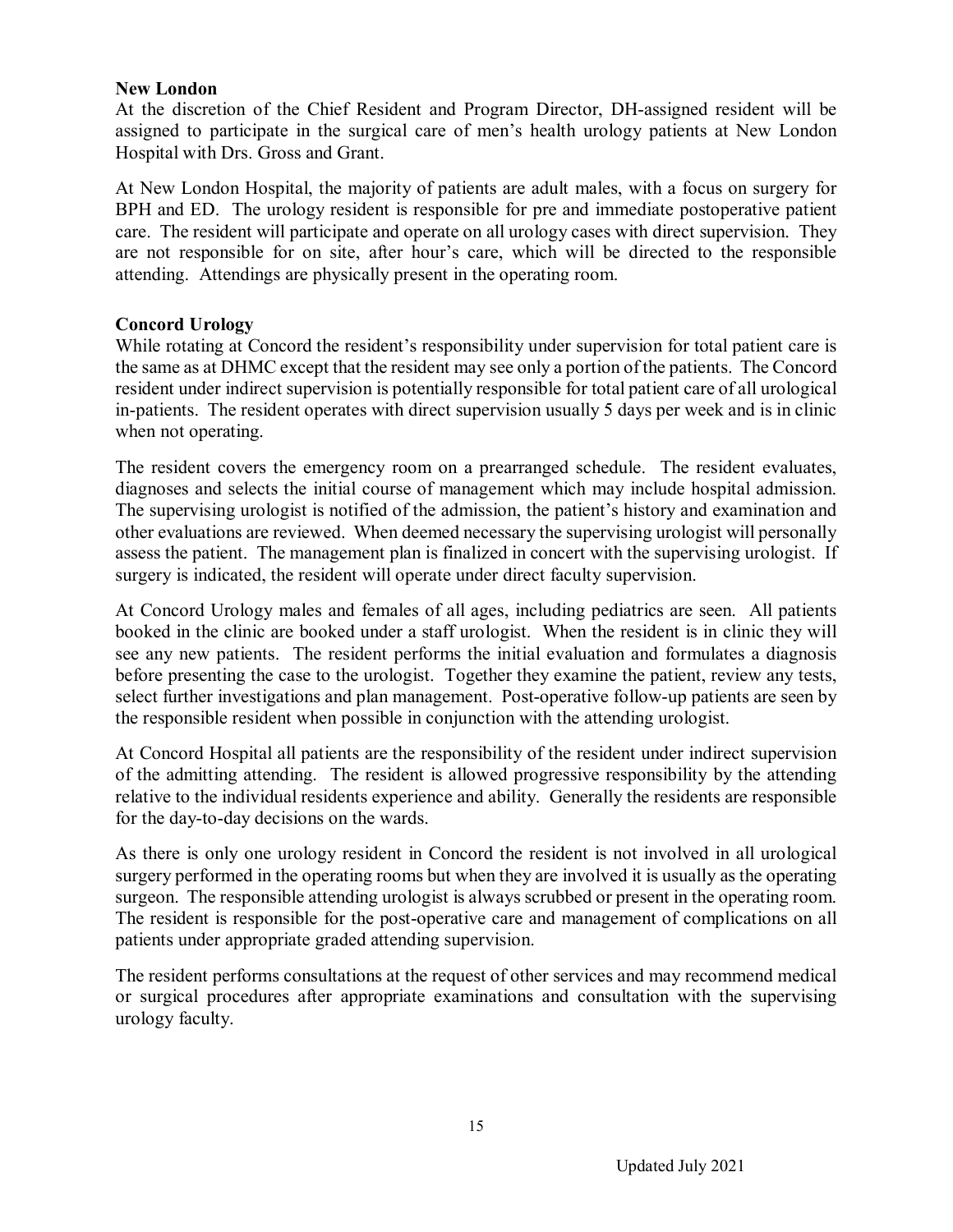#### **Night/Week-end Duty DHMC and VA**

Night and weekend duty is assigned to residents on a prearranged schedule. The residents share a 1 in 7 call schedule. Call is usually taken from home. The resident covers both hospitals (DHMC and the VA) with attending backup on immediate call. In addition, rounds are made at both facilities with an attending on the weekend days. The faculty share a 1-in-8 call schedule covering both hospitals. .

#### **Concord Urology**

Night and weekend duty is assigned to the resident on a prearranged schedule. The resident does no more than one in three nights and is assigned one weekend per month. Call is taken from the resident's apartment in Concord. There is attending backup on immediate call. Rounds are made with an attending on both weekend days.

# **3. Resident Supervision**

DHMC urology residents are assigned responsibility commensurate with their experience with the goal that the resident will be the operating surgeon in every case possible.

At DHMC, we consider that Urology Interns or PG 1s are the most junior team members. PG 2 and PG 3 urology residents are considered to be at an intermediate level of training and that PG 4 and PG5 (chief) residents are considered to be in the final years of education.

#### a. Purpose

The section of Urology will abide by the Graduate Medical Education Committee (GMEC) guidelines regarding the levels of supervision required for all graduate medical trainees.

#### b. Definition

#### **Levels of Supervision**

To ensure appropriate oversight of resident supervision, we will use the following classification of supervision:

1. Direct Supervision – The supervising physician is physically present with the resident and patient.

#### 2. Indirect Supervision:

- a. with direct supervision immediately available The supervising physician is physically within the confines of the site of patient care, and is immediately available to provide Direct Supervision.
- b. with direct supervision available The supervising physician is not physically present within the confines of the site of patient care, but is immediately available via phone, and is available to provide Direct Supervision.
- 3. Oversight The supervising physician is available to provide review of procedures/encounters with feedback provided after care is delivered.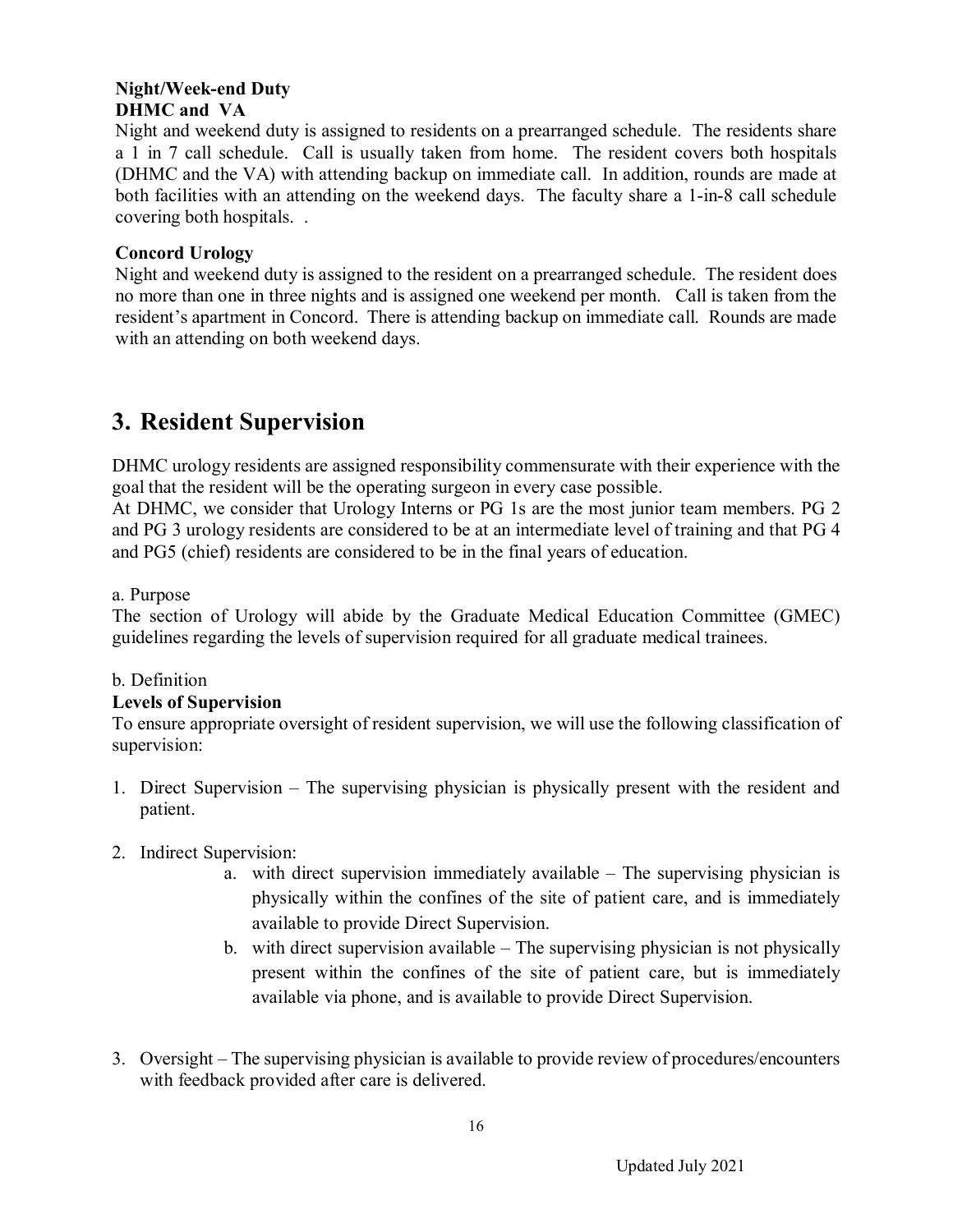#### **Progressive Authority and Responsibility**

The privilege of progressive authority and responsibility, conditional independence, and a supervisory role in patient care delegated to each resident will be assigned by the program director and faculty members.

With the exception of the intern, faculty supervision assignments are all at least 3 months in length which are of sufficient duration to assess the knowledge and skills of each resident and delegate to them the appropriate level of patient care authority and responsibility. We have developed descriptions of the level of responsibility accorded to each resident by rotation and PGY level. The resident's supervisor(s) and Program Director make decisions about each resident's progressive involvement and independence in specific patient care activities.

In particular:

- The Program Director will evaluate each resident's abilities based on specific criteria established by the faculty. These criteria will be guided by national standards-based criteria when such are available;
- Supervising faculty members will delegate patient care activities to residents based on the needs of the patient and the demonstrated abilities of the resident;
- Senior residents may serve in a supervisory role of junior residents with appropriate patients, provided their demonstrated progress in the training program justifies this role;
- **All residents,** regardless of level of training and experience, must **verbally communicate** with appropriate supervising faculty during certain circumstances. These circumstances will include:
	- **any admission to the hospital from the ER, clinic or same day area;**
	- **consultation for urgent condition;**
	- **transfer of patient to a higher level of care;**
	- **Code Blue Team activation;**
	- **change in DNR status;**
	- **patient or family dissatisfaction**;
	- **patient requesting discharge AMA;**
	- **patient death, or:**
	- **need for urgent or emergent procedure by our service or another service**

#### **Supervision by Site DHMC**

It is a policy of the Section of Urology that in-patients are seen daily by the attending of record. The attending ideally writes or cosigns a note daily and prior to any surgical intervention on an in-patient or emergency patient.

All surgical procedures are directly supervised by an attending faculty. An exception to this is certain minor procedures such as cystoscopy and stent placement performed/supervised by a senior resident. The faculty decide when senior residents are given privileges. An attending must always provide indirect supervision and be immediately available.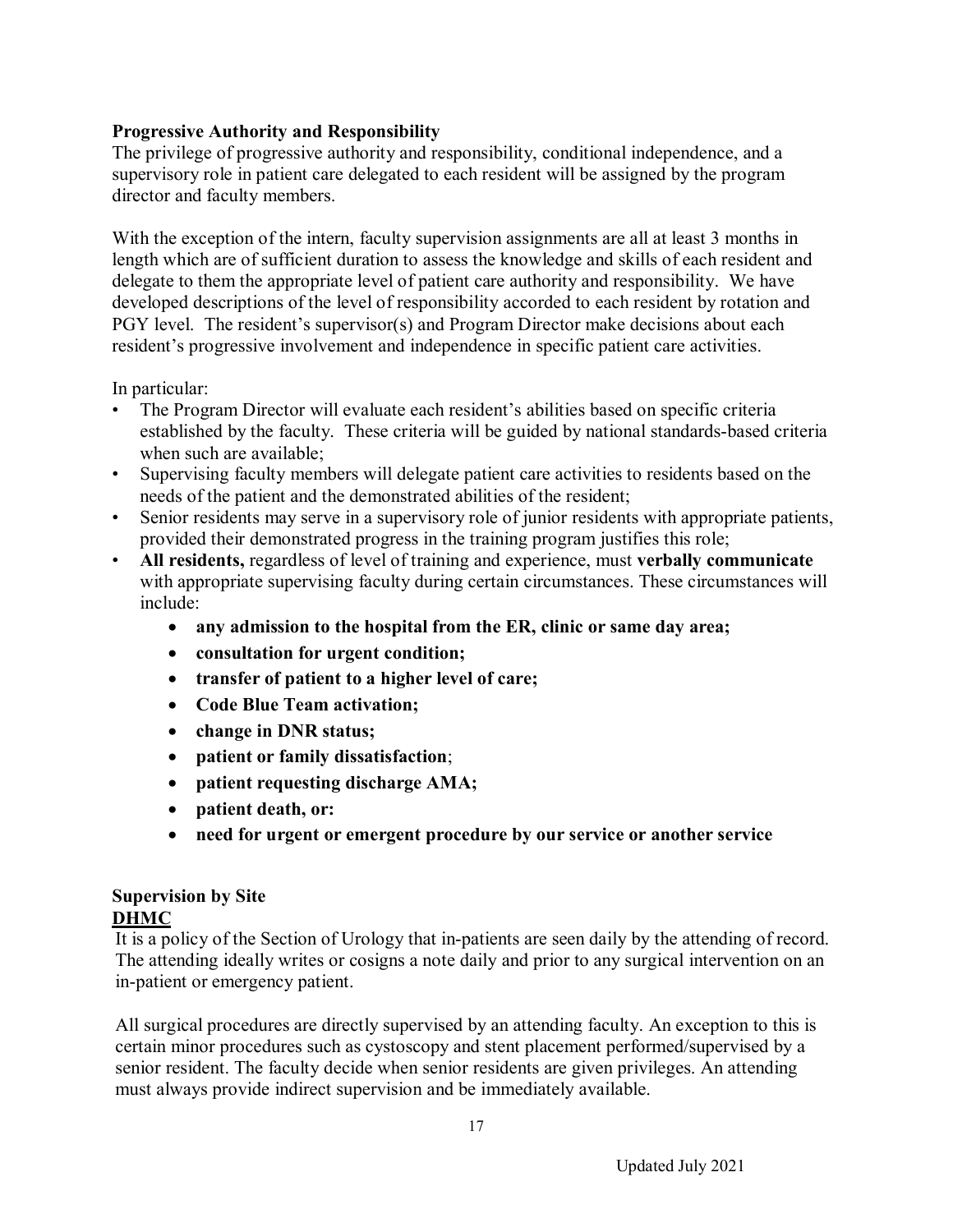In the urology clinic each patient is assigned to an attending. If the patient is seen by a resident the attending and resident review the case and pertinent tests. The attending reviews the resident's note, adds to the note if necessary, documents that they participated in the encounter and signs off on the billing that they were the supervising physician.

The residents are asked to evaluate the faculties' supervision on their annual evaluation.

### **VA**

Each patient is admitted to the urology service under the direction of the resident supervised by the Chief of Urology or other urology faculty. In-patient notes, consults and out-patient notes are co-signed by the attending of record.

All surgical procedures are directly supervised by attending faculty.

The faculties' supervision is evaluated at the time of their annual evaluation.

#### **Concord Urology**

Each patient is admitted to the urology service by an attending. All surgical procedures are directly supervised by an attending faculty.

In the urology clinic each patient is assigned to an attending who directly supervises the resident's care of the patient.

# **4. Grievance/Fair Hearing Policy**

 As per the GME policy – see the Grievance Policy on the GME Website under Policies and Procedures.

# **5. Paid Parental Leave Policy**

#### A. **Parental Leave Entitlement**

D-H will provide up to two (2) consecutive weeks of Parental Leave for all Eligible Employees following the birth or adoption of a child. This policy shall only apply to births or adoptions that occur on or after January 1, 2020.

Parental Leave shall be paid based upon the Eligible Employee's base salary determined by the employee's regularly scheduled work hours.

#### B. **Eligibility Requirements**

Eligible Employees may only utilize this benefit after thirty (30) days of employment.

In the event that both parents/partners of a child are Eligible Employees, both parents/partners are eligible to receive Parental Leave under the terms of this policy.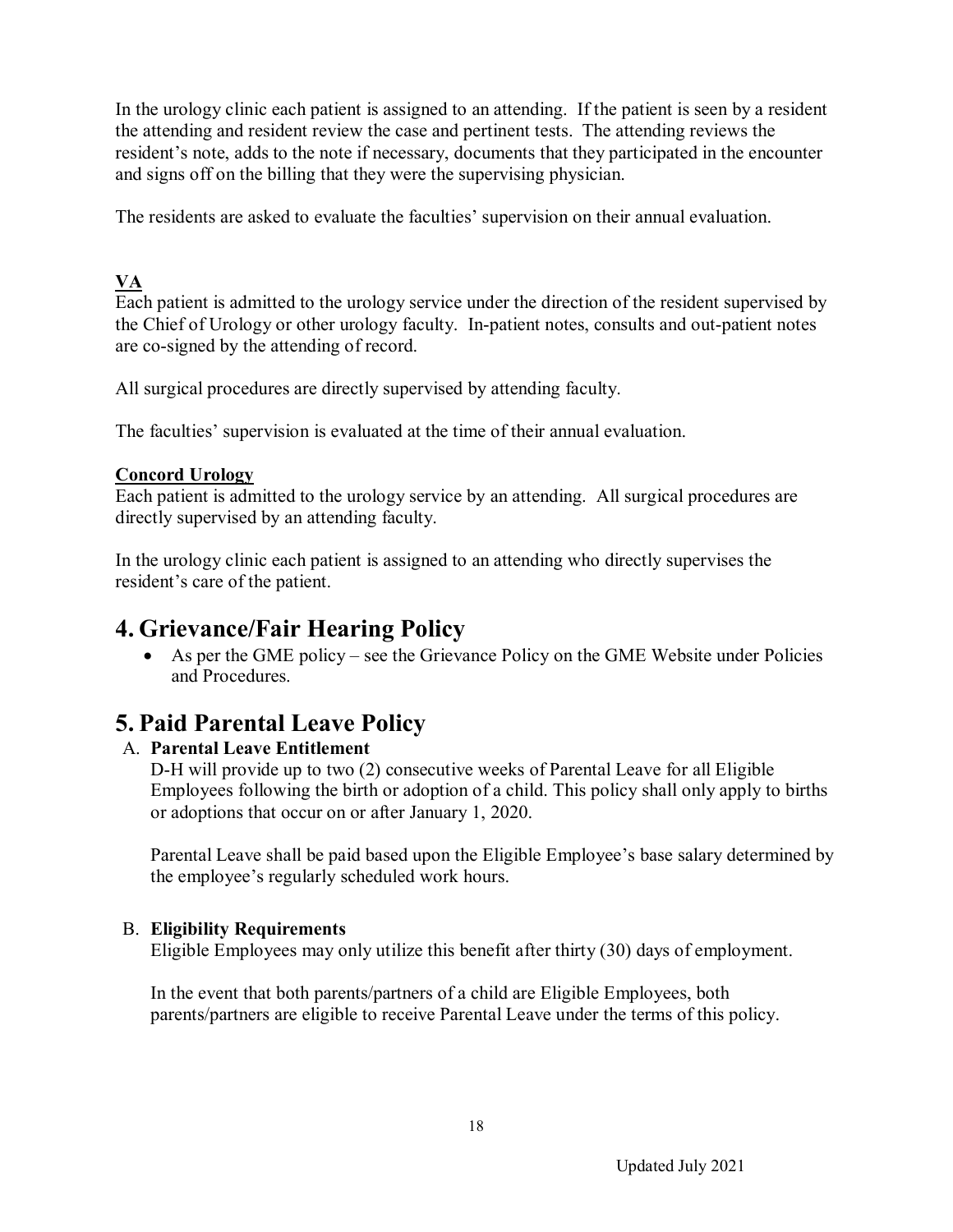#### **Timing of Leave and Amount of Leave**

Eligible Employees must take Parental Leave during the first twelve (12) months following the birth or adoption of a child.

Eligible Employees may utilize one term of Parental Leave per birth or adoption event. For purposes of this policy, an event is defined as a delivery or adoption of a child (ren). For example, if an Eligible Employee has a delivery of multiple newborns or adopts multiple children at the same time, the employee would be eligible for one term of Parental Leave for that event.

# **6. Resident Well-Being Policy**

#### IV. Policy Statement

Residents' physical, psychological and emotional Well-being is of paramount importance to D-H and our ACGME-accredited training programs. Residents are encouraged to lead healthy lives and make healthy choices that support them in their personal and professional growth. To that end, we provide the following strategies to support trainee health, Wellbeing and Resilience:

■ Institutional Support ∘Live Well/Work Well (LWWW) provides D-H employees and their families with resources and services that motivate, encourage, and promote healthy lifestyles and foster Resilience. Services include:

 Health Improvement and Employee Wellness: including Health Risk and Wellness Assessment, Mind Strength mindfulness training, health and lifestyle coaching, diet and nutrition resources, fitness rooms, onsite fitness classes and others.

 Employee Assistance Program (EAP): Confidential and free counseling services which include up to six in-person visits/year and 24/7 telephonic counseling. All new incoming residents will have an introductory appointment scheduled, from which they may opt out. All residents are encouraged to set up an introductory meeting.

 Occurrence Reporting: Patient and employee safety reporting for actual events and near misses.

Residents have access to healthy food and beverage options at the D-H cafeteria and from other on-campus food purveyors, including 24/7 service at Cravin's Deli.

 All Residents participate in a half-day Safety Behaviors for Error Prevention course during training.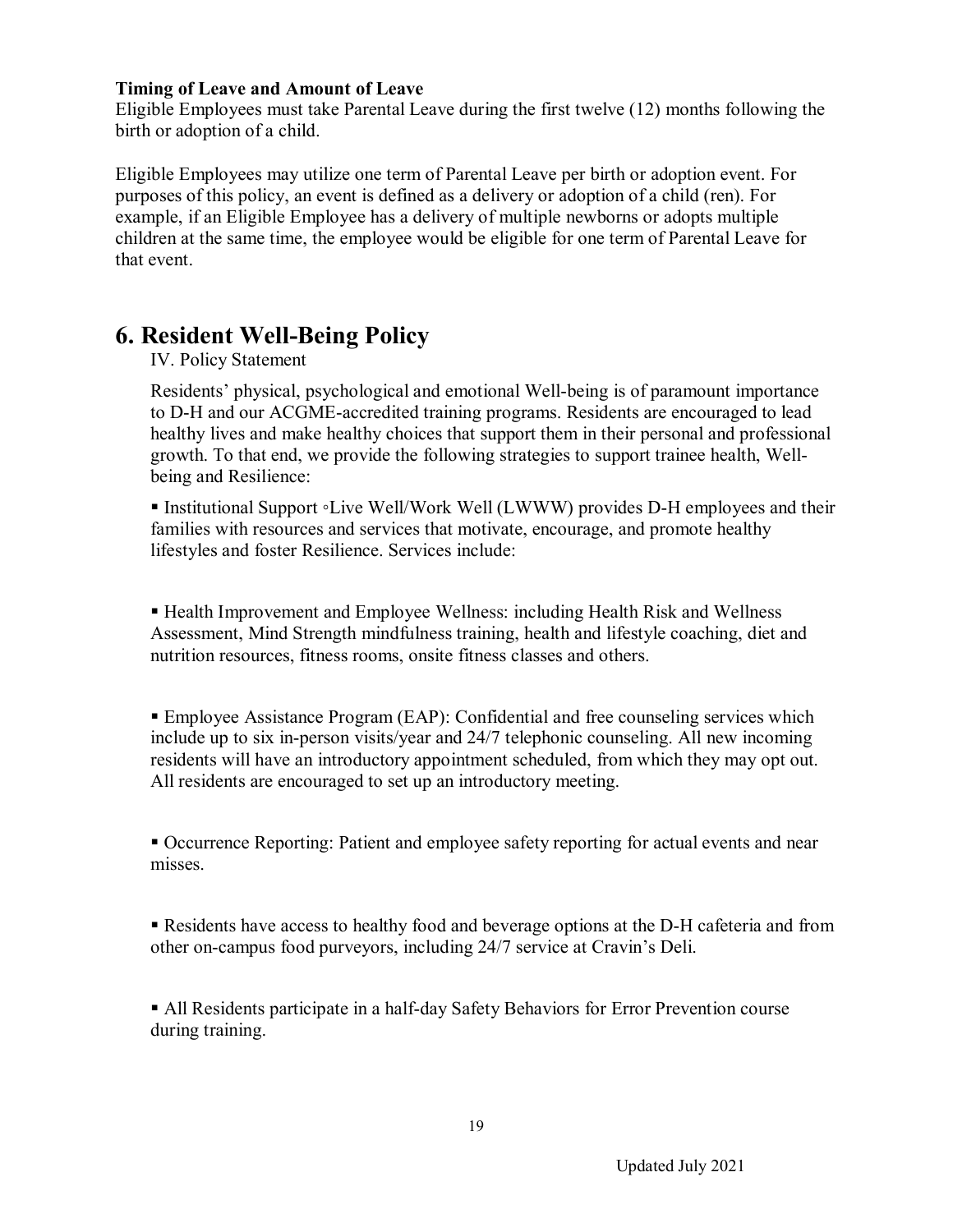■ Graduate Medical Education Support • The Office of GME is a safe place where Residents can ask for and receive help with various needs including academic counseling, coaching, and mentoring.

 The Office of GME sponsors an annual Resident and Fellow Appreciation Week where Residents have the opportunity to participate in daily wellness activities and shared meals. During the week, D-H community members write notes of appreciation to trainees and individual programs sponsor wellness activities for their Residents.

 The D-Hx seminar series provides Residents with an opportunity to learn and ask questions about topics of interest to their professional lives and future.

 Residents may become members of, or participate in, the Associated Resident Council (ARC), its subcommittees, and sponsored events. The ARC membership is composed of a group of peer-elected representatives from each of the core residency programs which comes together to discuss issues affecting Resident life. The ARC seeks to promote harmonious and collaborative relationships amongst Residents, faculty and staff and enhance the Resident community through advocacy, volunteer, and social activities.

 The Office of GME delivers coffee, fruit and snacks to the Resident call room and provides dinner on Saturday evenings for on-call Residents, free of charge. Meal funding support is also provided to Residents taking overnight in-house call and for Residents who must return to the hospital to provide care when scheduled to home call.

 Residents may take advantage of free taxi service to and from the hospital in the event that they are too fatigued to drive home after a clinical shift.

 All Residents and core faculty complete an annual learning module on sleep alertness and fatigue mitigation.

■ Program Support ∘There are circumstances in which Residents may be unable to attend work, including but not limited to fatigue, illness, and family emergencies. Each program has policies and procedures in place to ensure coverage of patient care in the event that a Resident may be unable to perform their patient care responsibilities. These polices will be implemented without fear of negative consequences for the Resident whom is unable to provide the clinical work.

(As stated elsewhere in this manual, residents are to notify the chief resident, the attending they are assigned to work with and the coordinator, that they are unable to work. Residents are encouraged to take a taxi or an Uber home)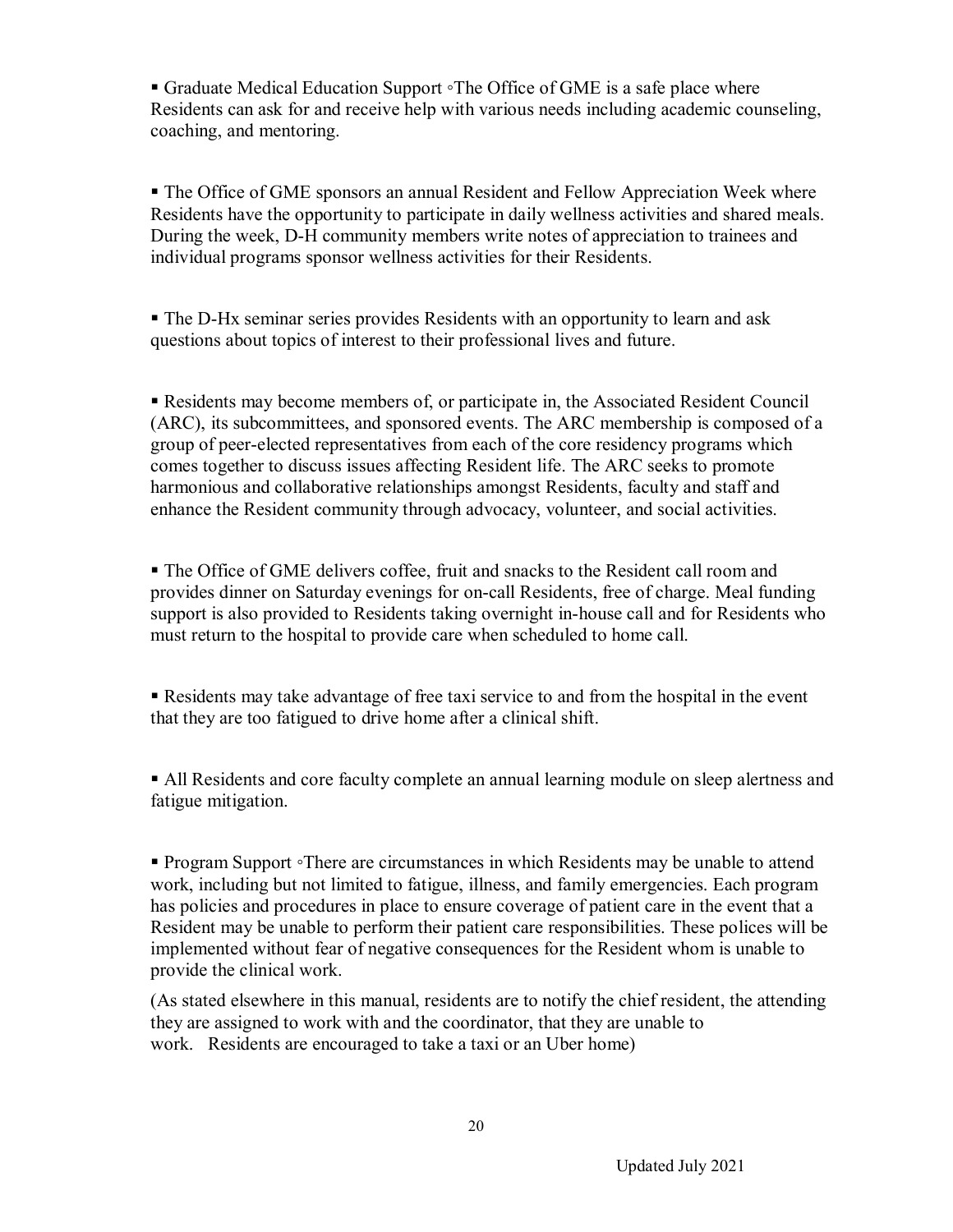Residents have the opportunity to attend medical, mental health, and dental care appointments, including those scheduled during their work hours. Residents must follow the program's procedures for scheduling and notification of these appointments.

(As stated elsewhere in this manual, residents are to notify the chief resident, the attending they are assigned to work with and the coordinator that they need to leave work to attend an appointment. In the case of recurring appointments residents are encouraged to make those appointments, if possible, during times that are least disruptive to the functioning of the resident team.)

 Residents are encouraged to alert the Program Director, a faculty mentor or Chief Resident when they have concern for themselves, a Resident colleague or a faculty member displaying signs of Burnout, depression, substance abuse, suicidal ideation or potential for violence.

(The Section of Urology will arrange at least 2 team-building, resident only events, held during the work day that all residents are expected to attend. A team dinner held at a location chosen by the residents follows the event. These events are chosen and arranged by the residents and paid for the Section. A faculty member will carry the resident on-call pager during this time. The resident who is on call that evening is expected to return to DH between 5 pm and 6 pm and assume call. It is expected that faculty and residents will rotate call coverage during these events.)

# **II. Urology Section Policies**

#### **1. Clinic**

As a resident you may be seeing a patient in an attending clinic **or alternatively you may be seeing a patient who has been booked to be seen by a resident with attending back-up.**  Patients' most frequent complaint is that they were made to wait. Every attempt to facilitate an efficient visit should be made. Other factors to be considered in the clinics:

- Timeliness
- Check the schedule to see if the patient has arrived **do not wait for a nurse to call you**
- Professional attire
- Confidentiality consider where and when you discuss patient issues and consider the need to know when looking up medical records

• Clinic notes. In an attending clinic you may be asked to write a note. This note may be edited or appended and should be cosigned by an attending, stating their level of involvement. You may need to finish your note after clinic in order to keep on time.

 Follow-up. Notify the appropriate secretary via the eD-H work list of any followups, including the appropriate testing/labs to be arranged. Include all pertinent information, i.e. diagnosis. Order all appropriate testing or include all the information so that the test can be ordered.

**All patients booked into clinic must have an attending back-up which you must identify. Ensure that you or somebody else has the time to see the patient.**

- Attempt to maintain continuity same resident/same attending.
- A cysto in the clinic, ward or OR cannot be billed to Medicare unless the attending is present for the entire procedure.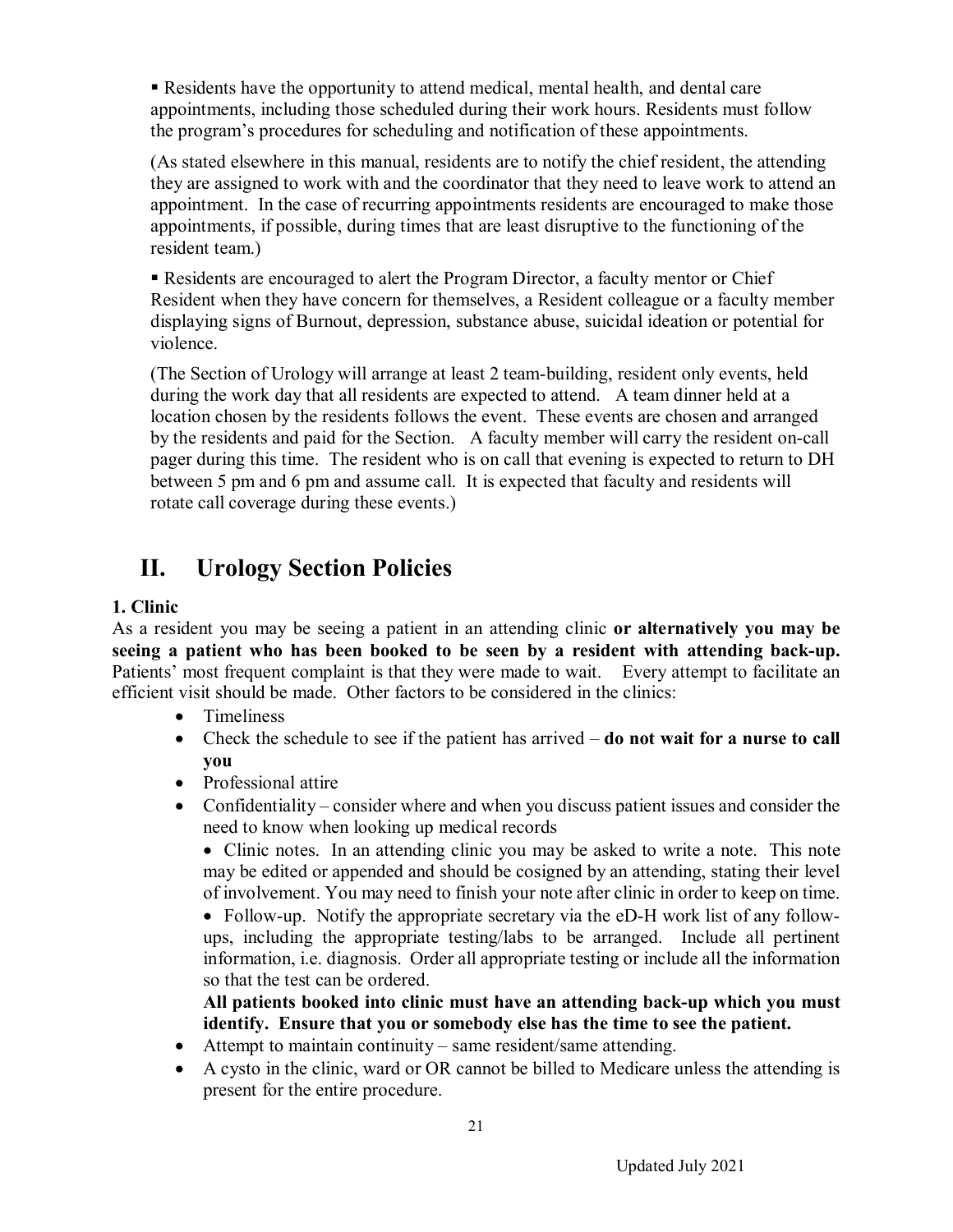- Billing should reflect what you did. The attending must sign it. You must fill out the Level of Service in eD-H.
- The Chief Resident is responsible to introduce interns and medical students to the section. The Chief Resident shall notify Megan, Surgical Coordinator, of any upcoming vacation plans of the intern while on the Urology rotation.

#### **2. Consents/ Pre-op Checks**

- Check the attending's notes and the OR booking prior to consenting the patient. **If you are not sure about the consent – ask! Consents are not valid without a side as well as a date AND time of the signature.** Please ensure that you are using a valid consent form. Avoid jargon or abbreviations. The resident who will operate on the patient should see the patient preoperatively to assure that the appropriate work-up is completed and the antibiotics/ DVT prophylaxis and site marking is completed.
- The resident assigned to the case is responsible for completing the preoperative orders the day before (or prior). This is particularly important for the OSC.

#### **3. Dress Code**

- Professional attire\* is essential when in contact with patients, etc. or if you are representing DHMC Urology. \* See appendix.
- Scrubs are not to be worn from home or to home.
- Lab coats up to 2 per year by GME. We pay for these so don't order them if you don't wear them.

#### **4. Educational Conferences**

 Residents are required to attend the weekly GU Conferences on Monday and Friday and the Thurs Radiology Conference. The Concord resident will attend Friday morning conferences and should make an effort to call in on Monday or Thursday. All residents are expected to have read the AUA core curriculum relevant to the Monday conference in advance and be prepared to discuss. Senior residents are expected to have reviewed the core curriculum and supplemented this with further reading from Campbell's Urology. If a resident chooses to stay in Concord for Friday they will be responsible to notify the administrative chief who will then insure that the phone / WebEx is set up for the conference. **All conferences will start on time.**

#### **•** Radiology –held weekly

- This conference is for the benefit of the residents and the emphasis should be on the radiologic findings. The Chief resident at Hitchcock is responsible to assure that an adequate list of cases is delivered to Radiology. All residents should keep a list of xrays suitable for presentation. A mix of cases can be presented and can be presented to the intern, junior radiology residents, med students, etc.
- The 1<sup>st</sup> Thurs of the month is the Pedi radiology conference. The resident on the Pedi service is responsible to present the cases. All residents can contribute cases to be presented.

#### • **M&M**- held monthly.

Residents will keep a list of M&Ms for all sites

All M&M's for the prior month are sent to Dr. Seigne who will determine which cases will be presented.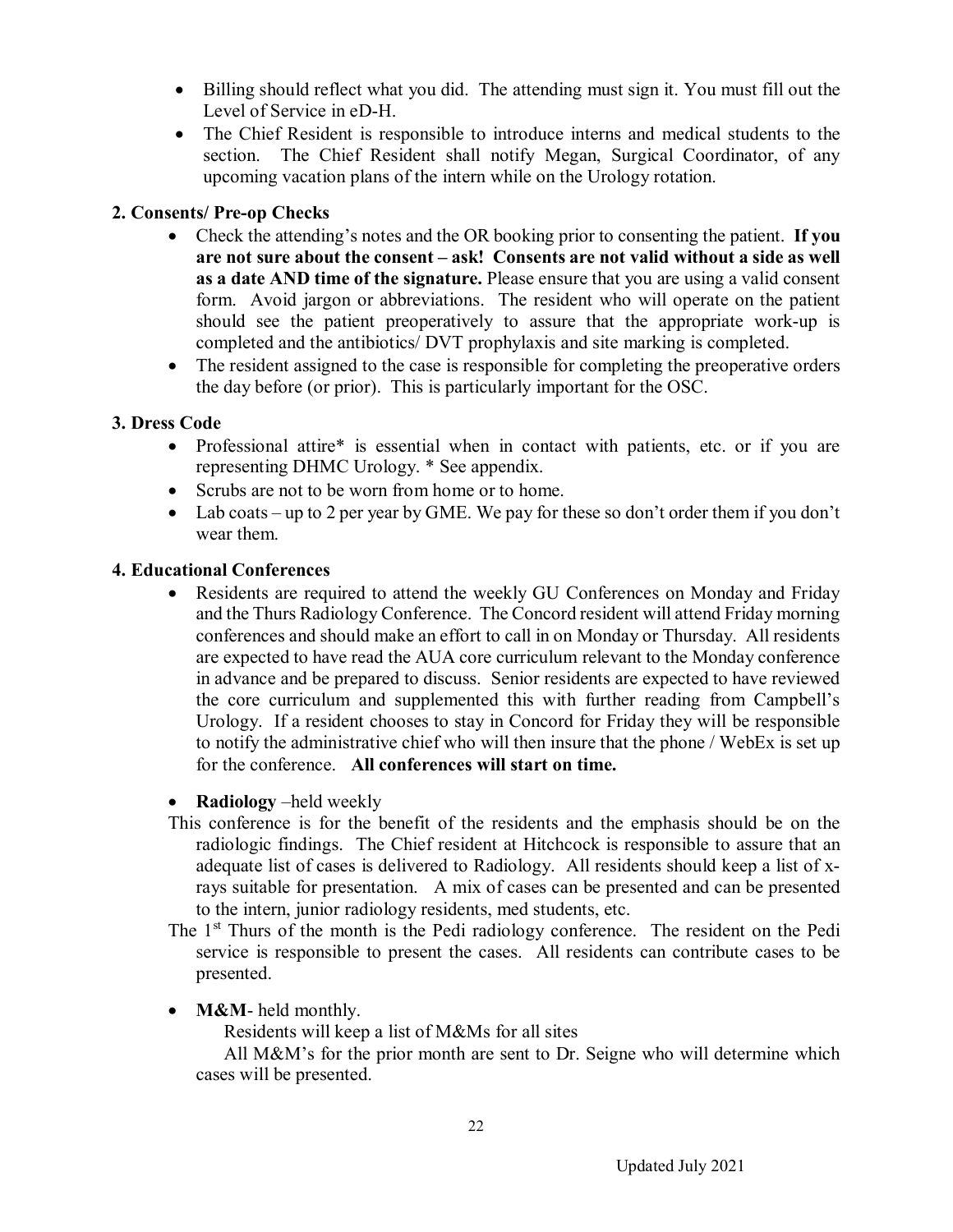Ideally the resident involved with the case should present the case and a brief discussion of how the M&M could be avoided.

**An M&M sheet will be filled out for each patient prior to the conference. For those cases chosen to be presented the conclusion will be filled in during or after the conference.**

**The chief resident is responsible for maintaining the M&M sheets. These should be delivered to the Residency Coordinator when they are completed.**

- **Urodynamic** held monthly.
- **Tumor Board** held weekly 4:30 Thursday
- **The resident on the A team is required to attend**.

All clinical residents should attend.

- **Pathology** held as part of the regular GU conference.
- **Journal Club**-held monthly. Dr. Schroeck is the facilitator.

The Chief Resident should insure that the appropriate assignments are made.

Articles should be submitted to the Residency Coordinator 7-14 days in advance so she can circulate the articles received 1 week prior to the conference.

You are responsible for distributing your article if you miss the deadline. Residents should have reviewed all articles

 **Combined UroGyn/Uro** – held 4 times per year. **A resident will be assigned to present. This is usually the B team resident. Please discuss your presentation with Dr. Gormley at least 1 week prior to the conference**.

#### **5. Evaluations**

- Resident evaluation is an on-going process. Residents are in contact with faculty on a daily basis. Formal evaluations occur every 3-6 months. Standardized residency evaluation forms are completed by each faculty member, every 3-6 months. Faculty must evaluate residents. After a 2 week period of time and numerous reminders from MedHub a faculty member is warned that they have 24 hours left to finish their evaluation(s). Incomplete evaluations result in the faculty member working without a resident except in the OR.
- An evaluation is performed by the support staff every 6 12 months and is used to evaluate professionalism and communication skills.
- Operative evaluations of each resident may be performed for standard urologic cases by faculty members.
- Patient survey results are used when available. The data accumulated on these forms serves as a basis for discussion.
- A new patient evaluation form is being developed.
- A resident is expected to meet average standards in his/her professional, technical and ethical performance. The Clinical Competency Review Committee (CCRC) meets twice per year to review evaluations and to evaluate residents' progress through the Milestones making certain that each resident has appropriate professional growth and skills to proceed to the next year. The Program Director discusses resident performance with each individual at least every 6 months following the meeting of the CCRC. During the last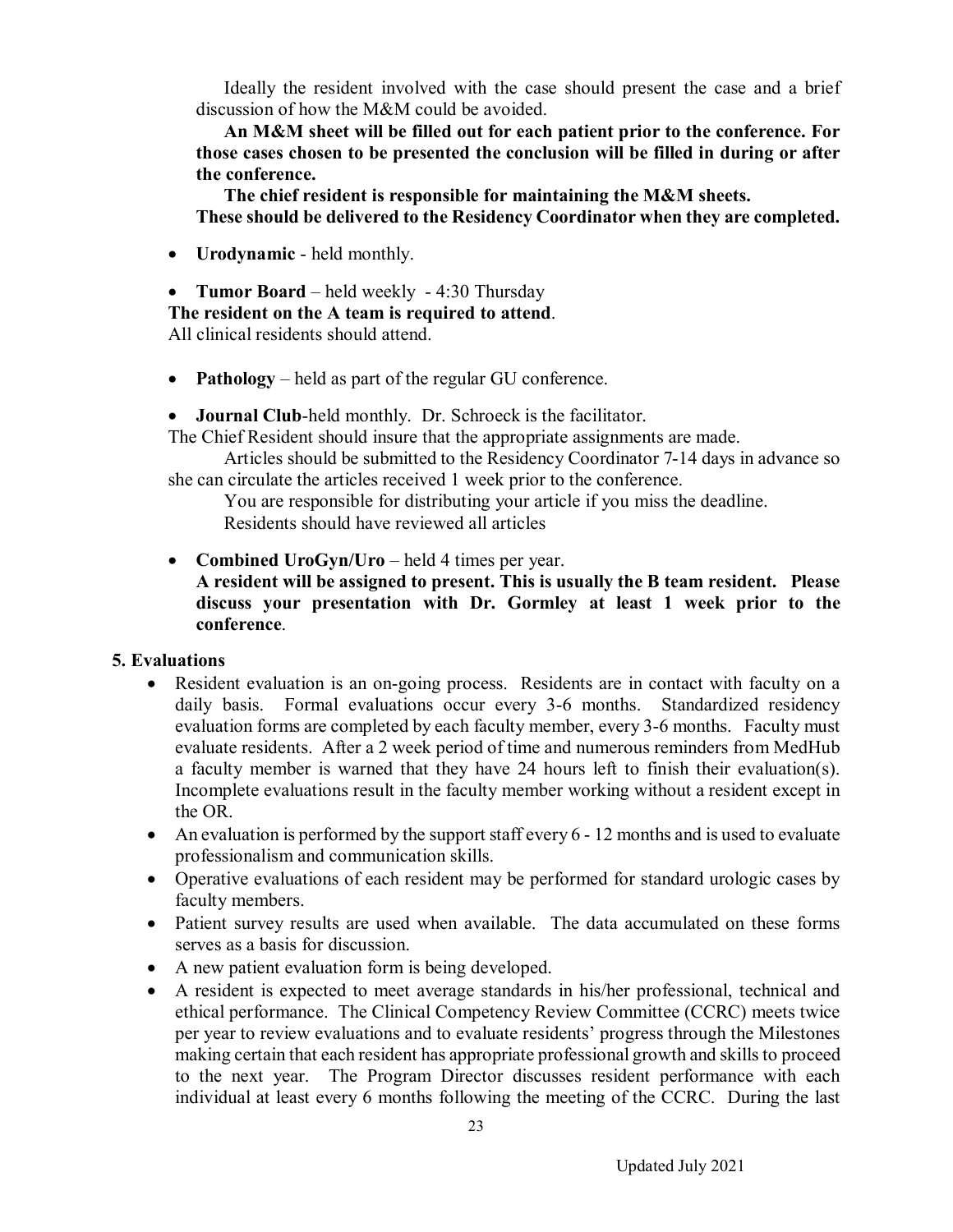review for the year the operative log is reviewed and signed off. To enter the Chief Resident year a resident must have obtained an appropriate level of performance in the opinion of the majority of faculty members. Items evaluated in the resident evaluation form include patient care, medical knowledge, practice based learning and improvement, interpersonal & communication skills, professionalism and system based practice.

- A final written evaluation that summarizes the resident's performance in the program and a completed operative log is reviewed with the Chief resident during their final evaluation. A mock credentialing form is also filled out on all finishing residents. All evaluations will be kept on file in the resident's personnel file with the final evaluation form, the final log and the mock credentialing form being used to fill out subsequent credentialing forms.
- All residents, including the Intern are required to sit the AUA In-Service Examination yearly and the results of this test are incorporated into the evaluation. All residents are expected to improve the percentage correct each year. Chief residents should aim to achieve a minimum of 70 percent correct. Failure to perform at this level may result in a focus of concern. Performance on the In-Service as well as the American Board of Urology Qualifying (Part I) is compared to overall national achievement and these data are reviewed at a Faculty Meeting as well as at the Program Review in order to direct attention to areas of apparent weakness. Faculty are encouraged to sit the In-Service to better understand what is on the exam. Resident scores on the in-service are maintained in the resident's personnel file. The AUA Self-Assessment Exam is available to all residents and faculty.
- Faculty members are evaluated annually. Residents must evaluate faculty. Failure to do so will result in not being allowed into the OR. Residents will be given a warning when they have 1 week and then 24 hours left to complete their evaluations. Residents anonymously complete a faculty assessment form which addresses characteristics and attributes that include teaching ability, availability and role modeling. The Residency Coordinator compiles a blinded, summary evaluation for each faculty member which is given to the Chairman. Each faculty member meets with the Chief of Urology biannually and their resident evaluations are discussed during these reviews.
- The Urology Section performs a yearly internal program review with faculty and residents to assess the teaching program. Residents and Faculty complete a program evaluation form annually which addresses the extent to which the resident's educational goals and objectives are fulfilled with special concern regarding the balance between the educational and service components of the program.
- The Program Director and faculty review the National Log Data to compare the experience available to the Dartmouth resident with the national experience

#### **6. Funding**

- External funds may only be requested from drug or equipment companies as an unrestricted grant and should be done in conjunction with a faulty member. The only time that monies from a company may be ear marked for a specific resident is if it is an award. See Vendor sponsorship policy also.
- **Residents should not submit abstracts to meetings without first checking that the meeting is appropriate with both their research mentor and either the Program Director or the Section Chief**.

#### **7. In-house and Same Day Surgery Patients**

History and Physical examinations: performed by the intern, resident or faculty.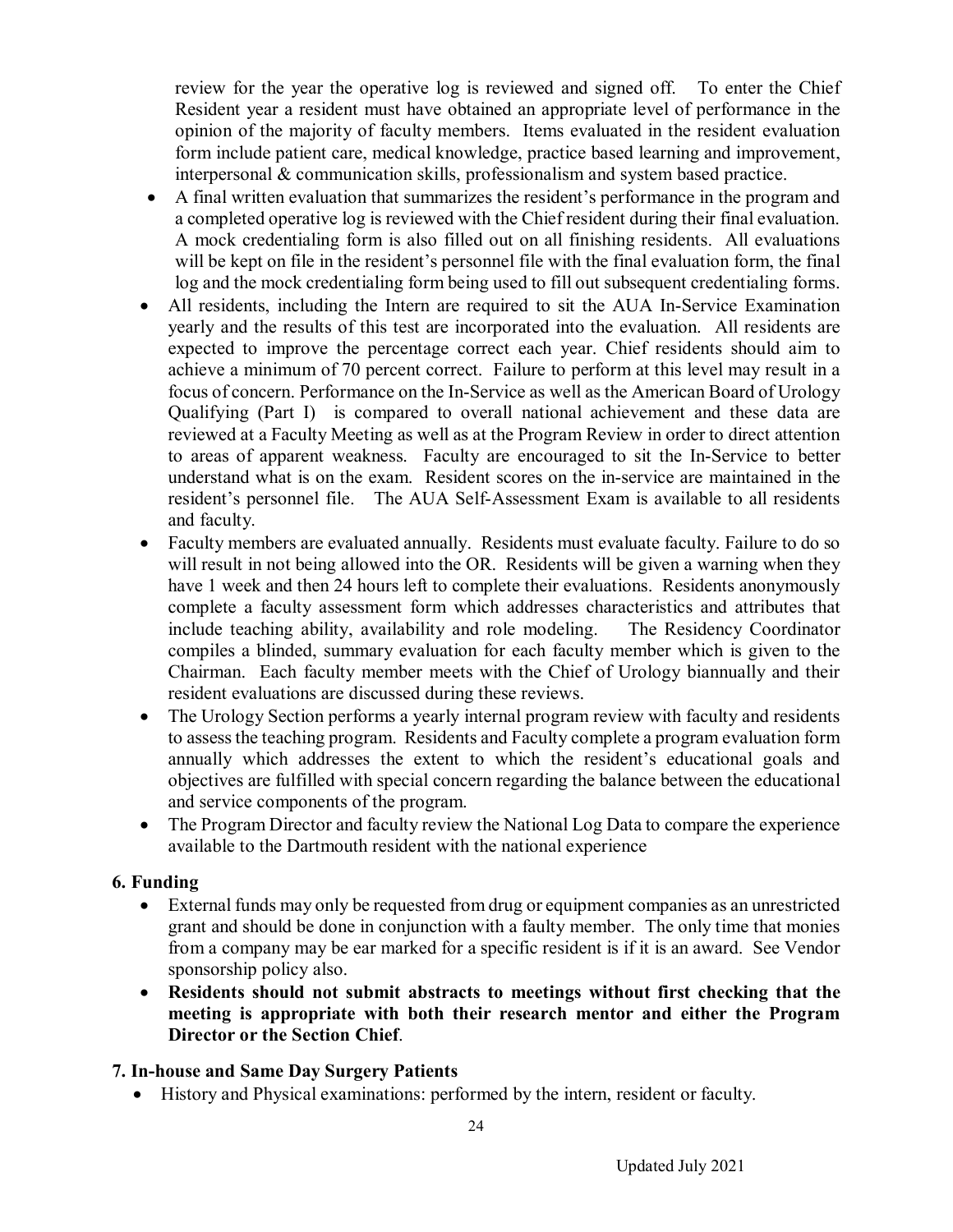- Discharge Summaries: Although the discharge summaries may be done by the intern or the Inpatient PA it **is the responsibility of the resident to ensure that all discharge summaries are accurately completed.**
- Discharge Orders: It is the responsibility of the **resident** to insure that the appropriate orders and instructions are written for the discharge. The resident shall notify the appropriate secretary of all post-discharge follow-ups via eD-H work-list with all pertinent information.
- Rounding: The Urology Residents round in the a.m. hours as a team. All members of the team should be familiar with all patients, including consults. The chief residents should maintain primary responsibility for management of the consult service under the supervision of the appropriate attending physician. A note will be written on all inpatients and all consults with active issues. Resident assigned to a specific attending may be asked to round with that attending in the p.m. hours. If you need to leave prior to evening rounds please let the attending that you are assigned to know that you will not be there.
- It is the attending's responsibility to sign out the patients to the attending on call. Residents should also sign out to the on call resident. The resident on call should be familiar with all in-house patients and consults.
- Consultations: The resident on-call will be paged for any consults. In-house consultations, are performed by the on-call resident. Pedi consults are performed by the resident assigned to Pedi. The Chief ( $1<sup>st</sup>$  6 months) and DH Senior ( $2<sup>nd</sup>$  6 months) will be responsible for managing the consult service and formulating/carrying out plans with the responsible attending physician
- Emergency room consults go directly to the resident on-call.
- **After consults have been seen, they should be discussed with a chief or senior resident and then the on-call faculty. Unless emergent, consults do not take precedence over clinic patients.**
- Telephone documentation **– Outside telephone conversations with patients and other providers regarding patient management should be documented and incorporated into the medical record. Residents are not expected to take calls from the transfer center except in exceptional circumstances.**
- Appointments following discharge (either Same Day Surgery or in-house) or emergency room consult: the responsible resident must communicate with the appropriate attending what the follow-up plans are. The resident will then communicate with the appropriate secretary follow-up appointments. On-line surgical booking forms, X-ray orders and laboratory orders must accompany this request.

# **8. Laboratory and X-ray Results**

 The Resident requesting laboratory or x-ray testing should document on the on-line requisition their name and the name of the responsible attending. When the resident follows up on the results with the patient it must be documented in eD-H.

#### **9. Lockers**

 OR Lockers are assigned to all new residents. These lockers are assigned for the length of residency.

#### **10. Logs –Surgical Log ACGME Web Site**

The residents will be responsible to input all of their surgical experiences into the ACGME website accurately and in a timely manner. Insure you log all the portions of a case (e.g. cystectomy,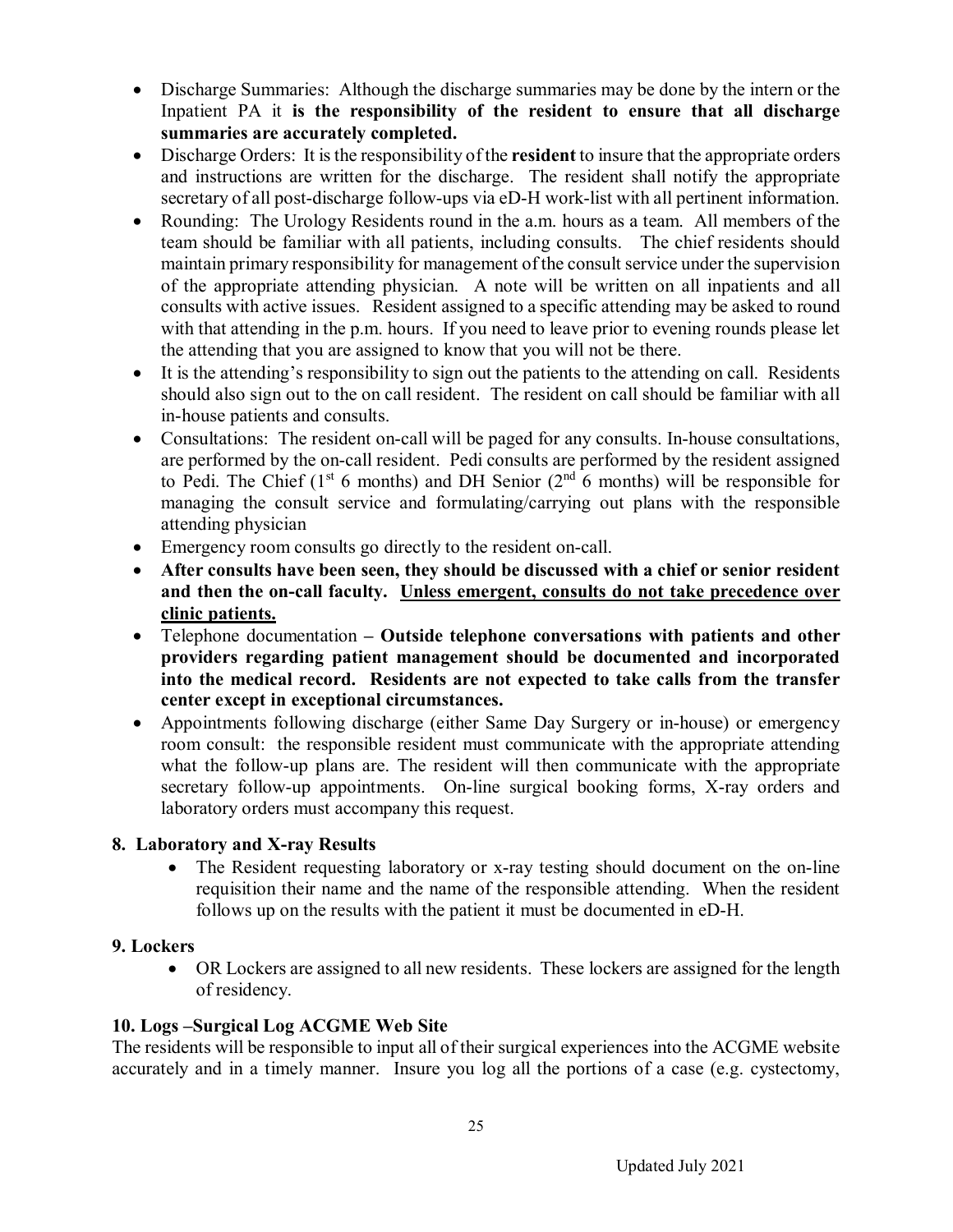nodes, diversion, hysterectomy; e.g. percutaneous renal access / nephrolithotomy and ureterostomy)

- Avoid coding miscellaneous cases use the codes on the web site
- Residents will log all cases from the week by Sunday evening.
- The Program Coordinator or Program Director may randomly check logs for compliance. Residents whose logs appear to be inaccurate or that are not up to date will be sent an email notice that they have 24 hours to update their log. A resident who fails to log cases will not go to the OR until their log is up to date. Repeated infractions, greater than 3 in 6 months, will be noted on the resident's evaluation, the Milestones and credentialing paperwork as a failure of expected professional behavior.
- Log cystoscopy, biopsy, urodynamics, injections, RUGS, fluoroscopy for UDS etc.
- At your end of year evaluation your log must be up-to date. Your log will be reviewed, signed and filed with plans made on surgical goals for the next year.
- The Chief Resident's surgical log must be complete prior to their departure. The residency is not considered completed until this is done. Failure to complete this will impact on future credentialing and may impact your ability to sit for Part II of the ABU exam.

#### **11. Memberships**

• The Section of Urology and the New England Section of the AUA pays membership dues to the American Urological Association, which includes the Journal of Urology. The Residency Coordinator or Practice Manager will process this payment.

#### **12. Office Resources and Personnel**

- Computers are located in the "Residents' Office for resident use. The residents are assigned 10 lap top computers, 1 lap top with kiosk only and 4 desktop computers. There are also 2 computers in the clinic work room. You will be assigned a laptop. You will be charged if you do not return it. IT will determine what reasonable wear and tear is.
- Support personnel are available to assist residents and faculty. The DHMC Urology Surgical Coordinator is available to assist with pre-op, surgical bookings and precertification.

#### **13. Operating Room**

- Brief OP notes must be completed before the patient leaves the room.
- Operative Note Dictation: Discussed and assigned in the Operating Room. **Op notes should be dictated the day the case is done**. Cases are logged into the ACGME operative log web site.

#### **14. Physician Orders**

- History and Physicals (Pre-op) done by the resident or intern. A preoperative H&P is entered into eD-H and the consent is done\*. (See Consent) See Megan the OR scheduler, before seeing the patient to obtain the surgical date and check what procedure is to be done. Megan may also have information about what tests need to be done. After the H&P has been completed direct the patient to Pre-admission Testing if appropriate.
- Order pre-op antibiotics/ DVT prophylaxis on all pre-op patients at least 24 hr. prior to case
	- Base antibiotics on culture results and best practice guidelines.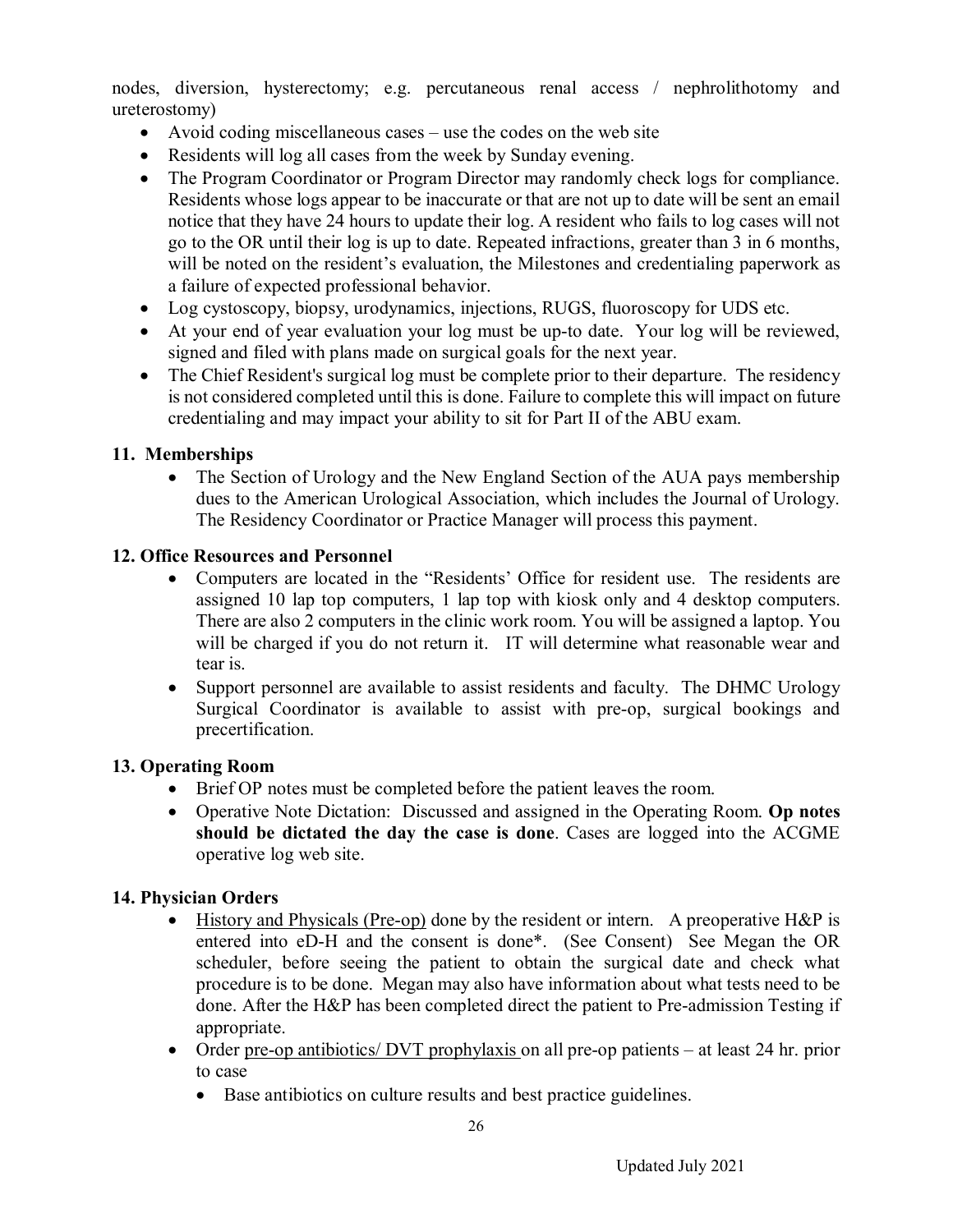Urine Results: Urine results anticipated to come in on the weekend will be the responsibility of the resident on-call. The nurses inform the resident on-call on Friday which patients have outstanding results to be addressed on Saturday or Sunday. **Treatments will be documented in eD-H – both on the patient's drug list and as a phone note. We treat patients not cultures! Please refer to the patients clinic and phone notes.**

#### **15. Recruitment**

#### **Residents**

- attendance at all the interview days (and the evening social event when reinstituted) is mandatory
- feedback is appreciated

#### **Faculty**

- you may be required to attend a lecture
- generally you will meet with prospective candidates over lunch
- feedback is appreciated

#### **16. Resident Curriculum**

#### **Urology Curriculum**

*Goals and Objectives by Year- Abbreviated version See Goals and Objectives for each rotation, by year*

#### *PGY 1* **Year**

During the first year, the Intern year, the intern will spend time doing General Surgery Rotations and Urology Rotations. The ACGME requirements are that the Intern will do at least 3 months of General Surgery which may include general surgery, acute care, colorectal, surgical oncology, transplant and at least 3 months of additional non-urological surgical training which may include vascular, pediatric surgery, transplant, critical care and plastics. At DHMC in 2019-2020 the rotations will include a VA rotation, colorectal, night emergency trauma, trauma and acute care, and surgical oncology. Non-urologic surgical training will include 2 ICU rotations, plastics and we have permission to use thoracic surgery as a non-urologic rotation.

When the Intern rotates in Urology they are expected to participate in direct patient care with the team, evaluate patients, attend clinic and participate in cases in the operating room. The Intern on the Urology service is expected to ask for help and to ask questions. The Intern should always be able to find answers to their questions.

The Intern is expected to know what is happening with our patients, day or night. This includes working with and learning from the Physician Assistant on the team. We view patient care as a team effort, with all of us working together and learning from each other.

The Intern is expected to come to Urology clinic. The Chief will assign the Intern to the clinics of various urology attending clinics to encompass both general and subspecialty urology. When the Intern is unassigned and finished their work on the floor they should feel free to join anybody in clinic. Interns will also be assigned to particular ORs but again they should feel free to come to any of the urology faculty's cases when they are not assigned

Interns are expected to log all of their cases in the ACGME system under Urology in a timely manner. The Program Director will review the Intern's case log quarterly.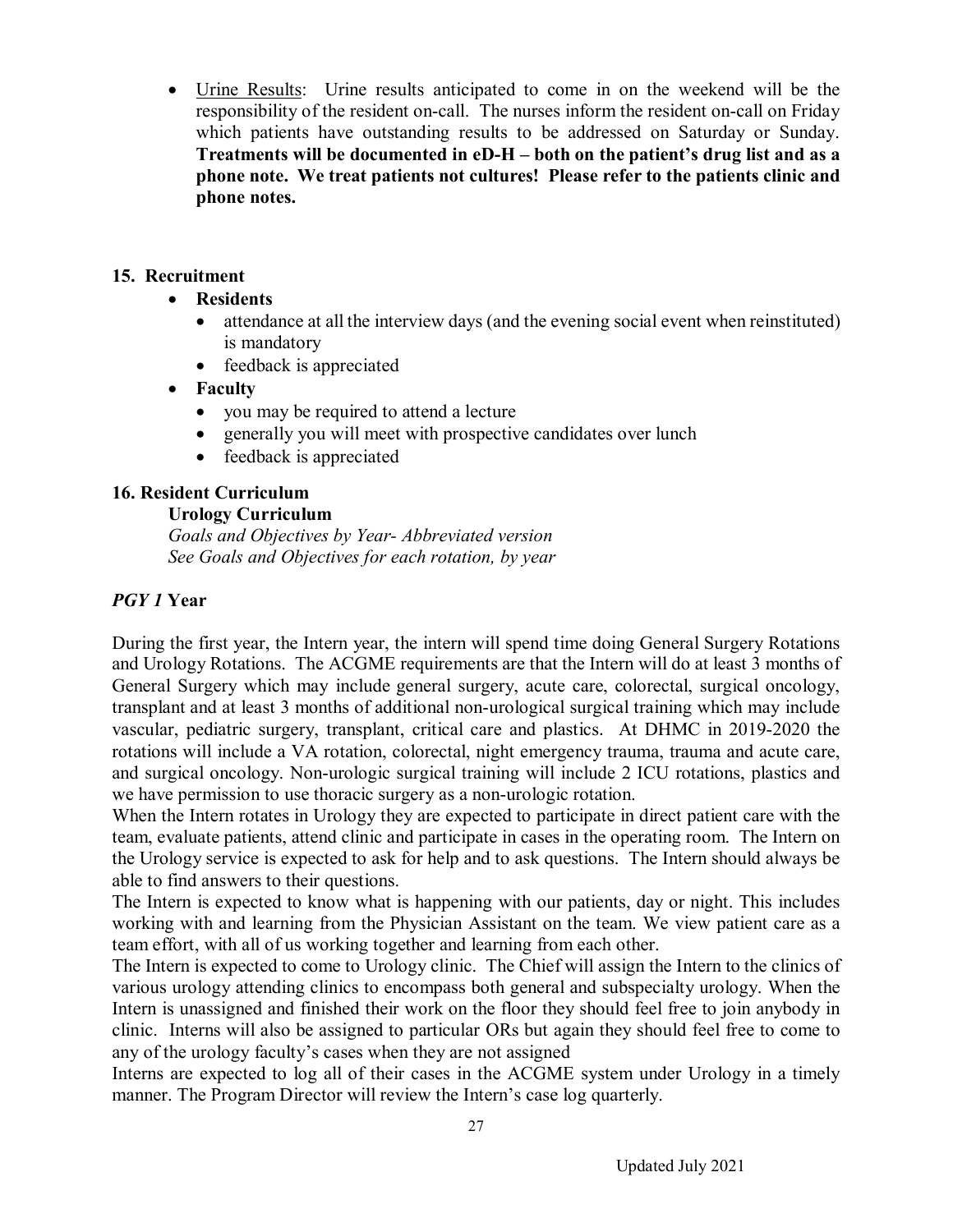Interns are expected to be reading in preparation for cases and for didactic conferences. The Urology Intern should establish a reading program based on the AUA Core Curriculum and Campbell's Urology. Prior to coming to the OR the Intern should also read an operative text. Urology Interns are expected to take the AUA In-Service Exam in November.

When rotating on Urology, interns are expected to attend General Surgery Grand Rounds that the Urology group is attending. On other Fridays the Intern may "pick and choose" which conferences to attend. If the Intern's General Surgery conference is on a topic that is pertinent to covering patients on intern call then the Intern should attend that conference. When the Intern is on Urology we expect that the Intern will attend all other non-Friday Urology conferences.

General Goals:

The Intern during their Urology rotations will

a) Gain experience in urology disease evaluation and management.

b) Gain experience in office urology, endoscopy, and minor surgery, open and laparoscopic/robotic cases.

c) Refine the basic urologic work up of the urologic patient and gain further experience in surgery, post-operative management and management of complications of common urologic procedures.

d) Expand depth and scope of knowledge of urologic disease.

e) Develop problem solving skills for diagnosis of urologic conditions.

f) Refine interpersonal skills with patients, health care professional colleagues and mentors, and support personnel.

g) Take and Pass USMLE Step III exam.

General Objectives:

a) Demonstrate knowledge of fundamental principles of urologic disease and pathophysiology through didactic lectures and self-study.

b) Evaluate fund of basic urologic knowledge through the in-service exam. A performance above the 50th percentile of the national average for PGY is considered to be ideal.

c) Discuss some cases at Radiology rounds, M&M conference and Tumor Board.

d) Work effectively with support personnel in urology.

#### *PGY 2 Year*

The second year Urology residents rotate at DHMC with 6 months on Pediatrics and Transplant and 6 months as the DHMC junior resident.

As the junior resident the first year will primarily spend time in clinic learning office cysto, urodynamics and prostate biopsy and will be assigned to the OR for cases that are appropriate such as cystos, stents, SWL and scrotal cases. The resident will often carry the pager and will do many of the adult consults. As appropriate they will participate in the work-up and treatment of those patients that they see as a consult. The junior resident will be the "go to person" for the nurses and secretaries. Initially it is expected that the junior resident will need to consult often with more senior residents and the faculty.

The resident will attend the elevated PSA clinic that is held 3- 5 mornings per month where they assess new patients and perform transrectal ultrasounds and prostate biopsies with direct supervision or indirect supervision with the supervising physician in the same clinic.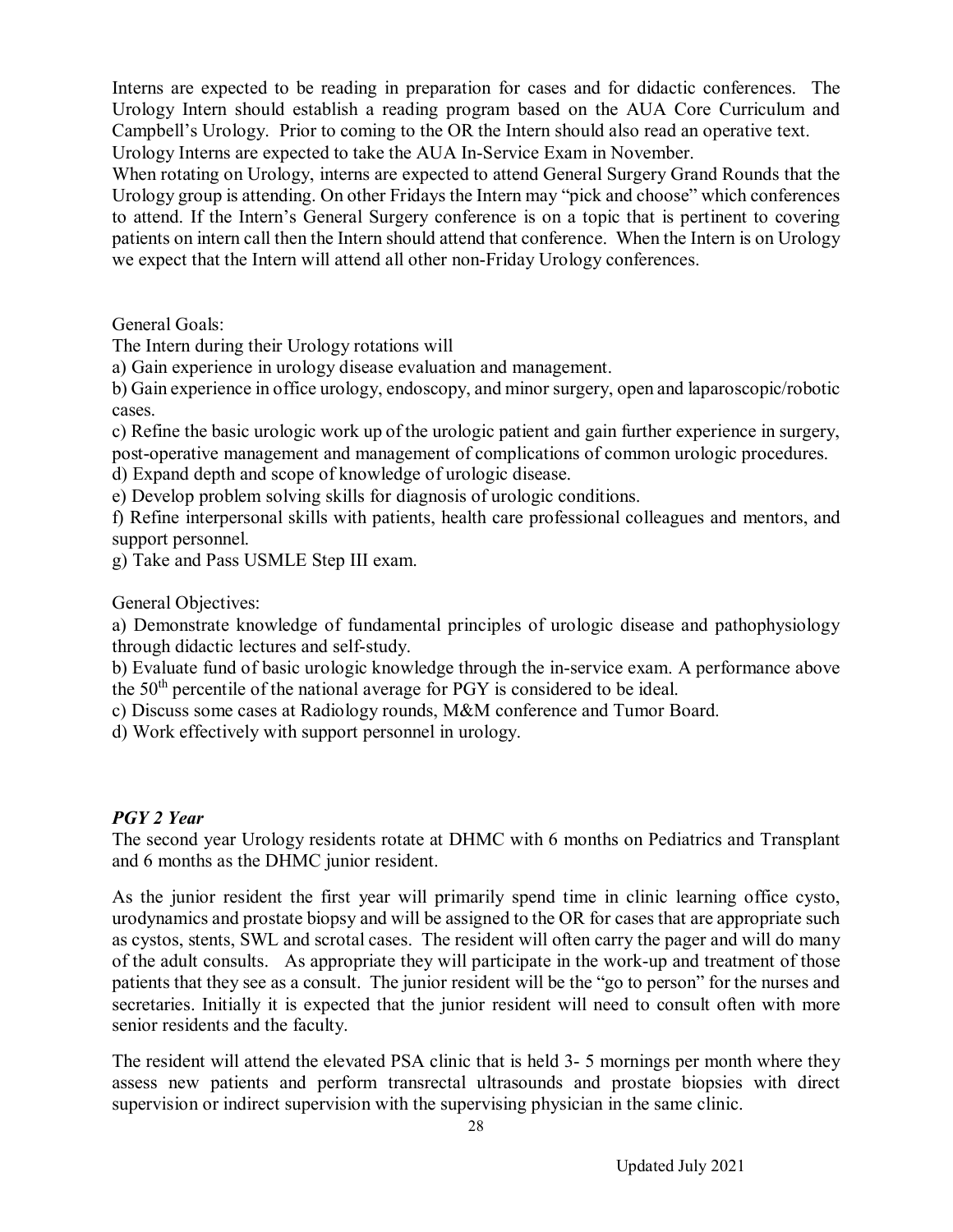The resident will learn how to perform and interpret urodynamics by participating in an adequate number of urodynamic studies with direct supervision or indirect supervision with the supervising physician in the same clinic.

During the pediatric/transplant rotation the resident is assigned to both services. The resident will attend Transplant Clinic and/or Dr. Gormley' s clinic to participate in pretransplant evaluation at least once per week. In the OR the resident will participate in donor nephrectomy and in transplantation, particularly the neocystotomy, all with direct supervision. The resident also spends a half day per week going to Transplant Clinic where they are involved in the work-up of new patients and the follow-up of patients that they have operated on. On Pediatrics the resident will attend clinic and will go to the OR with Pediatric urology faculty. Senior residents may be assigned to do more complex cases. The resident on Pediatrics should be very familiar with all of the pediatric patients including the consults.

*Goals:*

- a) Obtain foundation of knowledge in urologic disease, including basics of renal physiology, adrenal physiology, neurourology and urodynamics, infertility, embryology, pediatric urology, female urology, stone disease, general male urology, and oncology with emphasis on office urology and diagnostic procedures.
- b) Gain experience in pediatric urology disease evaluation and management.
- c) Learn basics skills of endoscopy of the lower urinary tract.
- d) Gain initial experience in open and laparoscopic including robotically assisted cases in the pelvis, abdominal and flank.
- e) Participate in diversions, particularly the bowel anastomosis.
- g) Gain initial experience in percutaneous endourologic procedures.
- g) Develop teaching skills to assist in the education of medical students and interns.
- h) Initiate study of clinical research principles.
- i) Refine interpersonal skills with support personnel.

#### *Transplantation Specific Goals:*

- a) Become familiar with the biology of histocompatibility.
- b) Learn the process of donor and recipient selection, renal perfusion and preservation.

#### *Radiology Specific Goals*:

a) Understand the role, techniques and complications of transrectal ultrasonography of the prostate and prostate biopsy.

#### *Objectives*:

- a) Demonstrate knowledge of fundamental principles of urologic disease and pathophysiology through didactic lectures and self-study.
- b) Perform cystoscopy, bladder biopsies and ureteral catheter insertion with direct supervision.
- -cystoscopy for insertion of a difficult catheter may be performed with supervision available once the resident has logged at least three office or OR cystoscopy cases and the supervising physician attests that the resident is capable of performing the procedure without direct supervision.
- c) Perform urethral dilation and direct vision urethrotomies with direct supervision.
- d) Perform more complex lower urinary tract endoscopic procedures, such as TUR biopsies of the bladder with direct supervision.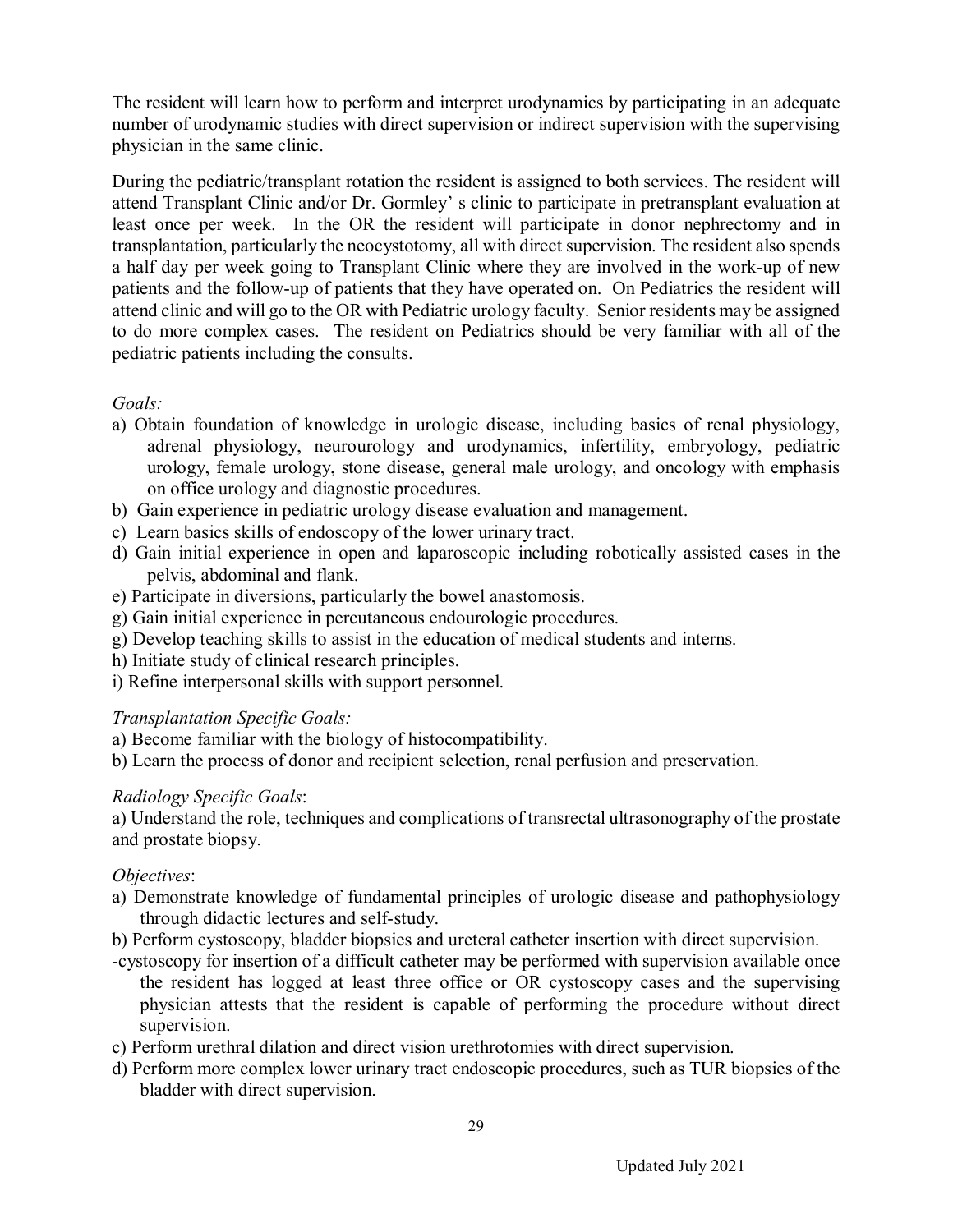- e) Gain experience with ureteroscopy and laser lithotripsy with direct supervision.
- f) Obtain experience and technical expertise in scrotal, inguinal, vaginal and other minor urologic surgery with direct supervision. Perform abdominal and flank wound opening and closing and bowel anastomosis and as the year progresses perform an increasing amount of the case in major abdominal or flank cases all with direct supervision.
- g) Develop basic laparoscopic surgical skills such as instrument handling and knot tying with the use of simulators without supervision.
- h) Develop basic robotic skills by being the bedside assistant on 10 robotic cases with direct supervision prior to transitioning to working at the consul.
- i) Gain experience in pediatric urology with particular emphasis on procedures such as circumcision, orchiopexy and hernia repair with direct supervision.
- b) Gain experience in donor nephrectomy and ureteroneocystotomy under the direct supervision of the transplant surgeon.
- j) Provide pre and postoperative care for pediatric and adult urology patients with direct supervision available.
- k) Obtain skill in urologic trauma care including the evaluation, monitoring, surgical care and postoperative care of acute trauma with direct supervision available.
- l) Identify, plan and initiate a clinical research project with oversight.
- m) Evaluate progress of urologic knowledge through in-service examination with expected performance that exceeds the performance from the Intern year.
- n) Present at least one lecture at Urology conference.
- o) Present and discuss cases at Radiology rounds, M&M conference and Tumor Board.
- p) Work effectively with support personnel in urology.

#### *Transplantation Specific Objectives:*

a) Obtain exposure to pre and post-transplant patients in Transplant Clinic with direct supervision.

#### *Radiology Specific Objectives*:

a) Perform transrectal ultrasonography and prostate biopsies under the direct supervision of attending staff. After a reasonable number of procedures the attending staff may deem that the resident can do the procedure with indirect supervision with the staff present in the same clinic.

#### *PGY 3 Year*

During the third year the resident spends 9 months on clinical rotations; 3 months on each adult service at DHMC, 3 months at the VA, and 3 months doing an elective.

While assigned to a particular team residents attend clinic and operate with the team's attendings. Care is taken to insure that continuity of care occurs by having the resident attend clinics in addition to operating. Continuity of care occurs by seeing new patients in clinic, operating on and caring for the same patient post op and then seeing patients return to clinic for follow-up.

In the third year the resident has increased responsibility assigned to them as compared to the responsibilities in the PGY2 year, most notably managing the VAMC urology service for 3 months in the second half of the academic year. While assigned to a particular team, residents attend clinic and operate with the attendings. Continuity of care occurs by seeing new patients in clinic or in the Emergency room, operating on patients and caring for them post op and then seeing patients return to clinic for follow-up. The resident is the operating surgeon under direct supervision on all cases. Continuity of care occurs by seeing new patients in clinic, operating on patients and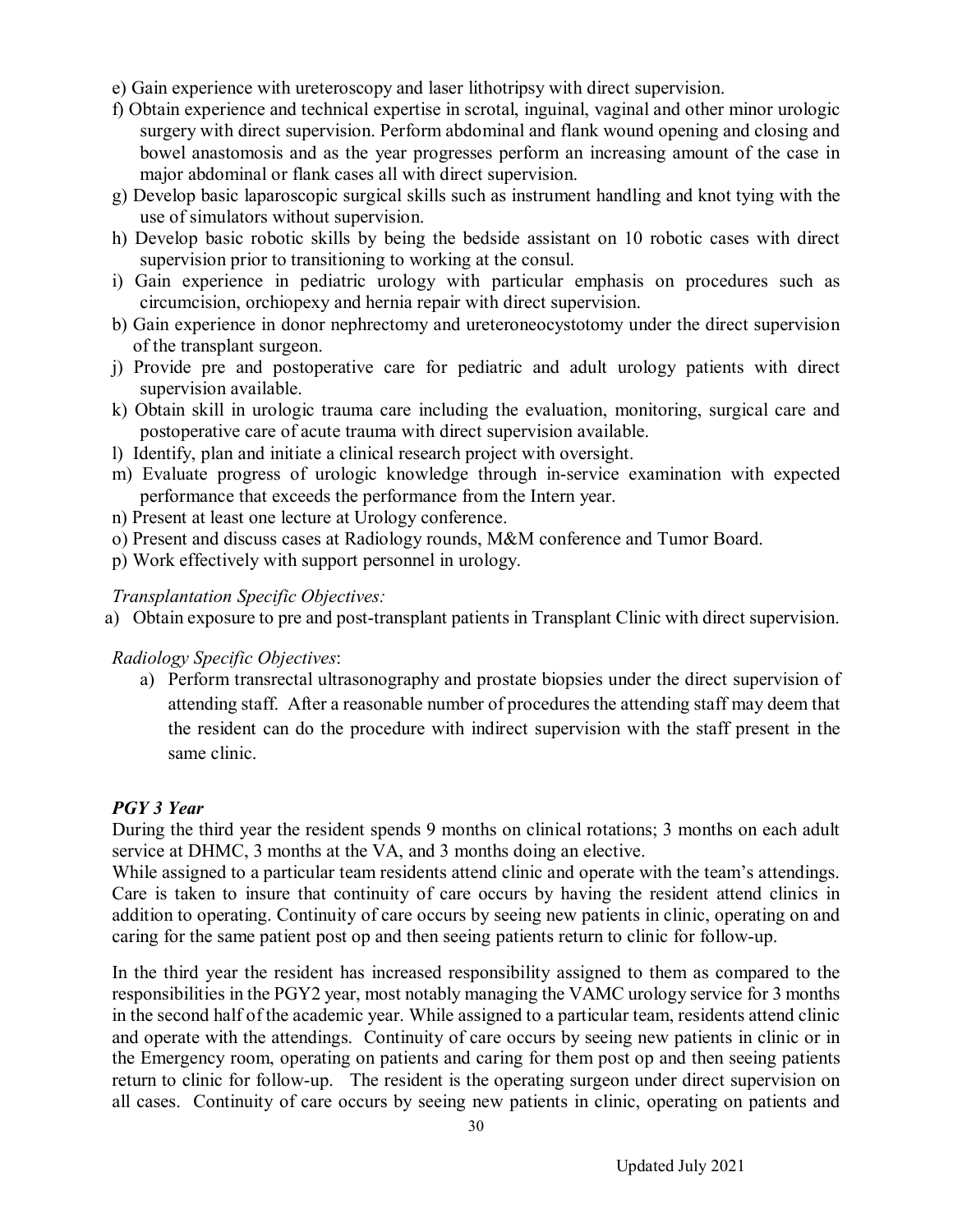caring for them post op and then seeing patients in follow-up in clinic. All activities are directly or indirectly supervised by the attending who is personally present in the hospital.

Electives may consist of the following: colorectal surgery, interventional radiology, body imaging, nephrology, urogynecology, pathology, research, radiation oncology or medical oncology. Other electives may be considered following discussion with the Program Director. Electives will be planned in the second year.

#### *General Goals:*

Learning in the second year will focus on

- a) Expand depth and scope of knowledge of urologic disease.
- b) Develop problem solving skills for diagnosis of urologic conditions.
- c) Refine interpersonal skills with support personnel.
- d) Learn issues related to private practice of urology and managed care.
- e) Gain additional expertise in a private practice setting in both inpatient and outpatient care.
- f) Gain additional expertise in managing both inpatient and outpatient care at the VAMC.

#### *General Objectives*:

- a) Demonstrate knowledge of fundamental principles of urologic disease and pathophysiology through didactic lectures and self-study.
- b) Evaluate fund of basic urologic knowledge through the in-service exam with continued improvement in the percentage correct.
- c) Present a minimum of one lecture at Urology conference.
- d) Present and discuss cases at Radiology rounds, M&M conference and Tumor Board.
- e) Work effectively with support personnel in urology.

#### *Research Specific Goals:*

#### *Research will be ongoing throughout the urology residency. By the completion of the 2nd year the resident will:*

- a) Interpret, initiate, and complete basic urologic research.
- b) Expand understanding of clinical research, including trial design, biostatistics, epidemiology and outcomes research.

#### *Research Specific Objectives:*

- a) Interpret, initiate and complete a basic research project in urology either based on laboratory research or outcomes research with a scientific mentor in Urology or another Dartmouth researcher with special expertise.
- b) Learn basic principles of study design and biostatistics through initiation of basic and or clinical research.
- c) Work effectively with research graduate and post graduate students, laboratory technicians, managers and research colleagues.
- d) Submit abstract to a regional and a national meeting.
- e) Submit manuscripts for publication on at least one research topic.

#### *PGY 4 Year*

The fourth year residents usually rotate for 3 months as DH senior resident, 6 months in Concord and 3 months at the VA. As in the third year the resident has increased responsibility assigned to them each time they rotate on a service.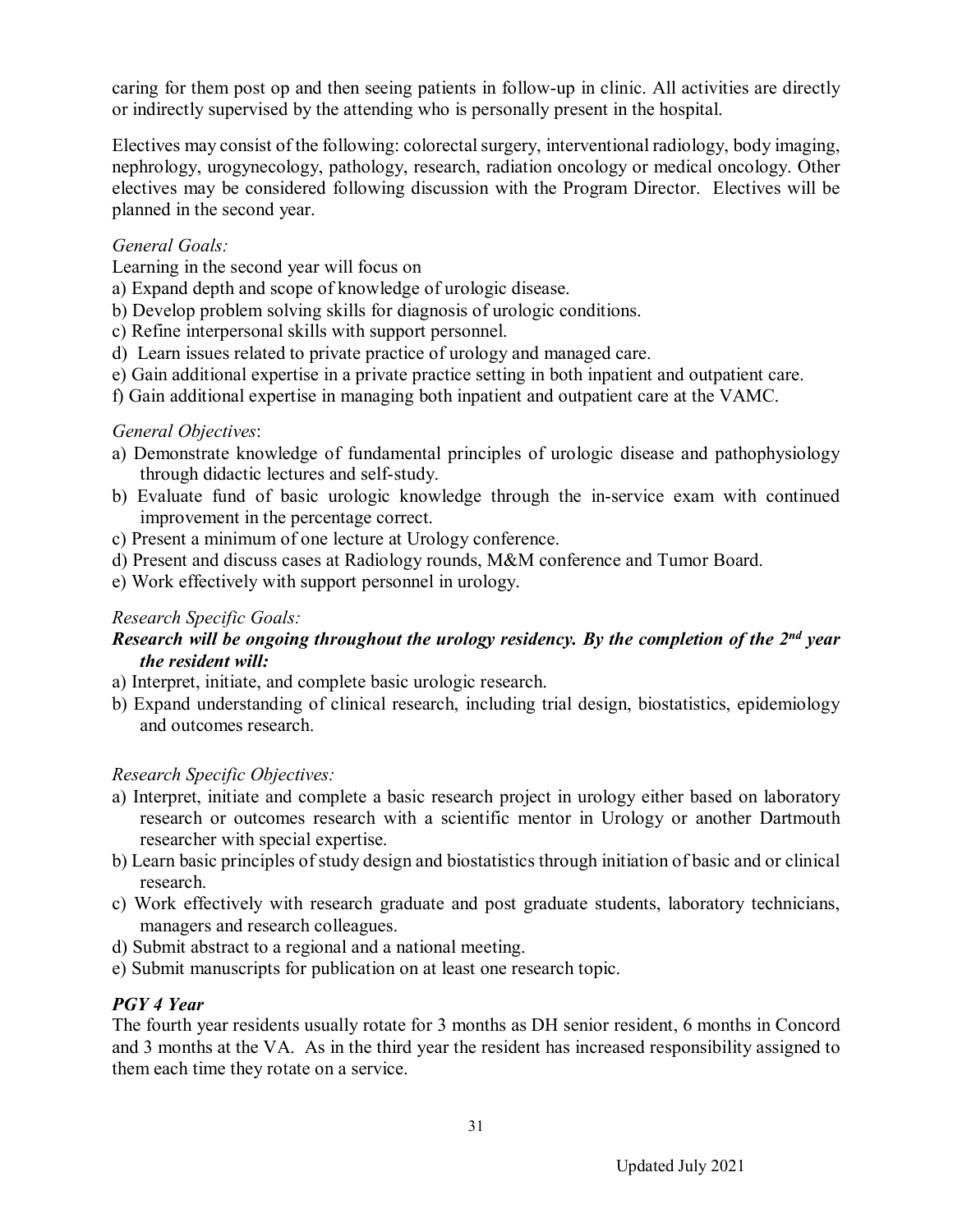While assigned to a particular team residents attend clinic and operate with the attendings. Continuity of care occurs by seeing new patients in clinic, operating on patients and caring for them post op and then seeing patients return to clinic for follow-up. The resident at the VA oversees the in-patient and outpatient urology service at the VA. The resident is the operating surgeon under direct supervision on all cases. Continuity of care occurs by seeing new patients in clinic, operating on patients and caring for them post op and then seeing patients in follow-up in clinic. Non-OR activities are indirectly supervised with the attending available in the hospital.

As DH senior, the resident will additionally be in charge of the DH consult service. They are expected to supervise and coordinate care and follow up for consult patients, under the supervision of and communicating daily with the responsible consultant urologist.

#### *Goals:*

- a) Expand depth and scope of knowledge of urologic diseases.
- b) Develop problem solving skills for diagnosis of urologic conditions.
- c) Gain experience in complex reconstructive surgery including pediatrics.
- d) Expand surgical experience in oncology and laparoscopy.
- e) Refine interpersonal skills with support personnel.
- f) Learn issues related to private practice of urology and managed care.
- g) Gain additional expertise in a private practice setting in both inpatient and outpatient care at Concord Urology and Concord Hospital.
- h) Supervise inpatient and outpatient care at the VA as chief of the service with faculty supervision.
- i) Compare academic practice at a multi-specialty clinic to a Veterans Medical Center.

#### *Objectives*:

- a) Demonstrate knowledge of fundamental principles of urologic disease and pathophysiology through didactic lectures and self-study.
- b) Refine endoscopic, open and laparoscopic surgical skills.
- c) Supervise inpatient and outpatient care at the VA as chief of the service with faculty supervision.
- d) Compare academic practice at a multi-specialty clinic to a Veterans Medical Center.
- e) Evaluate fund of basic urologic knowledge through the in-service exam with continued improvement in the percentage correct.
- f) Present a lecture at Urology conference.
- g) Present and discuss cases at Radiology rounds, M& M conference and Tumor Board.
- h) Work effectively with support personnel in urology.
- i) Supervise and coordinate care for the consult urology service while rotating as DH senior

#### *PGY 5 Year – Senior/Chief Resident*

The Fifth year residents rotate at DHMC for 12 months. They serve as the Administrative Chief Resident for 6 months. For the additional 6 months they are assigned to the adult services at DHMC as a senior/Chief. The Administrative Chief resident oversees all three clinical services with indirect supervision. The Chief resident is given increased responsibility by the attending in caring for in patients and is ideally the operating surgeon under direct supervision on the most complex cases. Continuity of care occurs by seeing new patients in clinic, operating on patients and caring for them post op and then seeing patients return to clinic for follow-up.

#### *Goals:*

a) Obtain proficiency in entire spectrum of pathophysiology of urologic disease.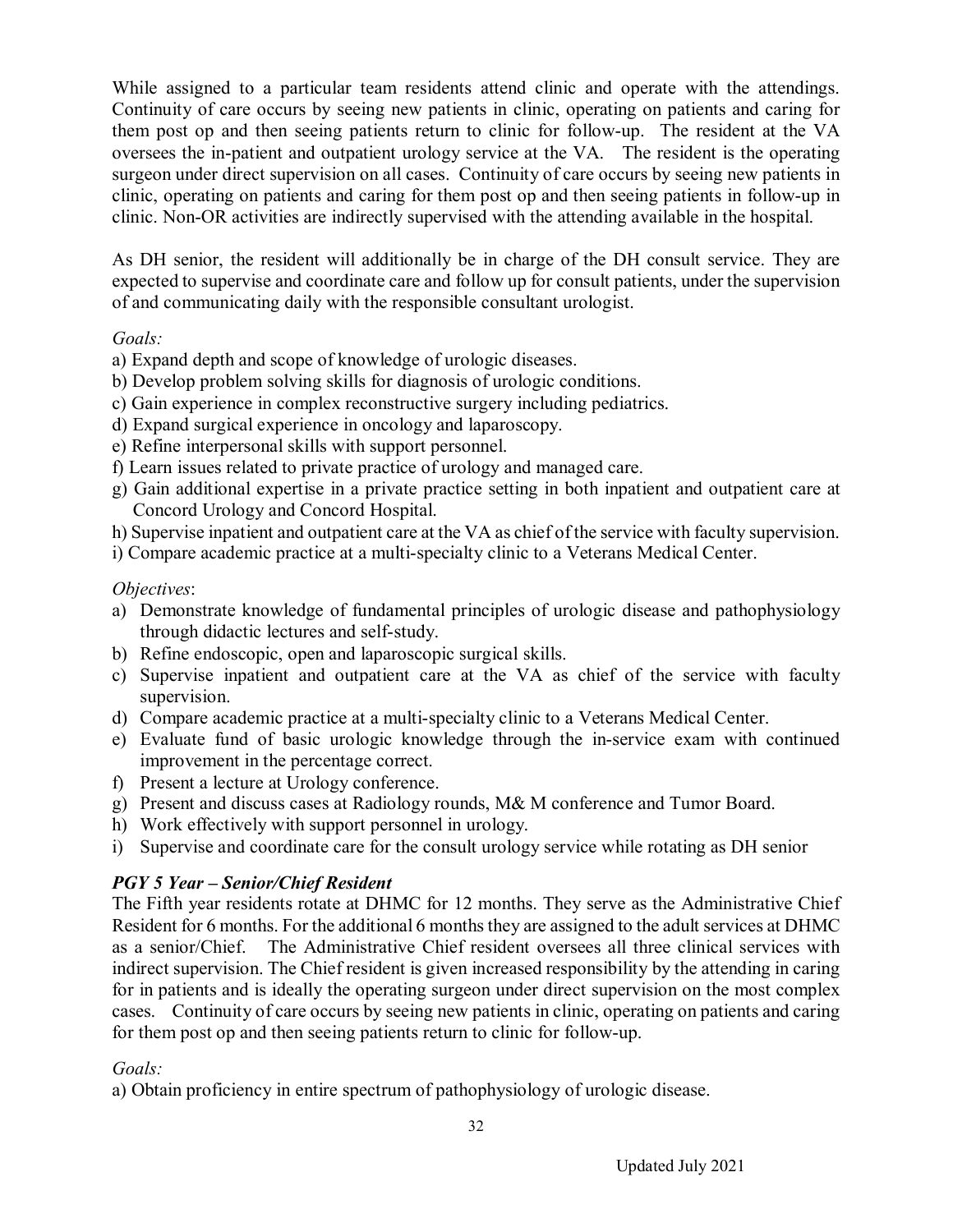- b) Mature in surgical expertise as primary surgeon.
- c) Demonstrate administrative skills and responsibility in organization of the service.
- d) Refine interpersonal skills with support personnel.
- e) Supervision of entire resident team.
- f) Refine teaching skills as a lecturer.
- g) Refine interpersonal skills with support personnel.
- h) The Chief Resident is responsible for the entire service. Although residents are assigned to teams during certain rotations, the chief resident will oversee the assignment of cases to insure that cases are assigned to an appropriate level resident while still allowing junior residents to have some participation in complex cases.

#### *Objectives*:

- a) Master sophisticated aspects of urologic disease physiology, diagnosis and decision making in preparation for the qualifying exam (Part 1) of the Urology Boards.
- b) Organize teaching conferences within the Section in conjunction with the Program Director. Administer the conferences including; publicizing the conference on a weekly basis, assigning presenters for M&M and radiology conference, submitting a list weekly to radiology of cases to be presented at Radiology conference, completing the records for all conferences and the completion of the case sheets for M&M conference and delivering them to the Residency Coordinator.
- c) Develop resident call schedule and insure that the schedule is maintained to that all residents are in compliance with the ACGME rules.
- d) Supervise inpatient care at DHMC as the chief of the service with indirect faculty supervision.
- e) Delegate responsibilities to junior residents as appropriate.
- f) Submit at least one manuscript or chapter for publication on a clinical or basis science research topic.
- g) Present a minimum of 1 lecture at Urology conference.
- h) Present and discuss cases at Radiology rounds, M&M conference and Tumor Board.
- i) Refine surgical skills in most complex cases with a particular emphasis on oncology and laparoscopy including robotics (including radical prostatectomy – open and lap, cystectomy with cutaneous and continent diversion, partial nephrectomy, IVC thrombectomy, retroperitoneal lymph node dissection, reconstructive pediatrics).
- j) Evaluate progress of urologic knowledge through in-service examination by achieving a minimum score of 70 percent.
- k) Work effectively with support personnel in urology.

#### B) **Goals and objectives for each resident assignment – provided in detail separately**

#### **17. Resident Rotations – see separate handout**

Hitchcock A - Cancer – Drs. Seigne, Sverrisson, Schroeck, Dagrosa Hitchcock B - Benign – Drs. Bihrle, Gormley, Grant, Gross, Moses, Pais Pediatric Urology and Transplantation – Drs. Chavez and Dr. Daley VA – Drs. Schroeck, Bihrle, Moses and Pais Concord – all Concord faculty

#### **18. Selection Process for Residency/ Eligibility/Appointment/Promotion Selection/Eligibility**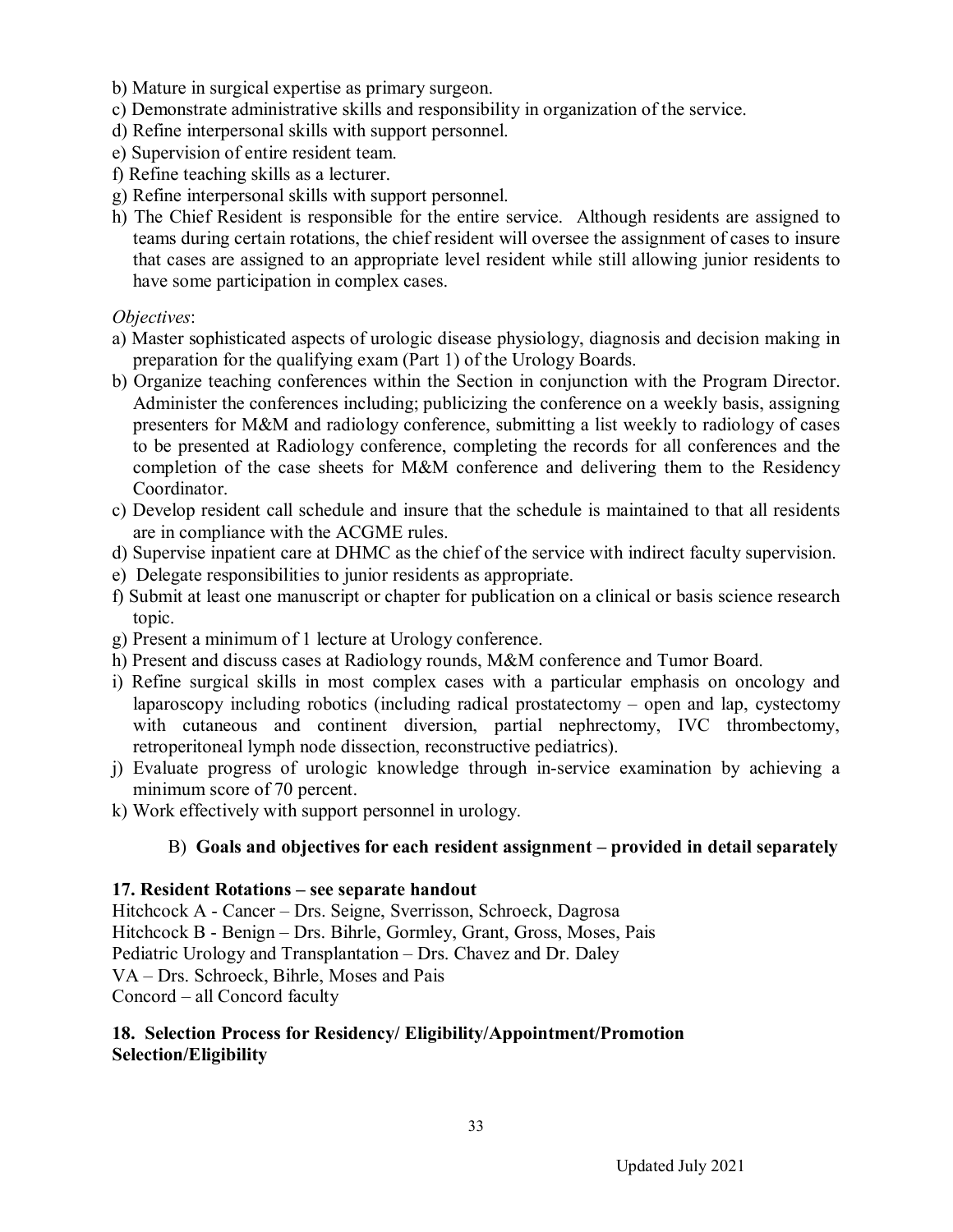The Section of Urology adheres to the eligibility and selection policies of Dartmouth-Hitchcock Graduate Medical Education (GME) Program as outlined under their Policy and Procedures – under Eligibility Requirements.

- 1. Applications, along with required supporting documentation, are received via the Electronic Residency Application Service. (ERAS)
- 2. Applications are reviewed by Dr. Pais with assistance from other faculty, who confirms eligibility requirements, and selects applicants who are then invited for a personal interview. Interview days include interviews with faculty and house staff, program orientations, tours of the medical center, etc.
- 3. All DHMC/VA Urology Faculty and the Program Director of the Concord site interview invited candidates. Each faculty then rank the candidates.
- 4. Criteria for evaluating and ranking candidates may include:
	- a. Performance on standardized medical knowledge tests.
	- b. Personal Statement, Interview and interpersonal skills.
	- c. Letters of recommendation from faculty.
	- d. Dean's letter.
	- e. Medical school transcript and AOA membership.
	- f. Extracurricular activities and accomplishments.

At a special meeting of faculty the final ranking for the match is done by consensus. Residents are asked for input on the candidates.

#### **19. Appointment**

1. When the AUA match is announced the residents are sent a formal agreement of appointment which they are required to sign and return.

#### **20. Promotion**

**1.** For all residents promotion is dependent upon satisfactory evaluations and fulfillment of program and institutional requirements and as informed by the clinical competency committee.

#### **21. Surgery Bookings**

- To book an emergency case:
	- a. call the OR control desk at ext. 33100. \*
	- b. call the Anesthesiologist on call—pager 2509
	- c. call the Same Day Surgical Unit
	- d. give the booking secretary, a booking sheet with the CPT code or fill out an online booking sheet in eD-H so she can book the admission reservation in the computer.
	- e. do an H&P and record it in eD-H, consent the patient and send them to Pre-Admission Testing and/or Same Day.
- CPT codes are necessary to book a case, especially after hours. They are on the list of procedures on Megan's desk, in the CPT code book, in the smart sets in eD-H or on the ACGME web site
	- To book an urgent case for the Operating Room for the next day: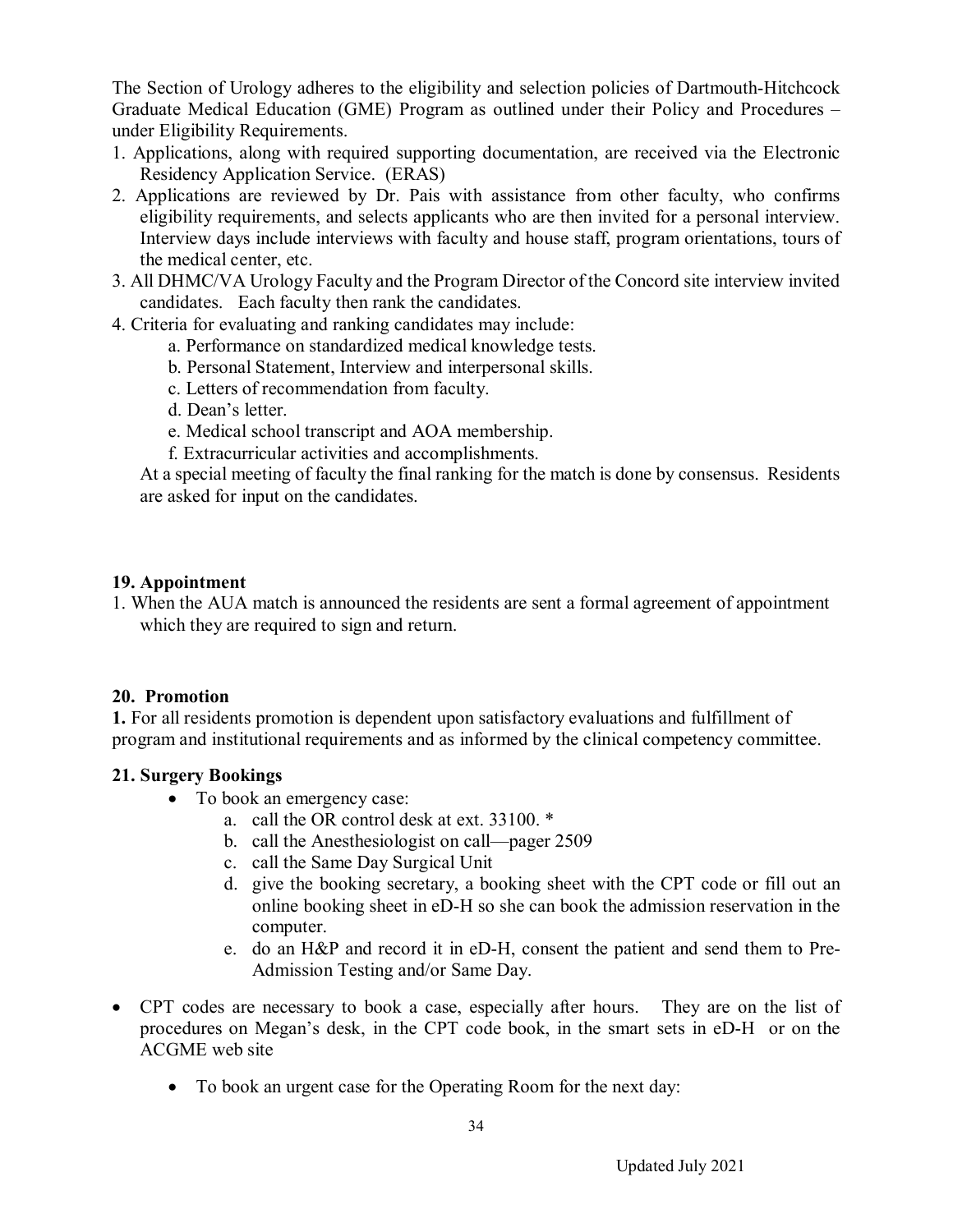If before 11:30 a.m. fill out a booking sheet or fill out an appropriate online booking and notify the OR booking secretary

If after 11:30 a.m.

- a. call OR Control Desk at X33100
- b. call the Anesthesiologist on call—pager 2509
- c. call the Same Day Surgical Unit
- d. give the OR booking secretary a booking sheet with the CPT code or fill out an appropriate online booking so she can book the admission reservation in the computer
- e. perform H&P and record it in eD-H and send patient to Pre-Admission Testing and/or Same Day.
- To book an emergency admission from the ER or clinic call the Admitting Office for availability of a room.
- **To transfer a patient to our service from another service at DHMC talk to the responsible attending.**
- **You should not get calls from outside physicians or the Transfer Center regarding transfers but if you do, do not accept a patient until you have discussed with the responsible attending.**

#### **22. TDX**

 Residents are assigned a TDX (long distance telephone access code) upon employment at DHMC. This is to be used for DHMC business. Use is monitored by GME.

#### **23. Trips and Meetings**

- Conference and meeting attendance is at the discretion of the Program Director and Section Chief. Permission should be obtained prior to submitting abstracts or registering.
- If you are presenting at a meeting the time away will not count against vacation time.
- Residents will be allowed up to \$1,500 to attend/or complete online the AUA review course. These funds may not be used for other expenses. The resident will be responsible for costs greater than \$1,500. Residents will not be given more than 2 days off to attend an in person review course.

The program director or Chair may mandate that a resident use the funds in the year prior to their Chief year.

- If you are attending a meeting and not presenting, or if you are attending a course other than a review course, the amount of time that may count as vacation vs. conference time is at the discretion of the faculty.
- Attendance at residency preceptorships [SUFU, SMS or other institutions] is at the discretion of the faculty. Expense not covered by the host will be paid for at the discretion of the faculty.
- When you are attending a meeting or course you are expected to be in attendance at the meeting and you are expected to abide by DHMC policies.
- When you are requesting time away for meetings/courses check the calendar to see if others have requested time off, fill out an away request in MedHub, which will get sent to the Chief resident for approval. The Chief resident must sign off on it and assign a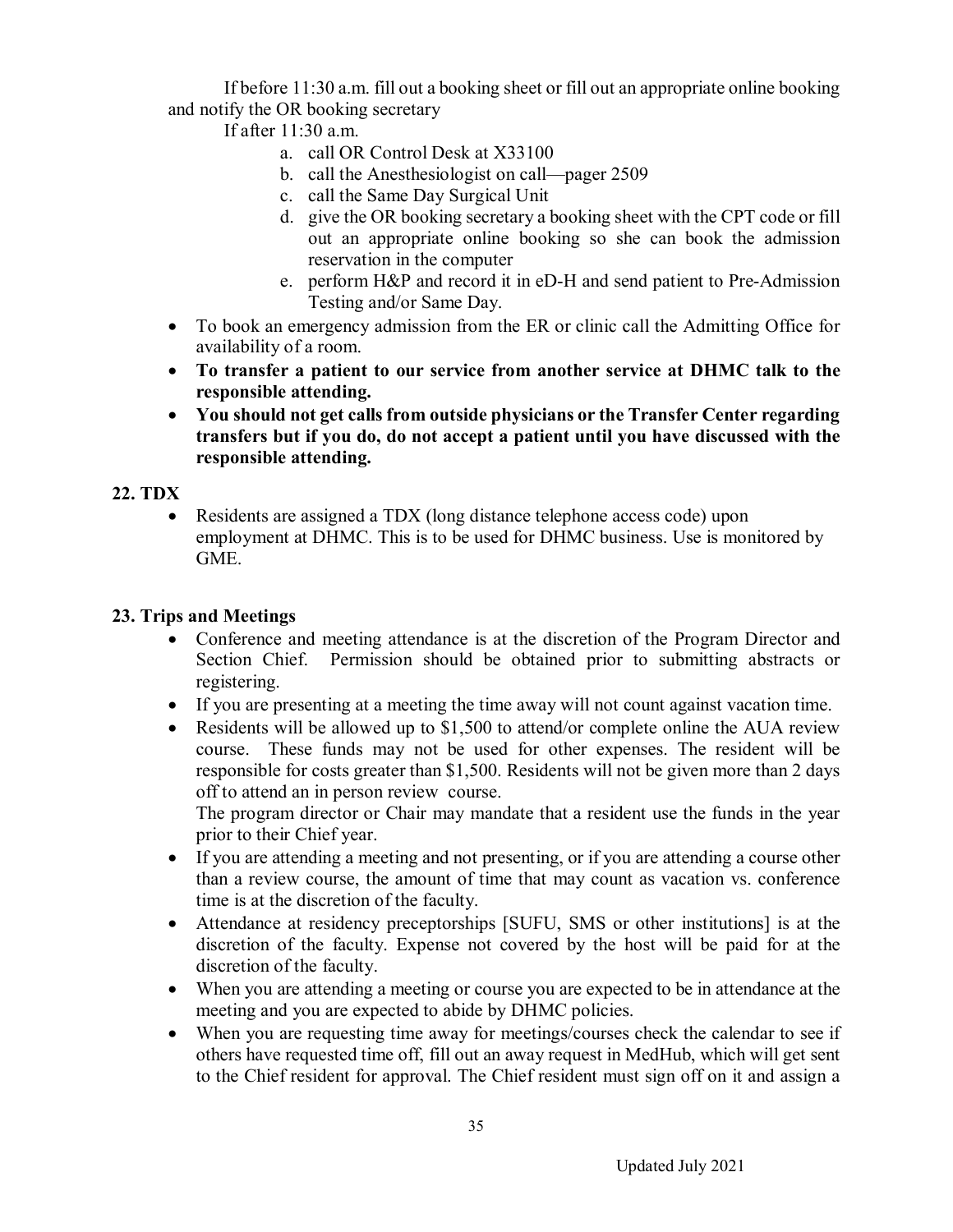resident to cover you before submitting it to the Residency Coordinator for approval by the Program Director.

Generally only 1 resident is allowed to be away from each hospital at one time.

#### **24. Department of Surgery Resident Business Travel Policy**

#### **I. PURPOSE and SCOPE**

**Provide guidelines for Department of Surgery Residents for travel expenses related to** presentation of original scientific work originating from Dartmouth-Hitchcock and supervised by Dartmouth-Hitchcock Surgical Faculty or teaching faculty (including adjunct surgical faculty at approved ACGME rotation sites) at regional or national professional society meetings ("businessrelated travel"). This includes podium presentations or selected poster presentations. This policy specifically applies to Department of Surgery funds and may or may not reflect the use of Sectionspecific funds.

 Clarify that travel for scientific work performed by Department of Surgery residents when the research is based at institutions other than Dartmouth-Hitchcock and its affiliates is not generally eligible for support from the Department of Surgery and will be considered on a case-by-case basis.

 Provide guidelines which residents will use in order to receive reimbursement for approved travel expenses that meet IRS and Dartmouth-Hitchcock requirements.

The primary responsibility for compliance with these policies rests with the residency Program Directors who are authorizing time for travel and with the individual resident as a representative of Dartmouth-Hitchcock. Residents requesting reimbursement should also keep in mind that government agencies and other observers may perceive certain expenditures as being either excessive or inappropriate.

#### *It is the intent that this policy comply with all relevant regulatory requirements.*

#### **II. POLICY OVERVIEW**

Each academic year, the Department of Surgery will budget a set amount per semester (Summer/Fall and Winter/Spring) to reimburse reasonable expenses for residents presenting original scientific research via a **podium or selected poster presentation at a regional or national meeting within the continental United States**. Reasonable expenses over the set amounts will be considered for reimbursement on a case by case basis depending on the availability of funds in the overall budget. Additional reimbursement should be discussed with the individual resident's research mentor and covered by individual program/section academic enhancement funds or mentors/senior authors. Special requests may be made to the Chair of Surgery and allowances may depend on availability of funds.

**To be eligible for reimbursement, residents must be the presenting author.** Work on which you are the second author or non-presenting author is not eligible for reimbursement. Only one person can be reimbursed per abstract presentation, usually the first author or the author who is presenting the abstract at the meeting. **All podium presentations are eligible. For poster presentations, preference will be given to moderated poster presentations (e.g., poster grand rounds, poster discussions).**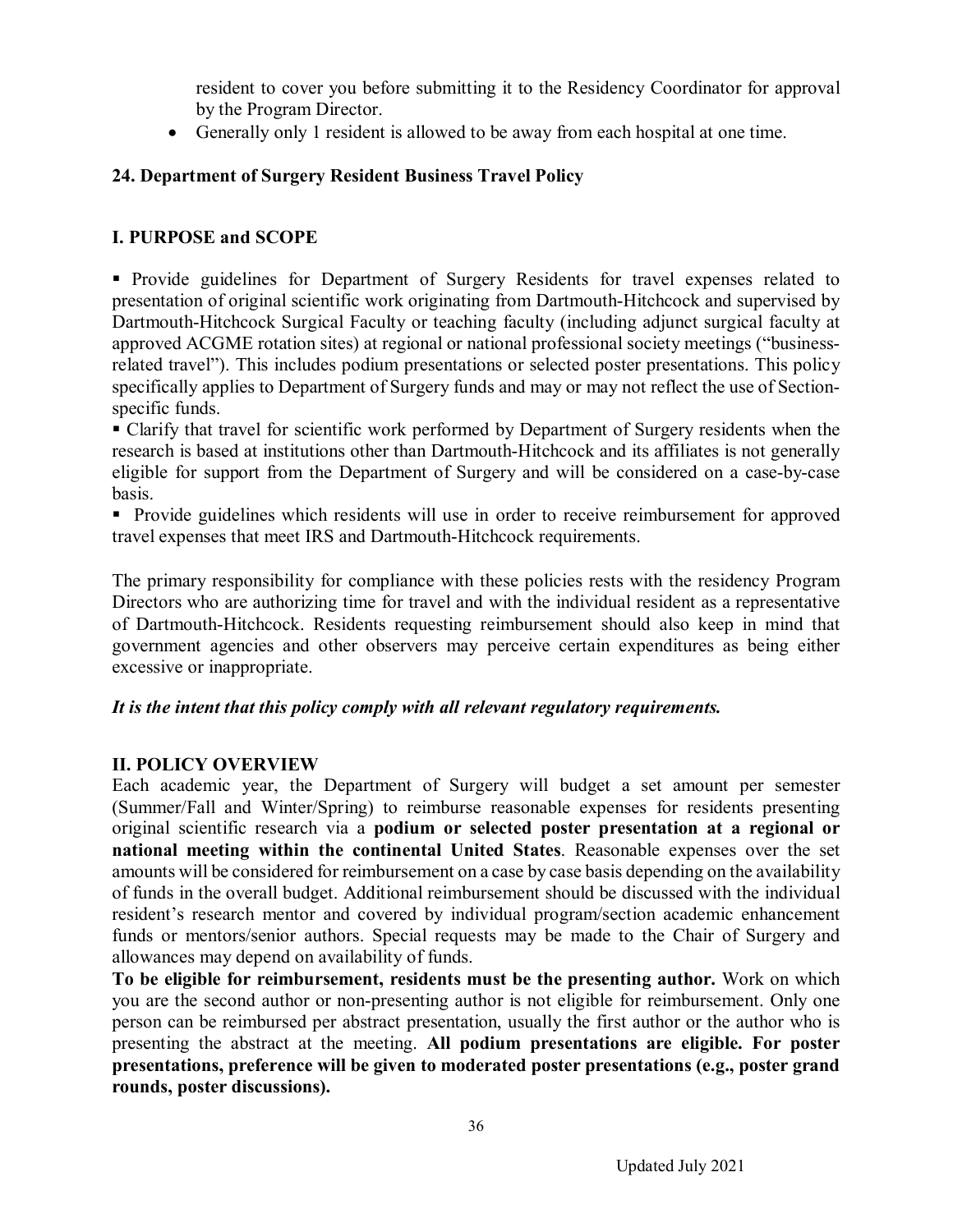Pre-authorization: Only the resident invited to make the presentation is eligible for funding. Intent to travel and request for funds should happen as soon as possible after notification of an abstract's acceptance and approval by their residency Program Director to attend the meeting. Reservation requests are made by notifying the STRIVE Research Director and Program Coordinator who will review requests and reserve funds for approved presentations. The details of each request, the amount requested and reimbursed, will be tracked by the STRIVE Research Director.

A resident **MUST** submit all requests in advance through their Program Director to the Department of Surgery for their approval.

The following information is required:

- Invitation to present and/or notification of abstract acceptance from regional or national professional society

- Verification of approval from residency Program Director

- Title of presentation and authors, including designation of the presenter (for each title, specify whether it is a podium presentation or a poster)

- Name of faculty mentor or PI
- Conference name, location and dates

- Travel dates, and number of days to attend the meeting

- Proposed/estimated budget, not to exceed the amounts set forth in the Reimbursement Schedule above unless other funding exists. Justification must be provided if requesting reimbursement beyond the minimum number of days needed to deliver presentation)

- Receipt of travel award or travel grant (which should be applied fully before use of Department of Surgery funds)

- Source of overage funding (e.g., senior author, mentor, section funds, and grants)

#### **Requests may be denied if expenditures are inappropriate or due to lack of funds.**

The resident should pay for these expenses with personal funds and request reimbursement following the meeting. When planning for travel, the resident is responsible for requesting authorization by the residency Program Director to attend the meeting and for requesting preauthorization of funds as above. After incurring the allowable expenses, reimbursement requests include proper documentation (per DH policy) and appropriate receipts which need to be submitted through eTravel (via the designated residency coordinator, working with the Department of Surgery designated approver). **Itemized receipts must be submitted to receive reimbursement.** Within reason, there is no limit to the number of meetings a resident may attend. However, the overall budget for resident travel is limited. Residents are encouraged to economize on the number of total days at a meeting and budget appropriately in order to ensure availability of funds throughout the year. **Reimbursement for expenses incurred for attendance beyond the minimum days necessary for delivering a presentation will be considered on a case by case basis provided reasonable justification is given in the request.**

Reimbursement Schedule for Resident Travel:

| Location                    | <b>Selected Poster Presentation</b> | <b>Podium Presentation</b> |
|-----------------------------|-------------------------------------|----------------------------|
|                             | (includes \$150 limit for           |                            |
|                             | printing)                           |                            |
| <b>Regional Meetings</b>    | Up to $$900$                        | Up to $$1,000$             |
| (New England or within a 5) |                                     |                            |
| hour drive from Lebanon)    |                                     |                            |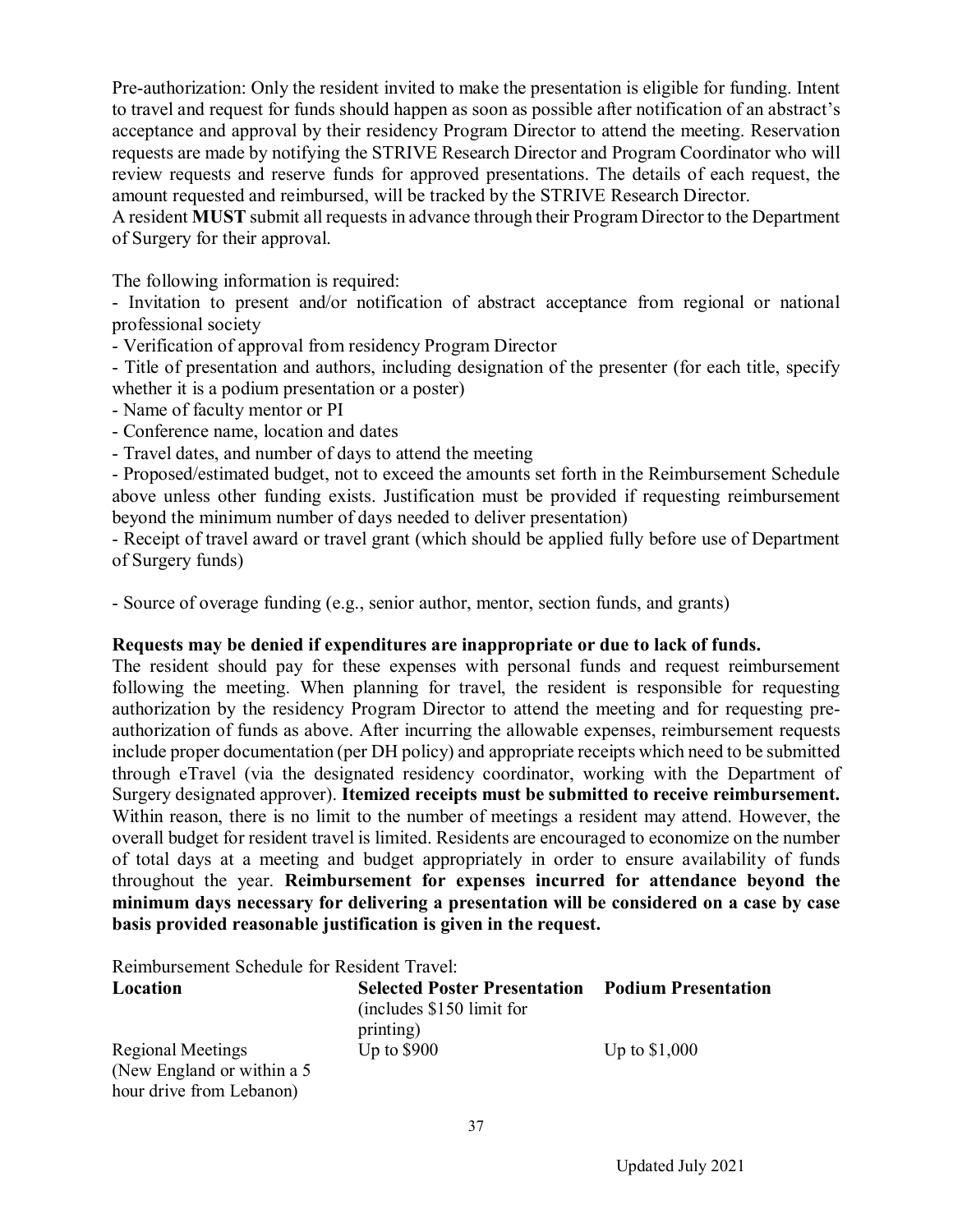National Meetings (within the continental United States)\* Up to \$1,350 Up to \$1,500

\*No international travel or travel to Hawaii or Alaska is permitted except with special approval.

Notation is made that external funding sources (e.g., grant funding, travel award) should be applied and exhausted prior to use of Department of Surgery funds. Consultation with research mentors is expected in order to use academic funds efficiently.

#### **III. DEFINITIONS**

**Reimbursable Expenses:** pre-authorized business-related travel and meals and poster printing will be paid by the Department of Surgery (up to the amount in the Reimbursement Schedule) if they are reasonable expenditures accompanied by appropriately itemized receipts, which may include:

Coach Class airfare

Ground transportation (taxis and buses only, no limos or car services; no rental cars unless separately approved)

 Standard lodging accommodations (non-luxury, modestly priced hotels unless there is a specified hotel for the conference and then the room should be booked at the lowest conference rate)

 Meals – maximum 3 per day and during time allotted for travel. Food purchased when there is a provided meal during the meeting is not eligible for reimbursement. Maximum allowable reimbursement amounts are subject to standard DH policies.

Personal mileage (per DH guidelines)

■ Parking/tolls

 Registration fees for event/conference (resident or trainee rate when possible, not to include late or onsite registration costs)

• Printing for scientific poster (as printing prices tend to vary, quotes should be sought from multiple vendors, including those with special rates for conference attendees. See reimbursement schedule for suggested price limit.)

See "Non-reimbursable Expenses" below for those travel expenses that are specifically identified by the Department of Surgery policy as ineligible for reimbursement. **Expenses for alcohol are not reimbursable.** *A resident will be responsible for all non-reimbursable expenses incurred while traveling.*

**Non-reimbursable Expenses**: *Residents will be responsible for all non-reimbursable expenses incurred while traveling*. The Department of Surgery Policy specifies that the following items are considered non-reimbursable travel related expenses (additional restrictions may apply depending on funding source):

Airline seating upgrades or preferred boarding status

- Inflight Wi-Fi
- Alcohol

 Hotel recreational activities not covered by the base room rate (e.g. spas, health club, athletic facilities, resort fees, etc.)

- Hotel room incidentals
- Expenses related to vacation or personal days taken before, during, or after a trip
- Expenditures of any personal nature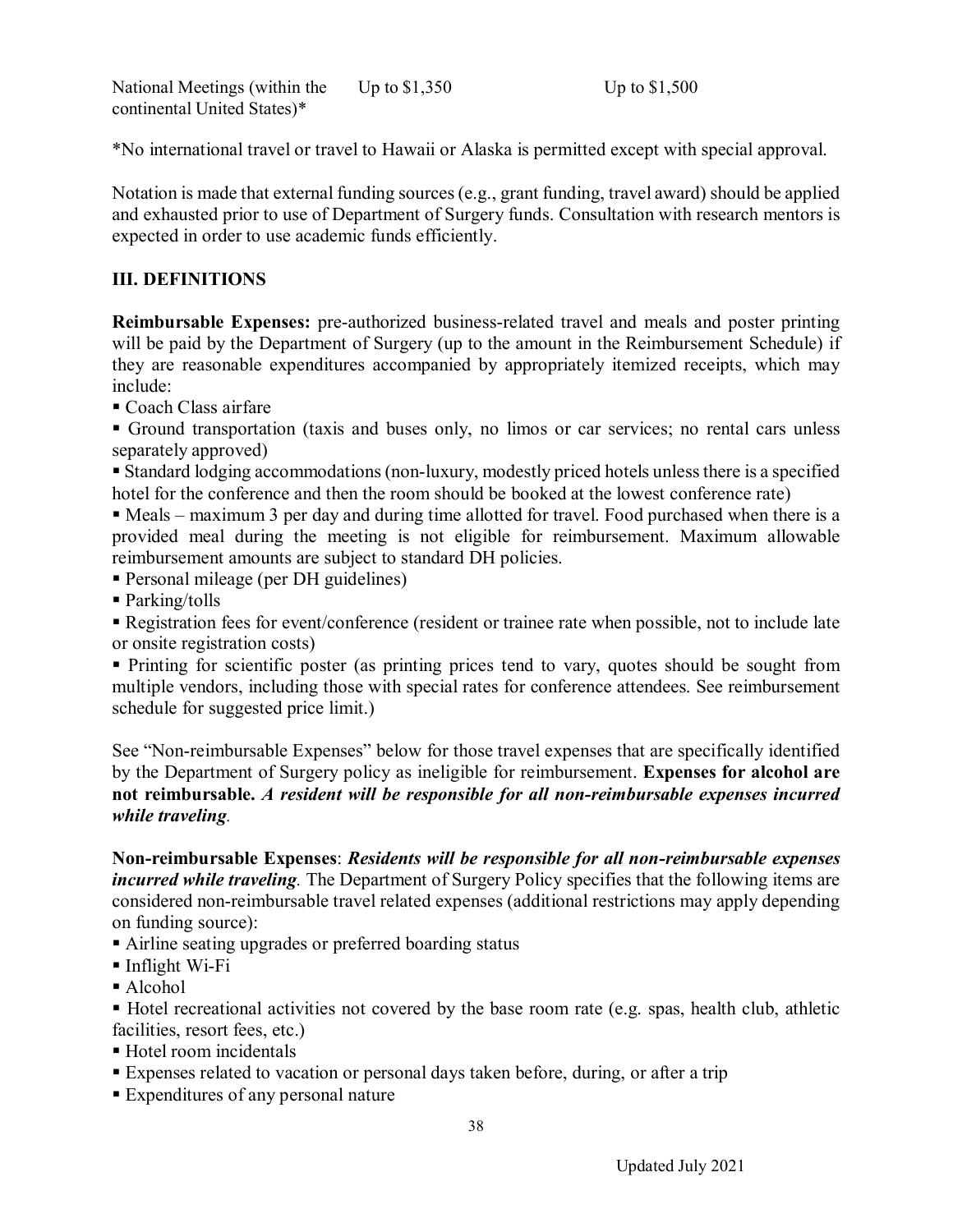- Expenditures for family members
- Any expense that has been or will be reimbursed from any internal or external sources

#### **IV. PROCEDURES**

#### **Before Incurring any Business Expense**

Prior to incurring any professional development travel expenses, a resident must receive approval from the sectional Residency Program Director.

#### **To Reserve Funds**

A resident **MUST** submit a request in advance through their Program Director to the Department of Surgery for approval. Once the approval is received from the Program Director, resident will submit a detailed budget and copy of letter of invitation/confirmation of presentation to the Department of Surgery for their approval. Once the submission has been approved, the Department of Surgery will notify the resident, Program Director, and Program Coordinator of approval.

#### **Mileage Rate Reimbursement**

When the use of a personal automobile is necessary, reimbursement for its use will be made using the Federal government mileage rate per mile and within IRS guidelines. The reimbursement rate is announced annually (generally in January) and covers the resident's use of their vehicle and gasoline. *The most current rate is indicated on the current Reimbursement Request Form*. It is the responsibility of the resident to carry adequate insurance.

Only actual miles in excess of the resident's normal commute are eligible for reimbursement. Mileage from the resident's home to normal office site is commuting cost, and not reimbursable.

In addition to the mileage rate reimbursement, a resident may be reimbursed for tolls and parking.

A resident will **not** be reimbursed for the following, even if these costs are incurred during business travel:

- Car repair
- Rental car costs during repair of personal car
- Towing charges
- Tickets, fines, or traffic violations
- Gasoline or vehicle maintenance

#### **Receipts and Documentation**

**Receipts** must be **original** and include the vendor name, location, date, and expense detail. Any foreign currency expense amounts should be converted to US Dollars.

It is the resident's responsibility to retain and submit **original** receipts for all expenditures regardless of amount.

#### **Acceptable Documentation includes:**

\*\*Original Receipt

Photocopies of credit card charge slips or billing statements are not sufficient documentation, nor are tear-off stubs for meals. Meal requests must be itemized details,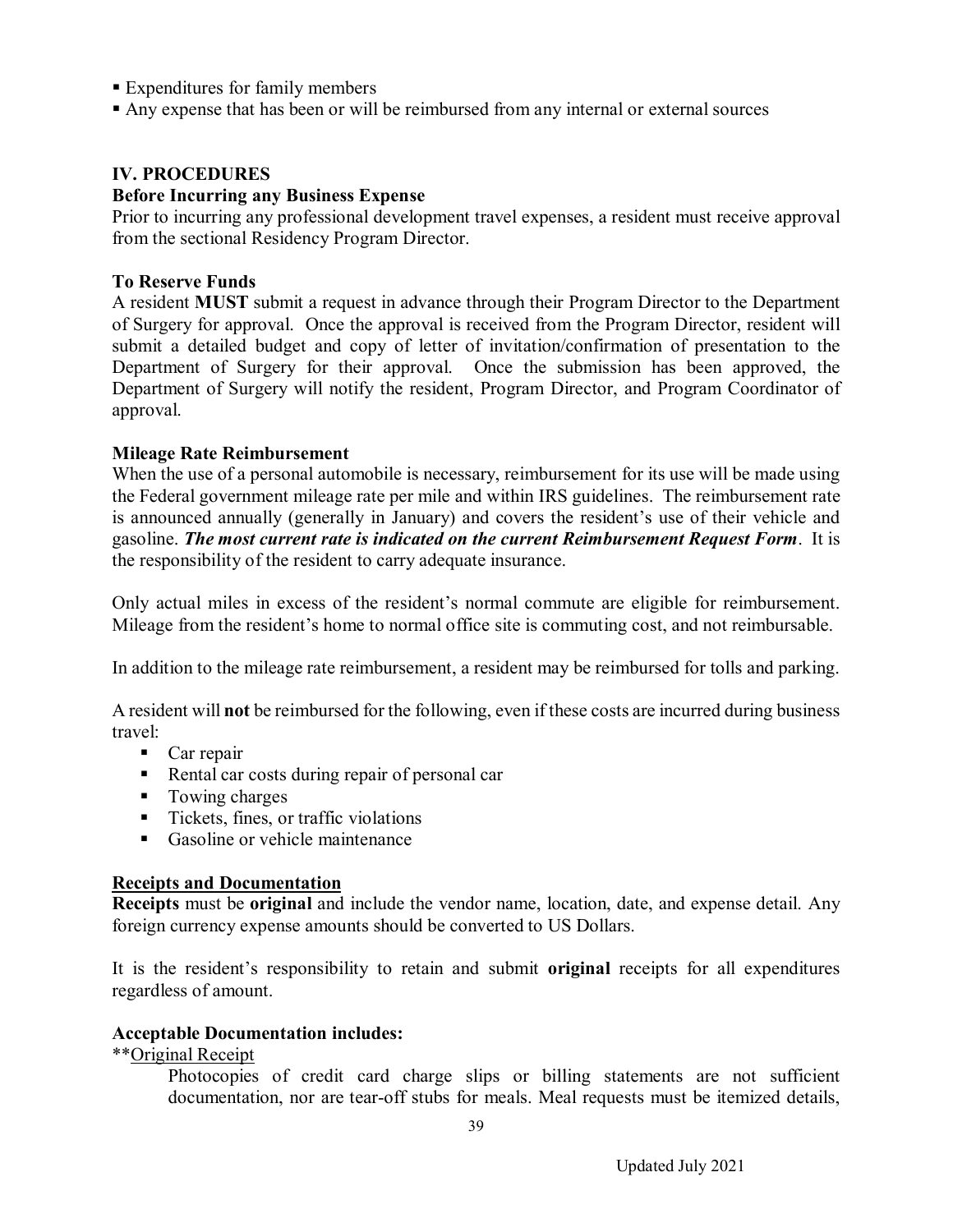the credit card signature page without details will not be accepted. In the case of airfare, residents must submit their boarding pass (es). Travel itineraries do not constitute receipts for reimbursement purposes.

#### **How to Be Reimbursed**

#### **Gather Documentation**

Once the expense has been incurred, it is the resident's responsibility to retain and submit **original and itemized** receipts (faxes are not accepted) at the completion of their trip to the meeting. (Reimbursement will not be processed prior to the completion of travel)

#### **Submit all expenses to the Residency Coordinator who will submit the e-Travel request to the Department of Surgery for approval.**

It is the resident's responsibility to process all expense reimbursements **within 30-days** in order to receive reimbursement for business related expenses.

Inaccurate or incomplete reimbursements will be returned to the resident.

#### **25. Meetings:**

- I. New Hampshire Urologic Society Dinner will be provided.
	- Twice a year in Manchester. Residents are welcome to attend. Please discuss cases suitable for presentation with one of the attending.
- II. Annual American Urological Association/New England Section American Urological Association, /Others
	- Residents are encouraged to submit abstracts. Generally residents are given permission to attend if an abstract is accepted. Prior to submitting abstracts for meetings in exotic locations check with the Program Director/Section Chief. Approximate costs for clinic trips/meetings must be submitted with time away request.
	- There are limits to what will be spent on resident travel.
		- Registration will be paid for if your abstract is accepted.
		- Economy airfare purchased 3 months prior to the trip or at the time that the abstract is accepted.
		- $\bullet$   $\frac{1}{2}$  the price of the average hotel cost for the meeting. Residents may choose to find a cheaper room elsewhere or consider sharing a room.
		- If a meal is provided as part of the meeting we will not reimburse for that meal if the resident chooses not to eat at the conference.
		- Receipts MUST accompany reimbursement request. (Expenses incurred without receipts will not be reimbursed.)
		- We will not reimburse penalties for late registration, alcohol, movies, telephone calls, athletic events, valet parking, other personal expenses or expenses incurred by anyone other than yourself.
		- Residents are to pay all expenses upfront. DHMC will reimburse them once they have submitted all receipts to the Residency Coordinator.
	- **Mileage to and from Concord is not reimbursed. Concord is responsible to provide you with housing for each of the 3 month rotations.**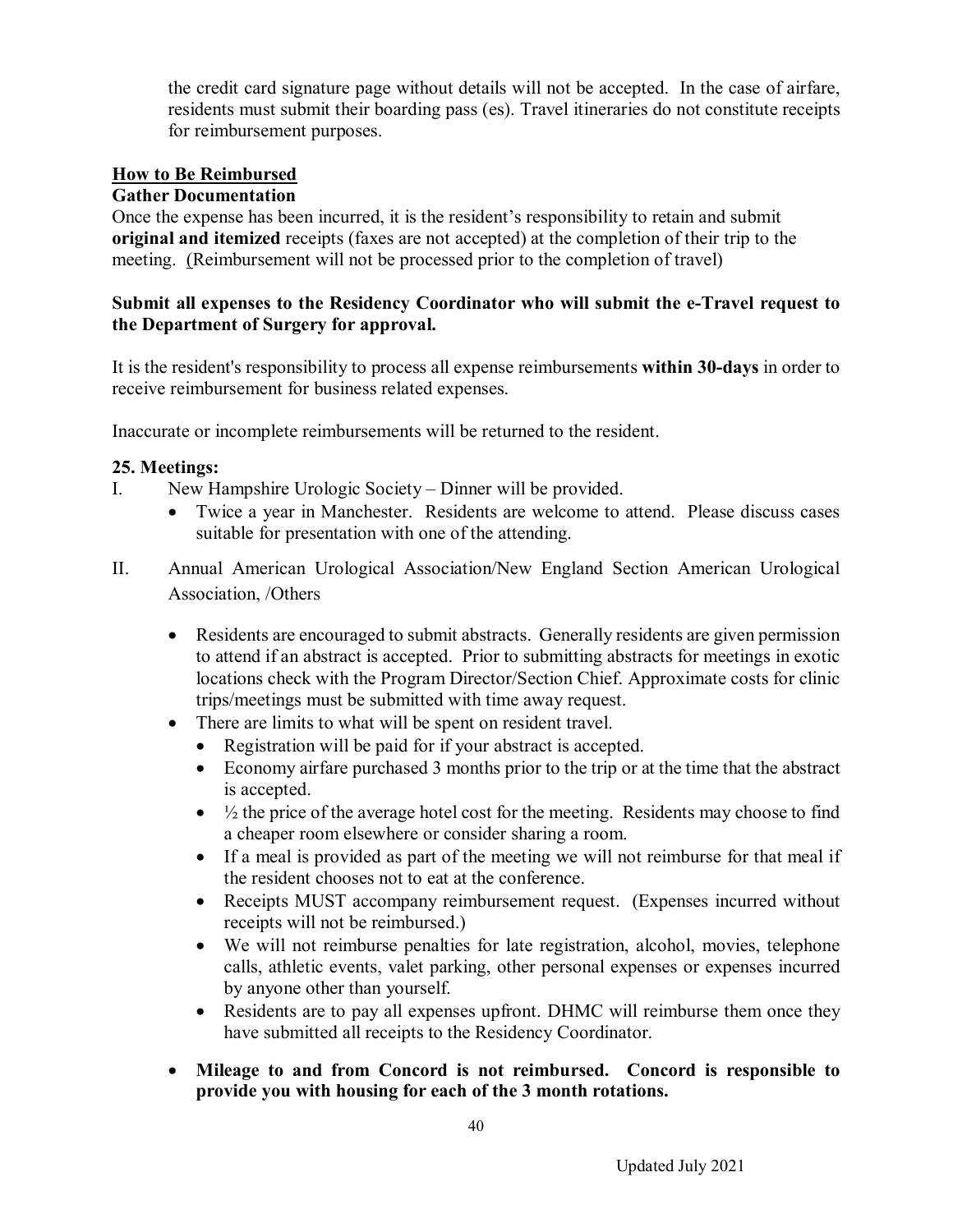#### **26. Vacation/Time Away**

- Residents are allowed three weeks of vacation consisting of 15 business days and 6 weekend days.
- Prior to requesting time away in MedHub, residents must confirm with the administrative chief that no other time off has already been granted.
- Residents must spread their vacation days throughout the year. Ideally one week should be taken every 4 month block. Residents should also be mindful of how much vacation they take on one rotation.
- By July 31, 2020 all residents must put in a vacation request for at least 5 consecutive vacation days that will be taken prior to Dec 31, 2020.
- By Jan 29, 2021 all residents must put in a vacation request for at least 5 consecutive vacation days that will be taken prior to June 14, 2021.
- The remaining 5 days may be requested throughout the year by submitting a vacation request form with the MedHub system at least 30 days in advance in order to address clinic schedules. Only one resident's request will be approved at a time, unless extenuating circumstances exist. Preference will be given to residents who submit early and who request consecutive days off. Residents will discuss the request with the administrative chief resident before submitting the request. When a resident at the VA puts in for time away the chief resident will assign another resident to cover that service and this will be noted on the time away request.
- It is the expectation that all residents (including Chief Residents) will work up to July  $1<sup>st</sup>$  at their present PGY level, unless they have requested and have been preapproved for vacation. Residents who elect to take time off that is not preapproved will do so without compensation.
- Vacation requests for the 1st two weeks of July or the last 2 weeks of June **may not** be granted particularly if no faculty are away.
- The faculty **may** elect to give residents additional time off between Christmas and New Year. This is typically decided in November.
	- The same number of days will be granted to the Concord Resident.
- Time off for interviews for fellowships/jobs is given at the discretion of the faculty. These may not occur during the last 3 weeks of June or the first 2 weeks of July
	- To ensure that this is logged correctly in MedHub email your request to the chief resident and PD and copy the PC. Once approved, the PC will then add it to the schedule using the "alternate activity" functionality.

#### **27. Visiting Professors**

The Section of Urology traditionally hosts 1- 2 Visiting Professors each year. The Urology Residents are expected to prepare and present cases of interest. Cases must be discussed with the appropriate attending prior to presentation. The Urology Residents are expected to attend dinner with the Visiting Professor on one evening during his/her visit.

#### **28. Vendor Sponsored Meals and Gifts**

#### **Purpose and Scope**

#### **This policy establishes practice regarding:**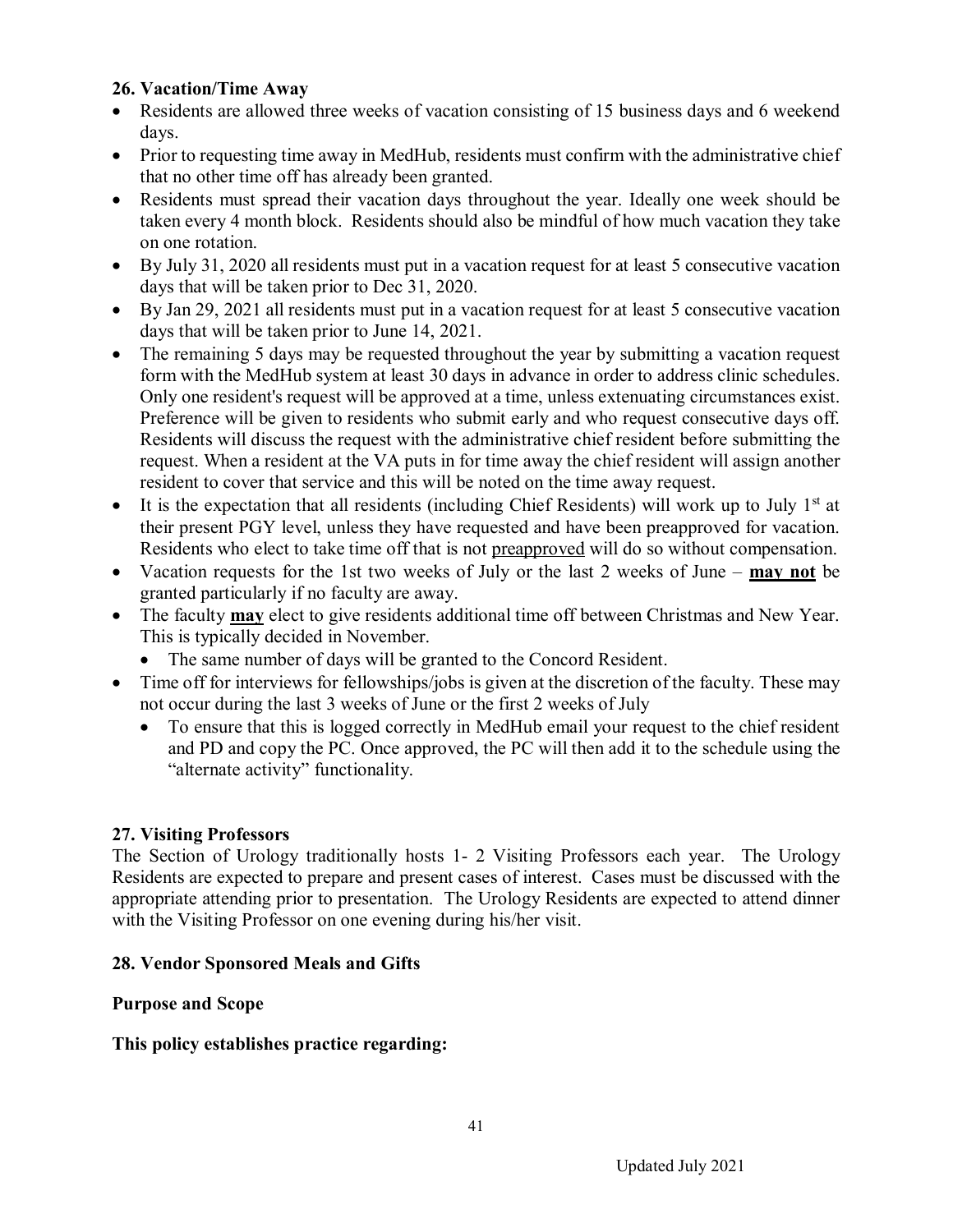- The provision of food/meals by the pharmaceutical, medical device industry or any other vendors to employees of Dartmouth-Hitchcock Clinic or Mary Hitchcock Memorial Hospital
- The acceptance of gifts, regardless of value, by any Dartmouth-Hitchcock Clinic or Mary Hitchcock Memorial Hospital employee from any pharmaceutical, medical device, or other vendor

#### **Policy**

- The provision of food, in the form of "snacks" or full meals, and the acceptance thereof by any employee of Dartmouth-Hitchcock on any Dartmouth-Hitchcock campus is strictly prohibited. This includes the VA.
- The acceptance of gifts or trinkets of any kind, regardless of value, is prohibited at all times. This includes dinners that are not part of a CME accredited symposia or in conjunction with a CME accredited meeting.
- Employees are reminded that governmental agencies may be monitoring and publishing documented instances of gift giving (including meals) to physicians and/or others.

For full details, please go to the Clinical Policy Library on the DHMC Intranet Vendor-Sponsored Meals and Gifts policy.

#### **Appendix: Dress Code Policy**

Part of the DHMC mission is to make patients and their families comfortable and that they are being treated and/or helped by responsible and mature adults. Personal cleanliness and neatness of employees is essential due to contact with patients, visitors and other employees. Extreme hair color, certain tattoos, non-professional clothing, and visible body piercings- other than earringscan create such an impression and will be deemed to be inappropriate.

NH State Law requires health-care providers, and others who come into direct contact with patients, must wear identification that includes name, licensure status and staff position. All employees are required to wear their DH photo ID during all working hours. In the event an employee is neglectful in the following guidelines, they may be asked by their supervisor to return home to change immediately.

#### Guidelines Pertains to All:

- Clothing should be clean, neatly pressed (as appropriate), fit correctly with no spots, stains, and tears or missing buttons
- Neat hair, beard  $&$  mustache no fad colored hair
- Undergarments should not be visible. Lingerie, which provides adequate support and a modest appearance, should be worn at all times
- No facial/body piercings visible (except ears)
- No visible tattoos
- Excessive jewelry is inadvisable
- Light fragrance only
- Shoes are to be clean and in good repair